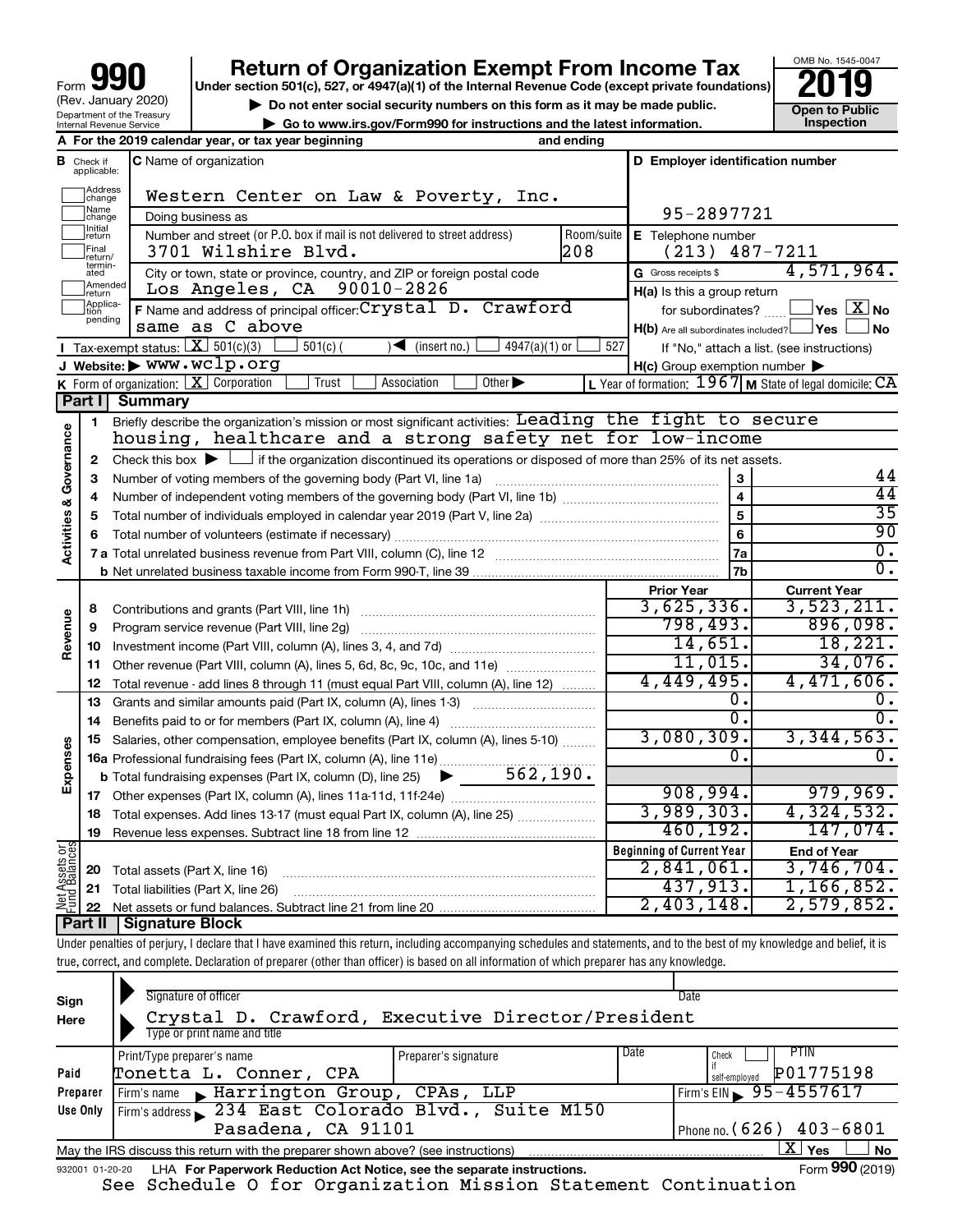|                | 95-2897721<br>Western Center on Law & Poverty, Inc.<br>Page 2<br>Form 990 (2019)                                                                                                                     |
|----------------|------------------------------------------------------------------------------------------------------------------------------------------------------------------------------------------------------|
|                | Part III Statement of Program Service Accomplishments                                                                                                                                                |
|                | $\boxed{\textbf{X}}$                                                                                                                                                                                 |
| 1.             | Briefly describe the organization's mission:                                                                                                                                                         |
|                | For over 50 years, Western Center on Law and Poverty (WCLP) has led                                                                                                                                  |
|                | the fight in the courts, counties and capital to secure housing,                                                                                                                                     |
|                | health care and a strong safety net for low-income Californians by                                                                                                                                   |
|                | improving and transforming the public policy systems that touch their                                                                                                                                |
| $\overline{2}$ | Did the organization undertake any significant program services during the year which were not listed on the                                                                                         |
|                | $\overline{\ }$ Yes $\overline{\rm{X}}$ No<br>prior Form 990 or 990-EZ?                                                                                                                              |
|                |                                                                                                                                                                                                      |
|                | If "Yes," describe these new services on Schedule O.<br>$\sqrt{\ }$ Yes $\sqrt{\ \text{X}}$ No                                                                                                       |
| 3              | Did the organization cease conducting, or make significant changes in how it conducts, any program services?                                                                                         |
|                | If "Yes," describe these changes on Schedule O.                                                                                                                                                      |
| 4              | Describe the organization's program service accomplishments for each of its three largest program services, as measured by expenses.                                                                 |
|                | Section 501(c)(3) and 501(c)(4) organizations are required to report the amount of grants and allocations to others, the total expenses, and                                                         |
|                | revenue, if any, for each program service reported.                                                                                                                                                  |
| 4a             | $1,142,817$ $\cdot$ including grants of \$<br>303,598.<br>(Expenses \$<br>(Code:<br>) (Revenue \$                                                                                                    |
|                | Housing: WCLP enforces and expands Californians' rights to: easily find                                                                                                                              |
|                | and move into affordable housing; maintain their existing low-income                                                                                                                                 |
|                | housing; have stable housing and avoid homelessness; and live in                                                                                                                                     |
|                | inclusive and equitable communities. WCLP focuses on improving the                                                                                                                                   |
|                | rights of low-income renters, promoting equitable land use policies,                                                                                                                                 |
|                | preventing displacement, furthering fair housing, and ensuring that                                                                                                                                  |
|                | there is adequate production of new affordable housing.                                                                                                                                              |
|                |                                                                                                                                                                                                      |
|                |                                                                                                                                                                                                      |
|                |                                                                                                                                                                                                      |
|                |                                                                                                                                                                                                      |
|                |                                                                                                                                                                                                      |
| 4b             | 1, 130, 339. including grants of \$<br>300, 282.<br>) (Expenses \$<br>) (Revenue \$<br>(Code:                                                                                                        |
|                | Public Benefits and Economic Justice: WCLP works to expand access to                                                                                                                                 |
|                | jobs, take home income and opportunity for the poorest Californians;                                                                                                                                 |
|                | reduce the criminalization of poverty and racial bias in anti-poverty                                                                                                                                |
|                | programs, public institutions, work environments, and financial                                                                                                                                      |
|                | services; ensure that the public safety net is actually available when                                                                                                                               |
|                | needed; guarantee that people struggling to gain independence from                                                                                                                                   |
|                | welfare actually receive the supportive services the law affords them;                                                                                                                               |
|                | and ensure that the voice of poor people is heard in the policy debates                                                                                                                              |
|                | that affect their lives.                                                                                                                                                                             |
|                |                                                                                                                                                                                                      |
|                |                                                                                                                                                                                                      |
|                |                                                                                                                                                                                                      |
|                | 292, 218.                                                                                                                                                                                            |
|                | $\frac{(\text{Code:})}{(\text{Code:})}$ / (Expenses \$ 1,099,978. including grants of \$ ) (Revenue \$ 292,218. Itealth Care: WCLP works on behalf of low-income Californians to defend<br>4c (Code: |
|                | health care reform; create new state based health care programs; extend                                                                                                                              |
|                |                                                                                                                                                                                                      |
|                | coverage to the uninsured; strengthen county indigent health care                                                                                                                                    |
|                | programs; expand mental health services; stop illegal debt collection                                                                                                                                |
|                | practices; and ensure appropriate consumer protections when accessing                                                                                                                                |
|                | health care services.                                                                                                                                                                                |
|                | Among our 2019 accomplishments are stopping LA County's illegal                                                                                                                                      |
|                | practice that resulted in 30,000 Medi-Cal recipients losing coverage;                                                                                                                                |
|                | preserving millions of dollars in hospital charity care services in                                                                                                                                  |

Fresno and LA; and protecting CA's Medi-Cal expansion for hundreds of thousands of low-income adults against threatened backdoor federal cuts.

**4d** Other program services (Describe on Schedule O.)

|    | (Expenses \$                                         | including grants of \$ | (Revenue \$ |                    |
|----|------------------------------------------------------|------------------------|-------------|--------------------|
| 4е | Total program service expenses $\blacktriangleright$ |                        |             |                    |
|    |                                                      |                        |             | (2019)<br>Form YYU |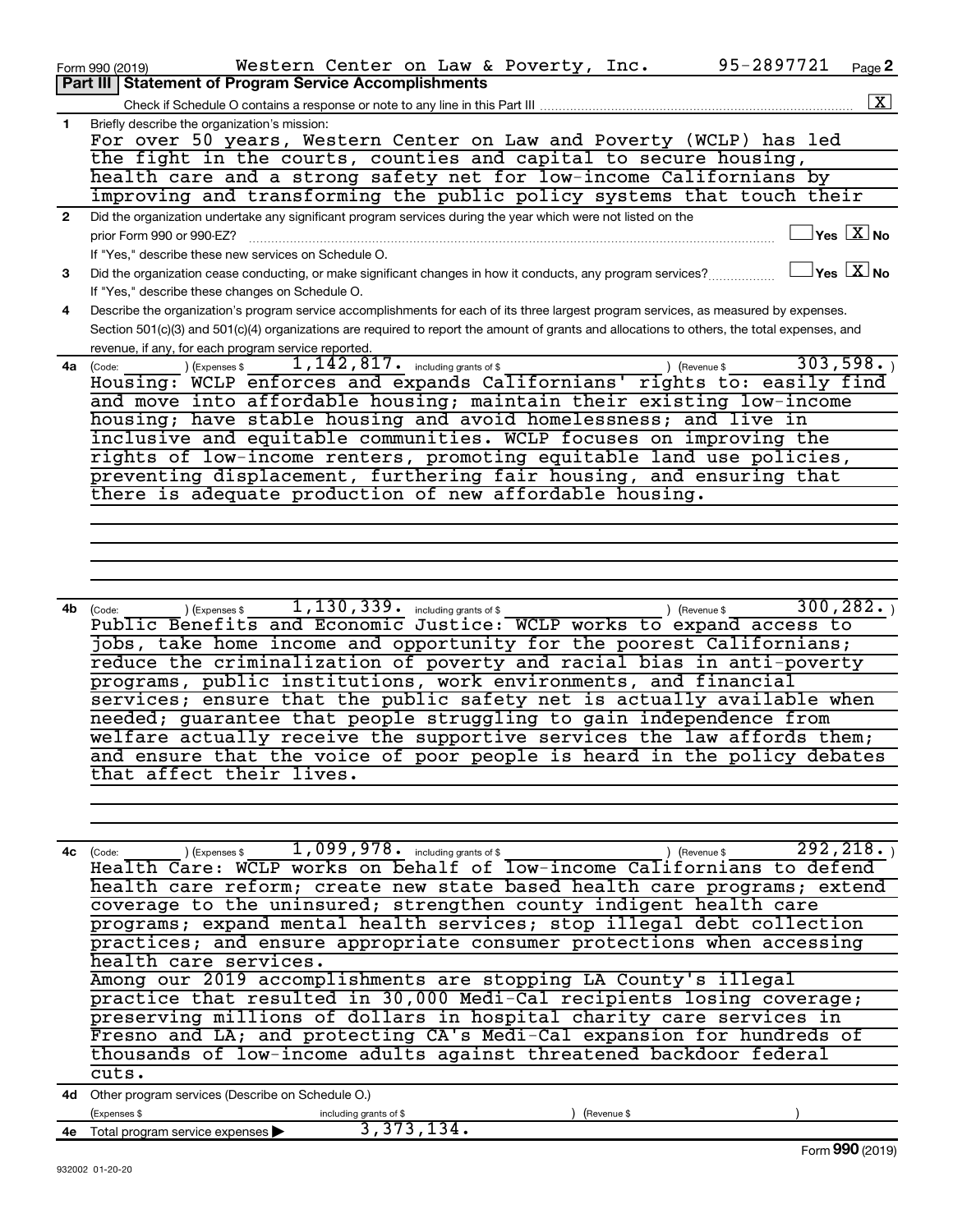|  | Form 990 (2019) |  |
|--|-----------------|--|
|  |                 |  |

**Part IV Checklist of Required Schedules**

|    |                                                                                                                                                                                                                                             |                 | Yes | No                      |
|----|---------------------------------------------------------------------------------------------------------------------------------------------------------------------------------------------------------------------------------------------|-----------------|-----|-------------------------|
| 1. | Is the organization described in section 501(c)(3) or 4947(a)(1) (other than a private foundation)?<br>If "Yes," complete Schedule A                                                                                                        | 1               | х   |                         |
| 2  |                                                                                                                                                                                                                                             | $\mathbf{2}$    | X   |                         |
| 3  | Did the organization engage in direct or indirect political campaign activities on behalf of or in opposition to candidates for                                                                                                             |                 |     |                         |
|    | public office? If "Yes," complete Schedule C, Part I                                                                                                                                                                                        | 3               |     | x.                      |
| 4  | Section 501(c)(3) organizations. Did the organization engage in lobbying activities, or have a section 501(h) election in effect                                                                                                            | 4               | х   |                         |
| 5  | Is the organization a section 501(c)(4), 501(c)(5), or 501(c)(6) organization that receives membership dues, assessments, or                                                                                                                |                 |     |                         |
|    | Did the organization maintain any donor advised funds or any similar funds or accounts for which donors have the right to                                                                                                                   | 5               |     | x.                      |
| 6  | provide advice on the distribution or investment of amounts in such funds or accounts? If "Yes," complete Schedule D, Part I                                                                                                                | 6               |     | х                       |
| 7  | Did the organization receive or hold a conservation easement, including easements to preserve open space,                                                                                                                                   | 7               |     | x                       |
| 8  | Did the organization maintain collections of works of art, historical treasures, or other similar assets? If "Yes," complete                                                                                                                | 8               |     | x                       |
| 9  | Did the organization report an amount in Part X, line 21, for escrow or custodial account liability, serve as a custodian for                                                                                                               |                 |     |                         |
|    | amounts not listed in Part X; or provide credit counseling, debt management, credit repair, or debt negotiation services?                                                                                                                   | 9               |     | x                       |
| 10 | Did the organization, directly or through a related organization, hold assets in donor-restricted endowments                                                                                                                                | 10              | х   |                         |
| 11 | If the organization's answer to any of the following questions is "Yes," then complete Schedule D, Parts VI, VII, VIII, IX, or X<br>as applicable.                                                                                          |                 |     |                         |
|    | a Did the organization report an amount for land, buildings, and equipment in Part X, line 10? If "Yes," complete Schedule D,<br>Part VI                                                                                                    | 11a             | х   |                         |
|    | <b>b</b> Did the organization report an amount for investments - other securities in Part X, line 12, that is 5% or more of its total                                                                                                       | 11b             |     | x                       |
|    | c Did the organization report an amount for investments - program related in Part X, line 13, that is 5% or more of its total                                                                                                               |                 |     |                         |
|    |                                                                                                                                                                                                                                             | 11c             |     | x                       |
|    | d Did the organization report an amount for other assets in Part X, line 15, that is 5% or more of its total assets reported in                                                                                                             |                 |     |                         |
|    |                                                                                                                                                                                                                                             | 11d             |     | х                       |
|    |                                                                                                                                                                                                                                             | 11e             |     | X                       |
| f  | Did the organization's separate or consolidated financial statements for the tax year include a footnote that addresses                                                                                                                     |                 |     |                         |
|    | the organization's liability for uncertain tax positions under FIN 48 (ASC 740)? If "Yes," complete Schedule D, Part X                                                                                                                      | 11f             | х   |                         |
|    | 12a Did the organization obtain separate, independent audited financial statements for the tax year? If "Yes," complete                                                                                                                     | 12a             |     | x                       |
|    | <b>b</b> Was the organization included in consolidated, independent audited financial statements for the tax year?<br>If "Yes," and if the organization answered "No" to line 12a, then completing Schedule D, Parts XI and XII is optional | 12b             | х   |                         |
| 13 |                                                                                                                                                                                                                                             | 13              |     | $\overline{\textbf{x}}$ |
|    |                                                                                                                                                                                                                                             | 14a             |     | X                       |
|    | <b>b</b> Did the organization have aggregate revenues or expenses of more than \$10,000 from grantmaking, fundraising, business,                                                                                                            |                 |     |                         |
|    | investment, and program service activities outside the United States, or aggregate foreign investments valued at \$100,000                                                                                                                  | 14b             |     | x                       |
| 15 | Did the organization report on Part IX, column (A), line 3, more than \$5,000 of grants or other assistance to or for any                                                                                                                   | 15              |     | х                       |
| 16 | Did the organization report on Part IX, column (A), line 3, more than \$5,000 of aggregate grants or other assistance to                                                                                                                    | 16              |     | х                       |
| 17 | Did the organization report a total of more than \$15,000 of expenses for professional fundraising services on Part IX,                                                                                                                     |                 |     |                         |
|    |                                                                                                                                                                                                                                             | 17              |     | x                       |
| 18 | Did the organization report more than \$15,000 total of fundraising event gross income and contributions on Part VIII, lines                                                                                                                | 18              | х   |                         |
| 19 | Did the organization report more than \$15,000 of gross income from gaming activities on Part VIII, line 9a? If "Yes,"                                                                                                                      |                 |     |                         |
|    |                                                                                                                                                                                                                                             | 19              |     | х                       |
|    |                                                                                                                                                                                                                                             | <b>20a</b>      |     | x                       |
|    |                                                                                                                                                                                                                                             | 20 <sub>b</sub> |     |                         |
| 21 | Did the organization report more than \$5,000 of grants or other assistance to any domestic organization or                                                                                                                                 |                 |     |                         |
|    |                                                                                                                                                                                                                                             | 21              |     | x                       |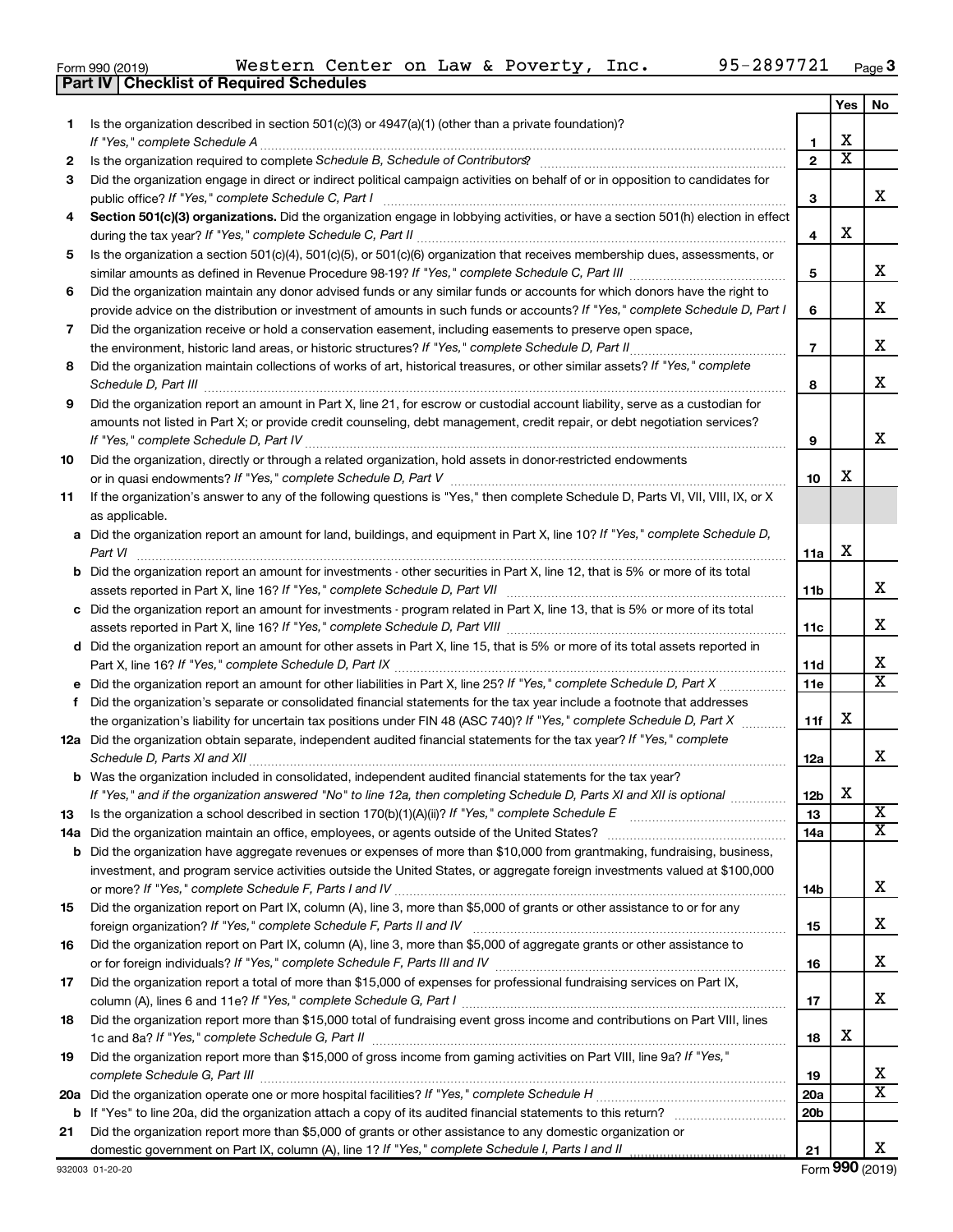| Form 990 (2019) |  |
|-----------------|--|
|-----------------|--|

*(continued)* **Part IV Checklist of Required Schedules**

|               |                                                                                                                                                                                                               |                 | Yes | No                      |
|---------------|---------------------------------------------------------------------------------------------------------------------------------------------------------------------------------------------------------------|-----------------|-----|-------------------------|
| 22            | Did the organization report more than \$5,000 of grants or other assistance to or for domestic individuals on                                                                                                 |                 |     |                         |
|               |                                                                                                                                                                                                               | 22              |     | x                       |
| 23            | Did the organization answer "Yes" to Part VII, Section A, line 3, 4, or 5 about compensation of the organization's current                                                                                    |                 |     |                         |
|               | and former officers, directors, trustees, key employees, and highest compensated employees? If "Yes," complete                                                                                                |                 |     |                         |
|               | Schedule J                                                                                                                                                                                                    | 23              | X   |                         |
|               | 24a Did the organization have a tax-exempt bond issue with an outstanding principal amount of more than \$100,000 as of the                                                                                   |                 |     |                         |
|               | last day of the year, that was issued after December 31, 2002? If "Yes," answer lines 24b through 24d and complete                                                                                            |                 |     |                         |
|               | Schedule K. If "No," go to line 25a                                                                                                                                                                           | 24a             |     | x                       |
|               |                                                                                                                                                                                                               | 24 <sub>b</sub> |     |                         |
|               | c Did the organization maintain an escrow account other than a refunding escrow at any time during the year to defease                                                                                        |                 |     |                         |
|               | any tax-exempt bonds?                                                                                                                                                                                         | 24c             |     |                         |
|               |                                                                                                                                                                                                               | 24d             |     |                         |
|               | 25a Section 501(c)(3), 501(c)(4), and 501(c)(29) organizations. Did the organization engage in an excess benefit                                                                                              |                 |     | x                       |
|               |                                                                                                                                                                                                               | 25a             |     |                         |
|               | <b>b</b> Is the organization aware that it engaged in an excess benefit transaction with a disqualified person in a prior year, and                                                                           |                 |     |                         |
|               | that the transaction has not been reported on any of the organization's prior Forms 990 or 990-EZ? If "Yes," complete                                                                                         |                 |     | х                       |
|               | Schedule L, Part I                                                                                                                                                                                            | 25b             |     |                         |
| 26            | Did the organization report any amount on Part X, line 5 or 22, for receivables from or payables to any current                                                                                               |                 |     |                         |
|               | or former officer, director, trustee, key employee, creator or founder, substantial contributor, or 35%<br>controlled entity or family member of any of these persons? If "Yes," complete Schedule L, Part II | 26              |     | x                       |
| 27            | Did the organization provide a grant or other assistance to any current or former officer, director, trustee, key employee,                                                                                   |                 |     |                         |
|               | creator or founder, substantial contributor or employee thereof, a grant selection committee member, or to a 35% controlled                                                                                   |                 |     |                         |
|               | entity (including an employee thereof) or family member of any of these persons? If "Yes," complete Schedule L, Part III                                                                                      | 27              |     | x                       |
| 28            | Was the organization a party to a business transaction with one of the following parties (see Schedule L, Part IV                                                                                             |                 |     |                         |
|               | instructions, for applicable filing thresholds, conditions, and exceptions):                                                                                                                                  |                 |     |                         |
|               | a A current or former officer, director, trustee, key employee, creator or founder, or substantial contributor? If                                                                                            |                 |     |                         |
|               |                                                                                                                                                                                                               | 28a             |     | х                       |
|               |                                                                                                                                                                                                               | 28 <sub>b</sub> |     | X                       |
|               | c A 35% controlled entity of one or more individuals and/or organizations described in lines 28a or 28b?If                                                                                                    |                 |     |                         |
|               |                                                                                                                                                                                                               | 28c             |     | х                       |
| 29            |                                                                                                                                                                                                               | 29              |     | $\overline{\text{x}}$   |
| 30            | Did the organization receive contributions of art, historical treasures, or other similar assets, or qualified conservation                                                                                   |                 |     |                         |
|               |                                                                                                                                                                                                               | 30              |     | х                       |
| 31            | Did the organization liquidate, terminate, or dissolve and cease operations? If "Yes," complete Schedule N, Part I                                                                                            | 31              |     | $\overline{\textbf{X}}$ |
| 32            | Did the organization sell, exchange, dispose of, or transfer more than 25% of its net assets? If "Yes," complete                                                                                              |                 |     |                         |
|               | Schedule N, Part II                                                                                                                                                                                           | 32              |     | х                       |
| 33            | Did the organization own 100% of an entity disregarded as separate from the organization under Regulations                                                                                                    |                 |     |                         |
|               |                                                                                                                                                                                                               | 33              |     | x                       |
| 34            | Was the organization related to any tax-exempt or taxable entity? If "Yes," complete Schedule R, Part II, III, or IV, and                                                                                     |                 |     |                         |
|               | Part V, line 1                                                                                                                                                                                                | 34              | X   |                         |
|               |                                                                                                                                                                                                               | 35a             | X   |                         |
|               | b If "Yes" to line 35a, did the organization receive any payment from or engage in any transaction with a controlled entity                                                                                   |                 |     |                         |
|               |                                                                                                                                                                                                               | 35 <sub>b</sub> |     | х                       |
| 36            | Section 501(c)(3) organizations. Did the organization make any transfers to an exempt non-charitable related organization?                                                                                    |                 |     |                         |
|               |                                                                                                                                                                                                               | 36              |     | х                       |
| 37            | Did the organization conduct more than 5% of its activities through an entity that is not a related organization                                                                                              |                 |     |                         |
|               | and that is treated as a partnership for federal income tax purposes? If "Yes," complete Schedule R, Part VI                                                                                                  | 37              |     | х                       |
| 38            | Did the organization complete Schedule O and provide explanations in Schedule O for Part VI, lines 11b and 19?                                                                                                |                 |     |                         |
| <b>Part V</b> | <b>Statements Regarding Other IRS Filings and Tax Compliance</b>                                                                                                                                              | 38              | X   |                         |
|               |                                                                                                                                                                                                               |                 |     |                         |
|               |                                                                                                                                                                                                               |                 |     |                         |
|               | 19                                                                                                                                                                                                            |                 | Yes | No                      |
|               | 1a<br>b Enter the number of Forms W-2G included in line 1a. Enter -0- if not applicable                                                                                                                       |                 |     |                         |
|               | 1b<br>c Did the organization comply with backup withholding rules for reportable payments to vendors and reportable gaming                                                                                    |                 |     |                         |
|               |                                                                                                                                                                                                               | 1c              | х   |                         |
|               |                                                                                                                                                                                                               |                 |     |                         |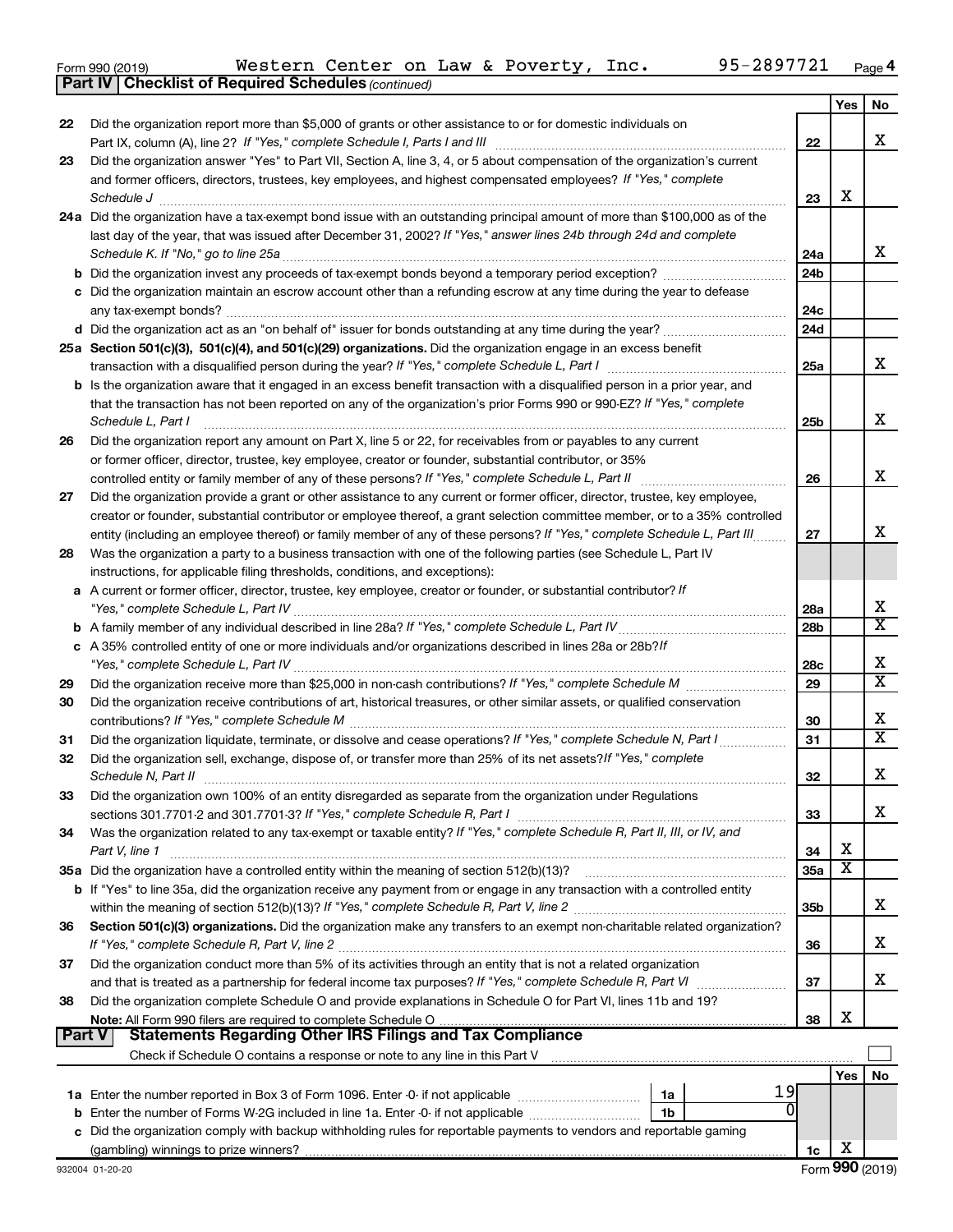| Form 990 (2019) |                                                                                     |  |  | Western Center on Law & Poverty, Inc. | 95-2897721 | Page |
|-----------------|-------------------------------------------------------------------------------------|--|--|---------------------------------------|------------|------|
|                 | <b>Part V</b> Statements Regarding Other IRS Filings and Tax Compliance (continued) |  |  |                                       |            |      |

|                                                                             |                                                                                                                                                 |                      | Yes                     | No                           |  |  |
|-----------------------------------------------------------------------------|-------------------------------------------------------------------------------------------------------------------------------------------------|----------------------|-------------------------|------------------------------|--|--|
|                                                                             | <b>2a</b> Enter the number of employees reported on Form W-3, Transmittal of Wage and Tax Statements,                                           |                      |                         |                              |  |  |
|                                                                             | 35<br>filed for the calendar year ending with or within the year covered by this return<br>2a                                                   |                      |                         |                              |  |  |
|                                                                             |                                                                                                                                                 | 2 <sub>b</sub>       | X                       |                              |  |  |
|                                                                             |                                                                                                                                                 |                      |                         |                              |  |  |
|                                                                             | 3a Did the organization have unrelated business gross income of \$1,000 or more during the year?                                                | За                   |                         | x                            |  |  |
|                                                                             |                                                                                                                                                 | 3 <sub>b</sub>       |                         |                              |  |  |
|                                                                             | 4a At any time during the calendar year, did the organization have an interest in, or a signature or other authority over, a                    |                      |                         |                              |  |  |
|                                                                             | financial account in a foreign country (such as a bank account, securities account, or other financial account)?                                | 4a                   |                         | x                            |  |  |
|                                                                             | <b>b</b> If "Yes," enter the name of the foreign country $\blacktriangleright$                                                                  |                      |                         |                              |  |  |
|                                                                             | See instructions for filing requirements for FinCEN Form 114, Report of Foreign Bank and Financial Accounts (FBAR).                             |                      |                         | х                            |  |  |
| 5а                                                                          |                                                                                                                                                 | 5a<br>5 <sub>b</sub> |                         | $\overline{\text{X}}$        |  |  |
| b                                                                           |                                                                                                                                                 | 5c                   |                         |                              |  |  |
| с                                                                           | 6a Does the organization have annual gross receipts that are normally greater than \$100,000, and did the organization solicit                  |                      |                         |                              |  |  |
| any contributions that were not tax deductible as charitable contributions? |                                                                                                                                                 |                      |                         |                              |  |  |
|                                                                             | <b>b</b> If "Yes," did the organization include with every solicitation an express statement that such contributions or gifts                   | 6a                   |                         | x                            |  |  |
|                                                                             | were not tax deductible?                                                                                                                        | 6b                   |                         |                              |  |  |
| 7                                                                           | Organizations that may receive deductible contributions under section 170(c).                                                                   |                      |                         |                              |  |  |
| a                                                                           | Did the organization receive a payment in excess of \$75 made partly as a contribution and partly for goods and services provided to the payor? | 7a                   | х                       |                              |  |  |
| b                                                                           |                                                                                                                                                 | 7b                   | $\overline{\textbf{x}}$ |                              |  |  |
| с                                                                           | Did the organization sell, exchange, or otherwise dispose of tangible personal property for which it was required                               |                      |                         |                              |  |  |
|                                                                             |                                                                                                                                                 | 7c                   |                         | x.                           |  |  |
| d                                                                           | 7d                                                                                                                                              |                      |                         |                              |  |  |
|                                                                             | Did the organization receive any funds, directly or indirectly, to pay premiums on a personal benefit contract?                                 | 7е                   |                         | х<br>$\overline{\textbf{X}}$ |  |  |
| Ť.                                                                          | Did the organization, during the year, pay premiums, directly or indirectly, on a personal benefit contract?                                    |                      |                         |                              |  |  |
| g                                                                           | If the organization received a contribution of qualified intellectual property, did the organization file Form 8899 as required?                |                      |                         |                              |  |  |
| h                                                                           | If the organization received a contribution of cars, boats, airplanes, or other vehicles, did the organization file a Form 1098-C?              | 7h                   | N/R                     |                              |  |  |
| 8                                                                           | Sponsoring organizations maintaining donor advised funds. Did a donor advised fund maintained by the                                            |                      |                         |                              |  |  |
|                                                                             | N/A<br>sponsoring organization have excess business holdings at any time during the year?                                                       | 8                    |                         |                              |  |  |
| 9                                                                           | Sponsoring organizations maintaining donor advised funds.<br>N/A                                                                                |                      |                         |                              |  |  |
| а                                                                           | Did the sponsoring organization make any taxable distributions under section 4966?<br>N/A                                                       | <b>9a</b><br>9b      |                         |                              |  |  |
| b<br>10                                                                     | Section 501(c)(7) organizations. Enter:                                                                                                         |                      |                         |                              |  |  |
| а                                                                           | N/A<br>10a<br>Initiation fees and capital contributions included on Part VIII, line 12 <i></i>                                                  |                      |                         |                              |  |  |
|                                                                             | 10 <sub>b</sub><br><b>b</b> Gross receipts, included on Form 990, Part VIII, line 12, for public use of club facilities                         |                      |                         |                              |  |  |
| 11                                                                          | Section 501(c)(12) organizations. Enter:                                                                                                        |                      |                         |                              |  |  |
|                                                                             | N/A<br> 11a                                                                                                                                     |                      |                         |                              |  |  |
|                                                                             | <b>b</b> Gross income from other sources (Do not net amounts due or paid to other sources against                                               |                      |                         |                              |  |  |
|                                                                             | 11b                                                                                                                                             |                      |                         |                              |  |  |
|                                                                             | 12a Section 4947(a)(1) non-exempt charitable trusts. Is the organization filing Form 990 in lieu of Form 1041?                                  | 12a                  |                         |                              |  |  |
|                                                                             | <b>b</b> If "Yes," enter the amount of tax-exempt interest received or accrued during the year $\ldots$ $\mathbf{N}/\mathbf{A}$<br>  12b        |                      |                         |                              |  |  |
| 13                                                                          | Section 501(c)(29) qualified nonprofit health insurance issuers.                                                                                |                      |                         |                              |  |  |
|                                                                             | N/A<br>a Is the organization licensed to issue qualified health plans in more than one state?                                                   | 13a                  |                         |                              |  |  |
|                                                                             | Note: See the instructions for additional information the organization must report on Schedule O.                                               |                      |                         |                              |  |  |
|                                                                             | <b>b</b> Enter the amount of reserves the organization is required to maintain by the states in which the                                       |                      |                         |                              |  |  |
|                                                                             | 13b                                                                                                                                             |                      |                         |                              |  |  |
|                                                                             | 13 <sub>c</sub><br>14a Did the organization receive any payments for indoor tanning services during the tax year?                               | 14a                  |                         | x                            |  |  |
|                                                                             | b If "Yes," has it filed a Form 720 to report these payments? If "No," provide an explanation on Schedule O                                     | 14 <sub>b</sub>      |                         |                              |  |  |
| 15                                                                          | Is the organization subject to the section 4960 tax on payment(s) of more than \$1,000,000 in remuneration or                                   |                      |                         |                              |  |  |
|                                                                             | excess parachute payment(s) during the year?                                                                                                    | 15                   |                         | x                            |  |  |
|                                                                             | If "Yes," see instructions and file Form 4720, Schedule N.                                                                                      |                      |                         |                              |  |  |
| 16                                                                          | Is the organization an educational institution subject to the section 4968 excise tax on net investment income?                                 | 16                   |                         | x                            |  |  |
|                                                                             | If "Yes," complete Form 4720, Schedule O.                                                                                                       |                      |                         |                              |  |  |

Form (2019) **990**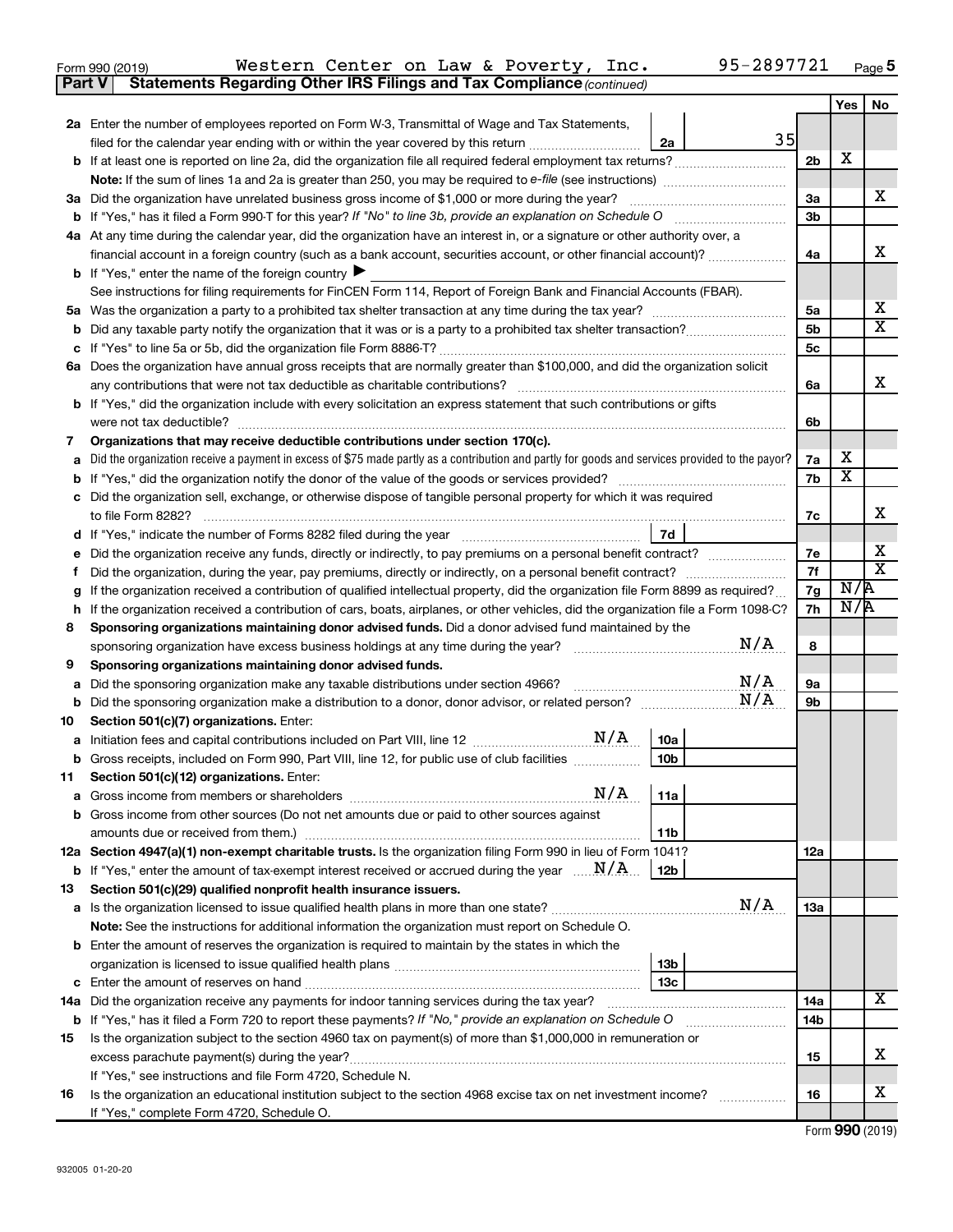| Form 990 (2019) |  |
|-----------------|--|
|-----------------|--|

Form 990 (2019)  $\,$  Western Center on Law & Poverty, Inc.  $\,$  95-2897721  $\,$   $_{\rm Page}$ 

**6**

**Part VI** Governance, Management, and Disclosure For each "Yes" response to lines 2 through 7b below, and for a "No" response *to line 8a, 8b, or 10b below, describe the circumstances, processes, or changes on Schedule O. See instructions.*

|     |                                                                                                                                                  |                |    |                 |                         | $\mathbf{X}$            |
|-----|--------------------------------------------------------------------------------------------------------------------------------------------------|----------------|----|-----------------|-------------------------|-------------------------|
|     | Section A. Governing Body and Management                                                                                                         |                |    |                 |                         |                         |
|     |                                                                                                                                                  |                |    |                 | Yes                     | No                      |
|     | <b>1a</b> Enter the number of voting members of the governing body at the end of the tax year                                                    | 1a             | 44 |                 |                         |                         |
|     | If there are material differences in voting rights among members of the governing body, or if the governing                                      |                |    |                 |                         |                         |
|     | body delegated broad authority to an executive committee or similar committee, explain on Schedule O.                                            |                |    |                 |                         |                         |
| b   | Enter the number of voting members included on line 1a, above, who are independent                                                               | 1b             | 44 |                 |                         |                         |
| 2   | Did any officer, director, trustee, or key employee have a family relationship or a business relationship with any other                         |                |    |                 |                         |                         |
|     | officer, director, trustee, or key employee?                                                                                                     |                |    | $\mathbf{2}$    |                         | х                       |
| 3   | Did the organization delegate control over management duties customarily performed by or under the direct supervision                            |                |    |                 |                         |                         |
|     |                                                                                                                                                  |                |    | З               |                         | х                       |
| 4   | Did the organization make any significant changes to its governing documents since the prior Form 990 was filed?                                 |                |    | 4               |                         | $\overline{\textbf{x}}$ |
| 5   |                                                                                                                                                  |                |    | 5               |                         | $\overline{\textbf{x}}$ |
| 6   | Did the organization have members or stockholders?                                                                                               |                |    | 6               |                         | $\overline{\textbf{x}}$ |
| 7a  | Did the organization have members, stockholders, or other persons who had the power to elect or appoint one or                                   |                |    |                 |                         |                         |
|     |                                                                                                                                                  |                |    | 7a              |                         | х                       |
|     | <b>b</b> Are any governance decisions of the organization reserved to (or subject to approval by) members, stockholders, or                      |                |    |                 |                         |                         |
|     | persons other than the governing body?                                                                                                           |                |    | 7b              |                         | x                       |
| 8   | Did the organization contemporaneously document the meetings held or written actions undertaken during the year by the following:                |                |    |                 |                         |                         |
| a   |                                                                                                                                                  |                |    | 8а              | х                       |                         |
| b   |                                                                                                                                                  |                |    | 8b              | $\overline{\textbf{x}}$ |                         |
| 9   | Is there any officer, director, trustee, or key employee listed in Part VII, Section A, who cannot be reached at the                             |                |    |                 |                         |                         |
|     |                                                                                                                                                  |                |    | 9               |                         | x                       |
|     | Section B. Policies (This Section B requests information about policies not required by the Internal Revenue Code.)                              |                |    |                 |                         |                         |
|     |                                                                                                                                                  |                |    |                 | Yes                     | No                      |
|     |                                                                                                                                                  |                |    | 10a             |                         | x                       |
|     | <b>b</b> If "Yes," did the organization have written policies and procedures governing the activities of such chapters, affiliates,              |                |    |                 |                         |                         |
|     |                                                                                                                                                  |                |    | 10 <sub>b</sub> |                         |                         |
|     | 11a Has the organization provided a complete copy of this Form 990 to all members of its governing body before filing the form?                  |                |    | 11a             | X                       |                         |
| b   | Describe in Schedule O the process, if any, used by the organization to review this Form 990.                                                    |                |    |                 |                         |                         |
| 12a | Did the organization have a written conflict of interest policy? If "No," go to line 13                                                          |                |    | 12a             | х                       |                         |
| b   | Were officers, directors, or trustees, and key employees required to disclose annually interests that could give rise to conflicts?              |                |    | 12 <sub>b</sub> | х                       |                         |
| с   | Did the organization regularly and consistently monitor and enforce compliance with the policy? If "Yes," describe                               |                |    |                 |                         |                         |
|     | in Schedule O how this was done                                                                                                                  |                |    | 12c             | х                       |                         |
| 13  | Did the organization have a written whistleblower policy?                                                                                        |                |    | 13              | $\overline{\textbf{x}}$ |                         |
| 14  |                                                                                                                                                  |                |    | 14              | $\overline{\textbf{x}}$ |                         |
| 15  | Did the process for determining compensation of the following persons include a review and approval by independent                               |                |    |                 |                         |                         |
|     | persons, comparability data, and contemporaneous substantiation of the deliberation and decision?                                                |                |    |                 |                         |                         |
| а   |                                                                                                                                                  |                |    | <b>15a</b>      | х                       |                         |
|     |                                                                                                                                                  |                |    | 15 <sub>b</sub> | X                       |                         |
|     | If "Yes" to line 15a or 15b, describe the process in Schedule O (see instructions).                                                              |                |    |                 |                         |                         |
|     | 16a Did the organization invest in, contribute assets to, or participate in a joint venture or similar arrangement with a                        |                |    |                 |                         |                         |
|     | taxable entity during the year?                                                                                                                  |                |    | 16a             |                         | х                       |
|     | b If "Yes," did the organization follow a written policy or procedure requiring the organization to evaluate its participation                   |                |    |                 |                         |                         |
|     | in joint venture arrangements under applicable federal tax law, and take steps to safeguard the organization's                                   |                |    |                 |                         |                         |
|     | exempt status with respect to such arrangements?                                                                                                 |                |    | 16 <sub>b</sub> |                         |                         |
|     | <b>Section C. Disclosure</b>                                                                                                                     |                |    |                 |                         |                         |
| 17  | List the states with which a copy of this Form 990 is required to be filed $\blacktriangleright$ CA                                              |                |    |                 |                         |                         |
| 18  | Section 6104 requires an organization to make its Forms 1023 (1024 or 1024-A, if applicable), 990, and 990-T (Section 501(c)(3)s only) available |                |    |                 |                         |                         |
|     | for public inspection. Indicate how you made these available. Check all that apply.                                                              |                |    |                 |                         |                         |
|     | $\lfloor x \rfloor$ Upon request<br>$X$ Other (explain on Schedule O)<br>$ \mathbf{X} $ Own website<br>Another's website                         |                |    |                 |                         |                         |
| 19  | Describe on Schedule O whether (and if so, how) the organization made its governing documents, conflict of interest policy, and financial        |                |    |                 |                         |                         |
|     | statements available to the public during the tax year.                                                                                          |                |    |                 |                         |                         |
| 20  | State the name, address, and telephone number of the person who possesses the organization's books and records                                   |                |    |                 |                         |                         |
|     | Stephanie Surabian, Dir. of Finance - (213) 487-7211                                                                                             |                |    |                 |                         |                         |
|     | 3701 Wilshire Blvd., No. 208, Los Angeles, CA                                                                                                    | $90010 - 2826$ |    |                 |                         |                         |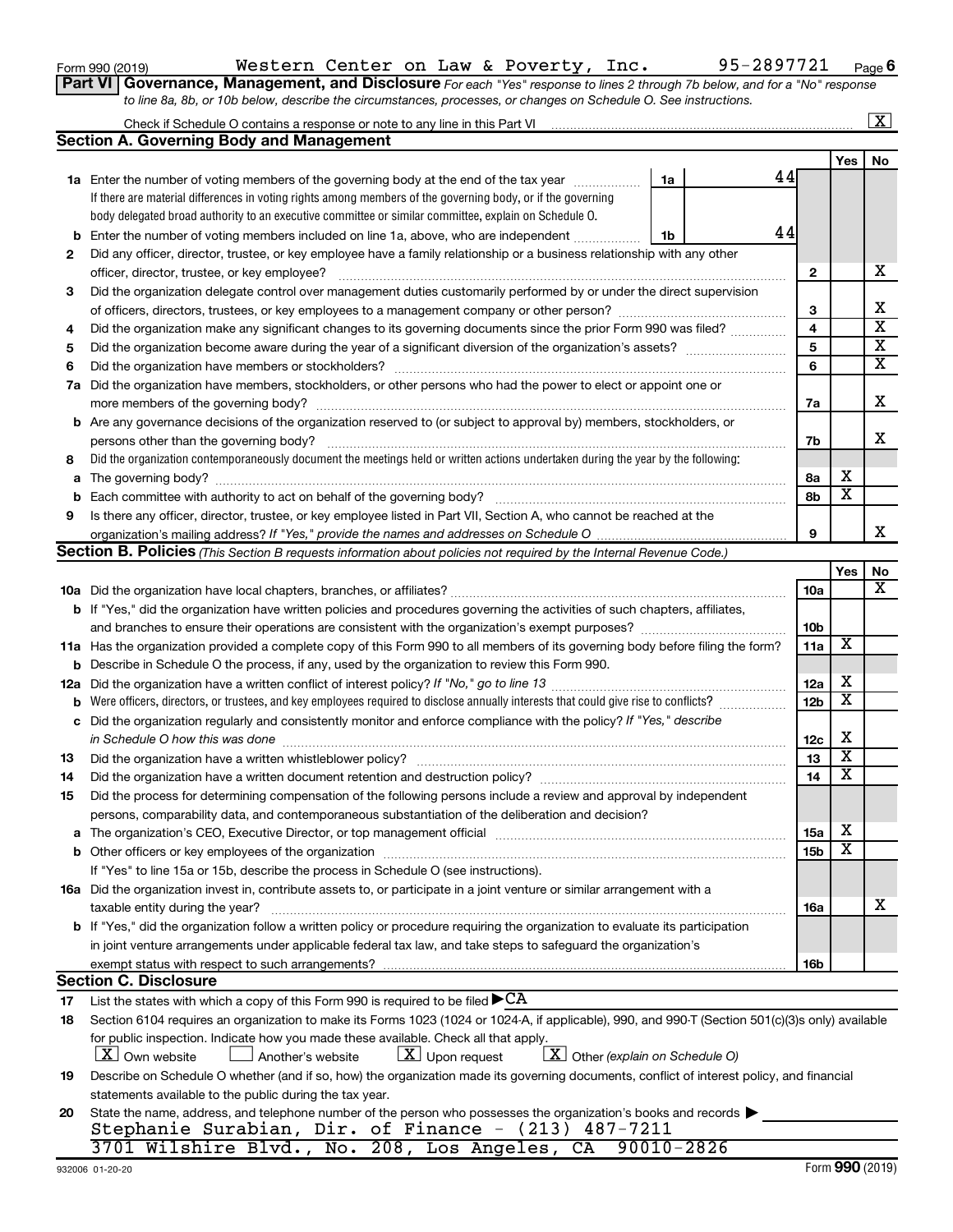| Form 990 (2019) |                                                                                                   |  | Western Center on Law & Poverty, Inc. | 95-2897721 | Page 7 |
|-----------------|---------------------------------------------------------------------------------------------------|--|---------------------------------------|------------|--------|
|                 | <b>Part VII Compensation of Officers, Directors, Trustees, Key Employees, Highest Compensated</b> |  |                                       |            |        |
|                 | <b>Employees, and Independent Contractors</b>                                                     |  |                                       |            |        |
|                 | Check if Schedule O contains a response or note to any line in this Part VII                      |  |                                       |            |        |
|                 | Section A. Officers, Directors, Trustees, Key Employees, and Highest Compensated Employees        |  |                                       |            |        |

**1a**  Complete this table for all persons required to be listed. Report compensation for the calendar year ending with or within the organization's tax year.  $\bullet$  List all of the organization's current officers, directors, trustees (whether individuals or organizations), regardless of amount of compensation.

Enter -0- in columns (D), (E), and (F) if no compensation was paid.

**•** List all of the organization's current key employees, if any. See instructions for definition of "key employee."

• List the organization's five *current* highest compensated employees (other than an officer, director, trustee, or key employee) who received reportable compensation (Box 5 of Form W-2 and/or Box 7 of Form 1099-MISC) of more than \$100,000 from the organization and any related organizations.

 $\bullet$  List all of the organization's former officers, key employees, and highest compensated employees who received more than \$100,000 of reportable compensation from the organization and any related organizations.

**•** List all of the organization's former directors or trustees that received, in the capacity as a former director or trustee of the organization, more than \$10,000 of reportable compensation from the organization and any related organizations.

See instructions for the order in which to list the persons above.

Check this box if neither the organization nor any related organization compensated any current officer, director, or trustee. †

| (A)                       | (B)<br>(C)<br>Position                                               |                                |                                                                                                 |             |              |                                 |        | (D)                                    | (F)                                        |                                                                          |  |
|---------------------------|----------------------------------------------------------------------|--------------------------------|-------------------------------------------------------------------------------------------------|-------------|--------------|---------------------------------|--------|----------------------------------------|--------------------------------------------|--------------------------------------------------------------------------|--|
| Name and title            | Average<br>hours per<br>week                                         |                                | (do not check more than one<br>box, unless person is both an<br>officer and a director/trustee) |             |              |                                 |        | Reportable<br>compensation<br>from     | Reportable<br>compensation<br>from related | Estimated<br>amount of<br>other                                          |  |
|                           | (list any<br>hours for<br>related<br>organizations<br>below<br>line) | Individual trustee or director | Institutional trustee                                                                           | Officer     | Key employee | Highest compensated<br>employee | Former | the<br>organization<br>(W-2/1099-MISC) | organizations<br>(W-2/1099-MISC)           | compensation<br>from the<br>organization<br>and related<br>organizations |  |
| Grace Carter<br>(1)       | 1.00                                                                 |                                |                                                                                                 |             |              |                                 |        |                                        |                                            |                                                                          |  |
| Board Co-Chair            |                                                                      | X                              |                                                                                                 | $\mathbf X$ |              |                                 |        | $\mathbf 0$ .                          | $\mathbf 0$                                | $\mathbf 0$ .                                                            |  |
| David Elson<br>(2)        | 1.00                                                                 |                                |                                                                                                 |             |              |                                 |        |                                        |                                            |                                                                          |  |
| Board Co-Chair            |                                                                      | $\mathbf X$                    |                                                                                                 | $\mathbf X$ |              |                                 |        | 0                                      | $\mathbf 0$                                | $\mathbf 0$ .                                                            |  |
| (3)<br>Jeremy D. Matz     | 1.00                                                                 |                                |                                                                                                 |             |              |                                 |        |                                        |                                            |                                                                          |  |
| Board Secretary/Treasurer |                                                                      | $\mathbf X$                    |                                                                                                 | $\mathbf X$ |              |                                 |        | 0                                      | $\mathbf 0$                                | $\mathbf 0$ .                                                            |  |
| Alex Beroukhim<br>(4)     | 1.00                                                                 |                                |                                                                                                 |             |              |                                 |        |                                        |                                            |                                                                          |  |
| Director                  |                                                                      | $\mathbf X$                    |                                                                                                 |             |              |                                 |        | 0.                                     | 0.                                         | $\mathbf 0$ .                                                            |  |
| Rachel Brass<br>(5)       | 1.00                                                                 |                                |                                                                                                 |             |              |                                 |        |                                        |                                            |                                                                          |  |
| Director (End 12/19)      |                                                                      | $\mathbf X$                    |                                                                                                 |             |              |                                 |        | $\mathbf 0$                            | $\mathbf 0$ .                              | $\mathbf 0$ .                                                            |  |
| Shane Brun<br>(6)         | 1.00                                                                 |                                |                                                                                                 |             |              |                                 |        |                                        |                                            |                                                                          |  |
| Director                  |                                                                      | $\rm X$                        |                                                                                                 |             |              |                                 |        | $\mathbf 0$                            | $\mathbf 0$ .                              | $\mathbf 0$ .                                                            |  |
| (7) David Carpenter       | 1.00                                                                 |                                |                                                                                                 |             |              |                                 |        |                                        |                                            |                                                                          |  |
| Director                  |                                                                      | X                              |                                                                                                 |             |              |                                 |        | $\mathbf 0$                            | $\mathbf 0$ .                              | $\mathbf 0$ .                                                            |  |
| Margaret Carter<br>(8)    | 1.00                                                                 |                                |                                                                                                 |             |              |                                 |        |                                        |                                            |                                                                          |  |
| Director                  |                                                                      | $\mathbf X$                    |                                                                                                 |             |              |                                 |        | 0.                                     | 0.                                         | $\mathbf 0$ .                                                            |  |
| Corinna Cherian<br>(9)    | 1.00                                                                 |                                |                                                                                                 |             |              |                                 |        |                                        |                                            |                                                                          |  |
| Director (Start 12/19)    |                                                                      | $\mathbf X$                    |                                                                                                 |             |              |                                 |        | $\mathbf 0$                            | $\mathbf 0$ .                              | $\mathbf 0$ .                                                            |  |
| (10) Mark Cramer          | 1.00                                                                 |                                |                                                                                                 |             |              |                                 |        |                                        |                                            |                                                                          |  |
| Director (End 12/19)      |                                                                      | $\mathbf X$                    |                                                                                                 |             |              |                                 |        | $\mathbf 0$                            | $\mathbf 0$ .                              | $0$ .                                                                    |  |
| (11) Grant A. Davis-Denny | 1.00                                                                 |                                |                                                                                                 |             |              |                                 |        |                                        |                                            |                                                                          |  |
| Director                  |                                                                      | $\mathbf X$                    |                                                                                                 |             |              |                                 |        | $\mathbf 0$                            | $\mathbf 0$ .                              | 0.                                                                       |  |
| (12) Kirk D. Dillman      | 1.00                                                                 |                                |                                                                                                 |             |              |                                 |        |                                        |                                            |                                                                          |  |
| Director                  |                                                                      | $\mathbf X$                    |                                                                                                 |             |              |                                 |        | $\mathbf 0$ .                          | $\mathbf 0$ .                              | $\mathbf 0$ .                                                            |  |
| (13) Daralyn Durie        | 1.00                                                                 |                                |                                                                                                 |             |              |                                 |        |                                        |                                            |                                                                          |  |
| Director                  |                                                                      | X                              |                                                                                                 |             |              |                                 |        | $\mathbf 0$ .                          | $\mathbf 0$ .                              | $\mathbf 0$ .                                                            |  |
| (14) Lorraine Echavarria  | 1.00                                                                 |                                |                                                                                                 |             |              |                                 |        |                                        |                                            |                                                                          |  |
| Director                  |                                                                      | $\mathbf X$                    |                                                                                                 |             |              |                                 |        | $\mathbf 0$                            | $\mathbf 0$ .                              | $0$ .                                                                    |  |
| (15) Ruben Escalante      | 1.00                                                                 |                                |                                                                                                 |             |              |                                 |        |                                        |                                            |                                                                          |  |
| Director $(6/19 - 12/19)$ |                                                                      | $\mathbf X$                    |                                                                                                 |             |              |                                 |        | $\mathbf 0$                            | $\mathbf 0$ .                              | $\mathbf 0$ .                                                            |  |
| (16) Diana Feinstein      | 1.00                                                                 |                                |                                                                                                 |             |              |                                 |        |                                        |                                            |                                                                          |  |
| Director (Start 12/19)    |                                                                      | $\mathbf X$                    |                                                                                                 |             |              |                                 |        | $\mathbf 0$ .                          | $\mathbf 0$ .                              | 0.                                                                       |  |
| (17) David E. Fink        | 1.00                                                                 |                                |                                                                                                 |             |              |                                 |        |                                        |                                            |                                                                          |  |
| Director                  |                                                                      | X                              |                                                                                                 |             |              |                                 |        | $\mathbf 0$ .                          | $\mathbf 0$ .                              | 0.                                                                       |  |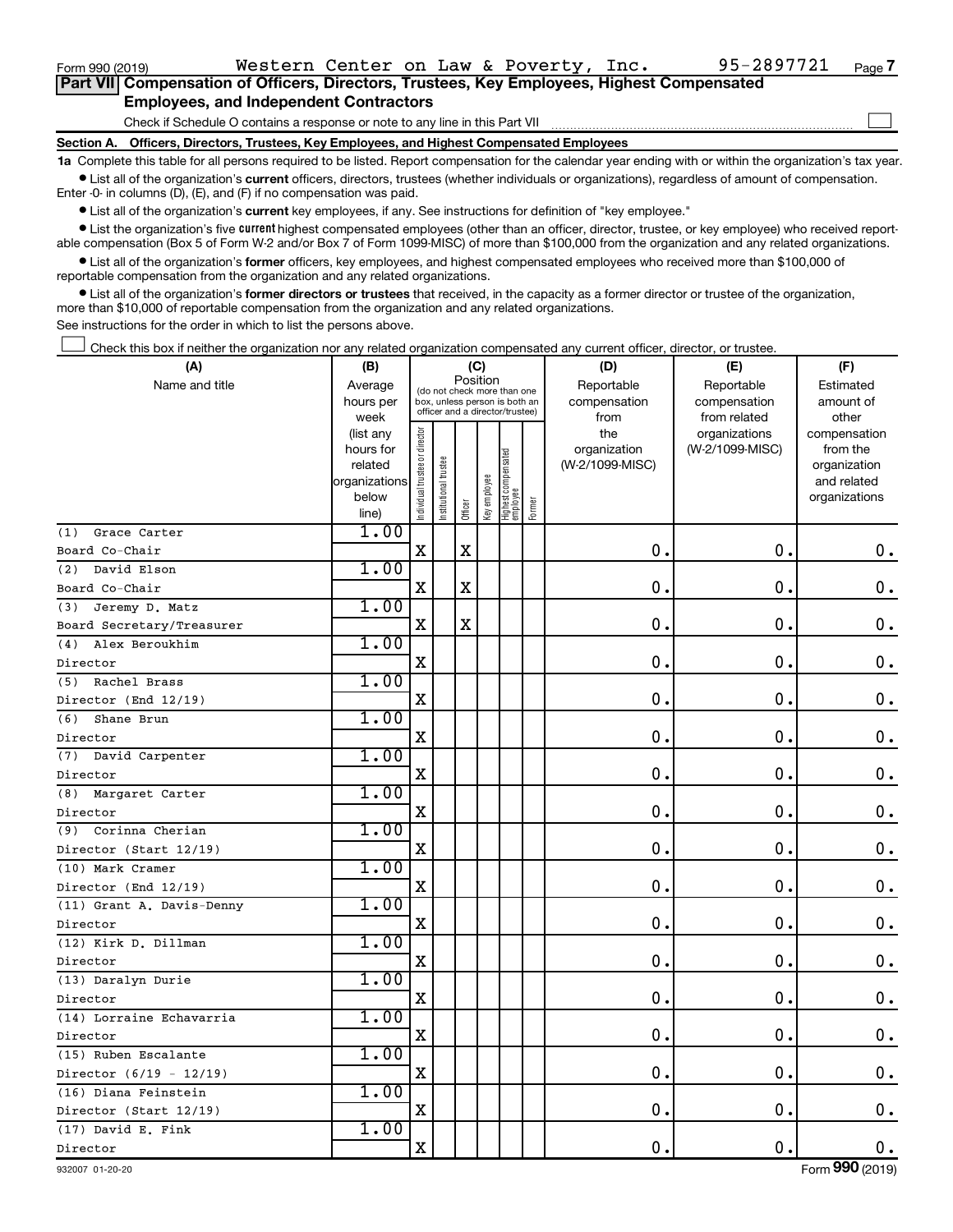| Western Center on Law & Poverty, Inc.<br>Form 990 (2019)                                                                                                                                                                        |                                                                      |                                |                       |                                                                                                                    |               |                                           |  |                                           | 95-2897721                                        |          |                     |                                                                          | Page 8           |
|---------------------------------------------------------------------------------------------------------------------------------------------------------------------------------------------------------------------------------|----------------------------------------------------------------------|--------------------------------|-----------------------|--------------------------------------------------------------------------------------------------------------------|---------------|-------------------------------------------|--|-------------------------------------------|---------------------------------------------------|----------|---------------------|--------------------------------------------------------------------------|------------------|
| <b>Part VII</b><br>Section A. Officers, Directors, Trustees, Key Employees, and Highest Compensated Employees (continued)                                                                                                       |                                                                      |                                |                       |                                                                                                                    |               |                                           |  |                                           |                                                   |          |                     |                                                                          |                  |
| (A)<br>Name and title                                                                                                                                                                                                           | (B)<br>Average<br>hours per<br>week                                  |                                |                       | (C)<br>Position<br>(do not check more than one<br>box, unless person is both an<br>officer and a director/trustee) |               |                                           |  | (D)<br>Reportable<br>compensation<br>from | (E)<br>Reportable<br>compensation<br>from related |          |                     | (F)<br>Estimated<br>amount of<br>other                                   |                  |
|                                                                                                                                                                                                                                 | (list any<br>hours for<br>related<br>organizations<br>below<br>line) | Individual trustee or director | Institutional trustee | Officer                                                                                                            | ea Aoldwa Aay | Highest compensated<br>employee<br>Former |  | the<br>organization<br>(W-2/1099-MISC)    | organizations<br>(W-2/1099-MISC)                  |          |                     | compensation<br>from the<br>organization<br>and related<br>organizations |                  |
| (18) Christine Goodman<br>Director (Start 12/19)                                                                                                                                                                                | 1.00                                                                 | X                              |                       |                                                                                                                    |               |                                           |  | 0.                                        |                                                   | 0.       |                     |                                                                          | $0$ .            |
| (19) Jonathan Gottlieb                                                                                                                                                                                                          | 1.00                                                                 |                                |                       |                                                                                                                    |               |                                           |  |                                           |                                                   |          |                     |                                                                          |                  |
| Director<br>(20) Paul Hall                                                                                                                                                                                                      | 1.00                                                                 | X                              |                       |                                                                                                                    |               |                                           |  | 0.                                        |                                                   | 0.       |                     |                                                                          | 0.               |
| Director                                                                                                                                                                                                                        |                                                                      | X                              |                       |                                                                                                                    |               |                                           |  | 0.                                        |                                                   | 0.       |                     |                                                                          | 0.               |
| (21) Joshua Hamilton<br>Director                                                                                                                                                                                                | 1.00                                                                 | X                              |                       |                                                                                                                    |               |                                           |  | 0.                                        |                                                   | 0.       |                     |                                                                          | 0.               |
| (22) Mike Hostettler                                                                                                                                                                                                            | 1.00                                                                 |                                |                       |                                                                                                                    |               |                                           |  |                                           |                                                   |          |                     |                                                                          |                  |
| Director (End 12/19)<br>(23) Moe Keshavarzi                                                                                                                                                                                     | 1.00                                                                 | X                              |                       |                                                                                                                    |               |                                           |  | 0.                                        |                                                   | 0.       |                     |                                                                          | $\mathbf 0$ .    |
| Director (End 3/19)                                                                                                                                                                                                             |                                                                      | X                              |                       |                                                                                                                    |               |                                           |  | 0.                                        |                                                   | 0.       |                     |                                                                          | 0.               |
| (24) Olivia Kim<br>Director                                                                                                                                                                                                     | 1.00                                                                 | X                              |                       |                                                                                                                    |               |                                           |  | 0.                                        |                                                   | 0.       |                     |                                                                          | 0.               |
| (25) Raymond B. Kim                                                                                                                                                                                                             | 1.00                                                                 |                                |                       |                                                                                                                    |               |                                           |  |                                           |                                                   |          |                     |                                                                          |                  |
| Director<br>(26) Allen Lanstra                                                                                                                                                                                                  | 1.00                                                                 | X                              |                       |                                                                                                                    |               |                                           |  | 0.                                        |                                                   | 0.       |                     |                                                                          | 0.               |
| Director                                                                                                                                                                                                                        |                                                                      | $\mathbf X$                    |                       |                                                                                                                    |               |                                           |  | 0.                                        |                                                   | 0.       |                     |                                                                          | 0.               |
| 1b Subtotal                                                                                                                                                                                                                     |                                                                      |                                |                       |                                                                                                                    |               |                                           |  | $\overline{0}$                            |                                                   | σ.       |                     |                                                                          | $\overline{0}$ . |
| c Total from continuation sheets to Part VII, Section A                                                                                                                                                                         |                                                                      |                                |                       |                                                                                                                    |               |                                           |  | 823,766.<br>823,766.                      |                                                   | σ.<br>σ. |                     | 84,029.<br>84,029.                                                       |                  |
| Total number of individuals (including but not limited to those listed above) who received more than \$100,000 of reportable<br>2                                                                                               |                                                                      |                                |                       |                                                                                                                    |               |                                           |  |                                           |                                                   |          |                     |                                                                          |                  |
| compensation from the organization $\blacktriangleright$                                                                                                                                                                        |                                                                      |                                |                       |                                                                                                                    |               |                                           |  |                                           |                                                   |          |                     |                                                                          | 14               |
| 3<br>Did the organization list any former officer, director, trustee, key employee, or highest compensated employee on                                                                                                          |                                                                      |                                |                       |                                                                                                                    |               |                                           |  |                                           |                                                   |          |                     | Yes                                                                      | No               |
| line 1a? If "Yes," complete Schedule J for such individual manufacture content to the settlement of the settle                                                                                                                  |                                                                      |                                |                       |                                                                                                                    |               |                                           |  |                                           |                                                   |          | 3                   |                                                                          | X                |
| For any individual listed on line 1a, is the sum of reportable compensation and other compensation from the organization<br>and related organizations greater than \$150,000? If "Yes," complete Schedule J for such individual |                                                                      |                                |                       |                                                                                                                    |               |                                           |  |                                           |                                                   |          | 4                   | х                                                                        |                  |
| Did any person listed on line 1a receive or accrue compensation from any unrelated organization or individual for services<br>5                                                                                                 |                                                                      |                                |                       |                                                                                                                    |               |                                           |  |                                           |                                                   |          |                     |                                                                          |                  |
| <b>Section B. Independent Contractors</b>                                                                                                                                                                                       |                                                                      |                                |                       |                                                                                                                    |               |                                           |  |                                           |                                                   |          | 5                   |                                                                          | X                |
| Complete this table for your five highest compensated independent contractors that received more than \$100,000 of compensation from<br>1                                                                                       |                                                                      |                                |                       |                                                                                                                    |               |                                           |  |                                           |                                                   |          |                     |                                                                          |                  |
| the organization. Report compensation for the calendar year ending with or within the organization's tax year.                                                                                                                  |                                                                      |                                |                       |                                                                                                                    |               |                                           |  |                                           |                                                   |          |                     |                                                                          |                  |
| (A)<br>Name and business address                                                                                                                                                                                                |                                                                      |                                | <b>NONE</b>           |                                                                                                                    |               |                                           |  | (B)<br>Description of services            |                                                   |          | (C)<br>Compensation |                                                                          |                  |
|                                                                                                                                                                                                                                 |                                                                      |                                |                       |                                                                                                                    |               |                                           |  |                                           |                                                   |          |                     |                                                                          |                  |
|                                                                                                                                                                                                                                 |                                                                      |                                |                       |                                                                                                                    |               |                                           |  |                                           |                                                   |          |                     |                                                                          |                  |
|                                                                                                                                                                                                                                 |                                                                      |                                |                       |                                                                                                                    |               |                                           |  |                                           |                                                   |          |                     |                                                                          |                  |
|                                                                                                                                                                                                                                 |                                                                      |                                |                       |                                                                                                                    |               |                                           |  |                                           |                                                   |          |                     |                                                                          |                  |
|                                                                                                                                                                                                                                 |                                                                      |                                |                       |                                                                                                                    |               |                                           |  |                                           |                                                   |          |                     |                                                                          |                  |
|                                                                                                                                                                                                                                 |                                                                      |                                |                       |                                                                                                                    |               |                                           |  |                                           |                                                   |          |                     |                                                                          |                  |
| Total number of independent contractors (including but not limited to those listed above) who received more than<br>2<br>\$100,000 of compensation from the organization                                                        |                                                                      |                                |                       |                                                                                                                    |               | 0                                         |  |                                           |                                                   |          |                     |                                                                          |                  |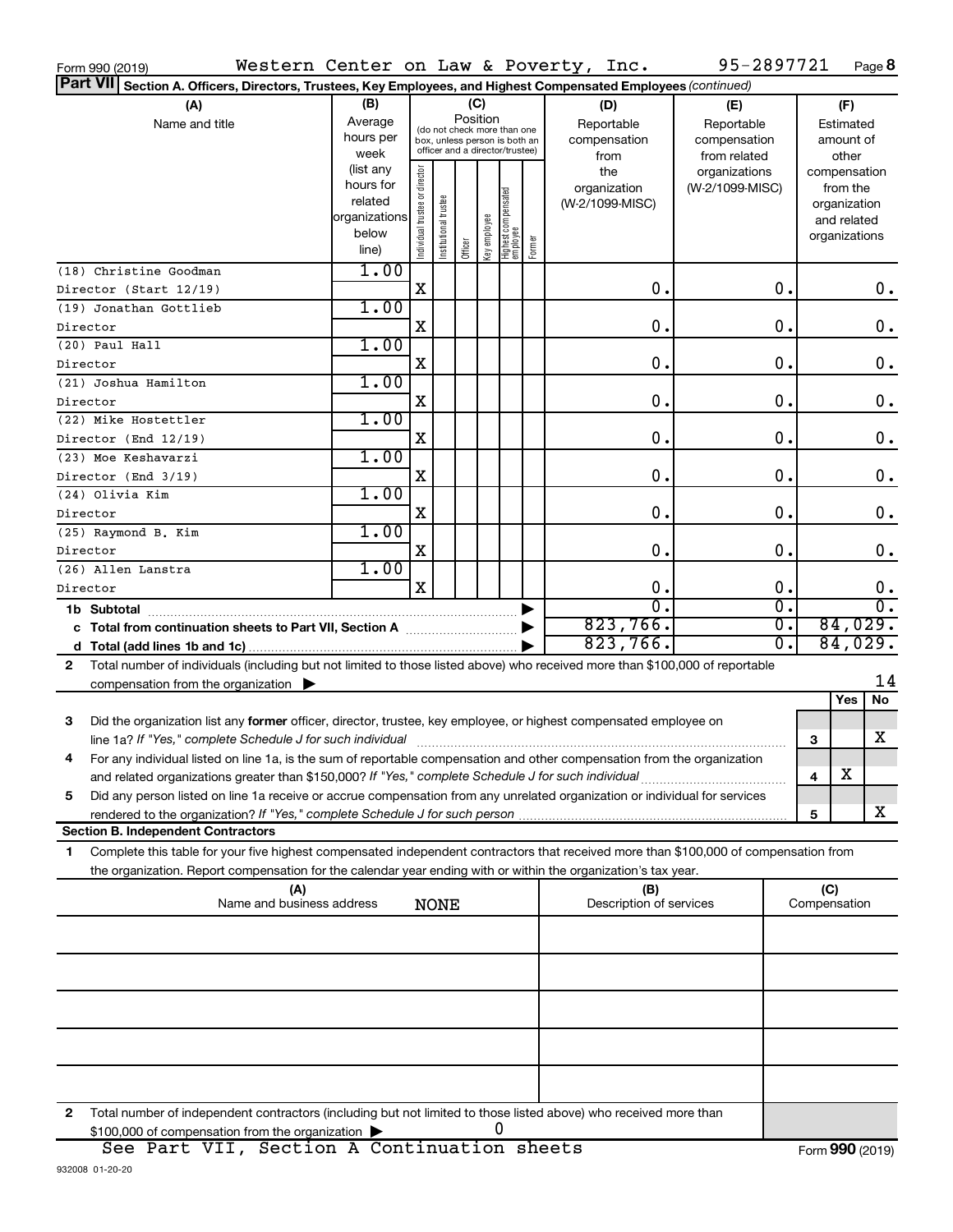| Western Center on Law & Poverty, Inc.<br>Form 990                                                                                                                                              |                                                                            |                               |                      |                        |              |                              |        |  |                                                | 95-2897721                                       |                                                                                   |  |  |
|------------------------------------------------------------------------------------------------------------------------------------------------------------------------------------------------|----------------------------------------------------------------------------|-------------------------------|----------------------|------------------------|--------------|------------------------------|--------|--|------------------------------------------------|--------------------------------------------------|-----------------------------------------------------------------------------------|--|--|
|                                                                                                                                                                                                |                                                                            |                               |                      |                        |              |                              |        |  |                                                |                                                  |                                                                                   |  |  |
| Part VII Section A. Officers, Directors, Trustees, Key Employees, and Highest Compensated Employees (continued)<br>(A)<br>(F)<br>(B)<br>(C)<br>(D)<br>(E)<br>Position<br>Reportable<br>Average |                                                                            |                               |                      |                        |              |                              |        |  |                                                |                                                  |                                                                                   |  |  |
| Name and title                                                                                                                                                                                 |                                                                            |                               | Reportable           | Estimated              |              |                              |        |  |                                                |                                                  |                                                                                   |  |  |
|                                                                                                                                                                                                | hours                                                                      |                               |                      | (check all that apply) |              |                              |        |  | compensation                                   | compensation                                     | amount of                                                                         |  |  |
|                                                                                                                                                                                                | per<br>week<br>(list any<br>hours for<br>related<br>organizations<br>below | ndividual trustee or director | nstitutional trustee |                        | Key employee | Highest compensated employee |        |  | from<br>the<br>organization<br>(W-2/1099-MISC) | from related<br>organizations<br>(W-2/1099-MISC) | other<br>compensation<br>from the<br>organization<br>and related<br>organizations |  |  |
|                                                                                                                                                                                                | line)                                                                      |                               |                      | Officer                |              |                              | Former |  |                                                |                                                  |                                                                                   |  |  |
| (27) Susan K. Leader                                                                                                                                                                           | 1.00                                                                       |                               |                      |                        |              |                              |        |  |                                                |                                                  |                                                                                   |  |  |
| Director                                                                                                                                                                                       |                                                                            | X                             |                      |                        |              |                              |        |  | 0.                                             | 0.                                               | 0.                                                                                |  |  |
| (28) Aaron Lewis                                                                                                                                                                               | 1.00                                                                       |                               |                      |                        |              |                              |        |  |                                                |                                                  |                                                                                   |  |  |
| Director (End 12/19)                                                                                                                                                                           |                                                                            | X                             |                      |                        |              |                              |        |  | 0.                                             | 0.                                               | $\mathbf 0$ .                                                                     |  |  |
| (29) Shira Liu                                                                                                                                                                                 | 1.00                                                                       |                               |                      |                        |              |                              |        |  |                                                |                                                  |                                                                                   |  |  |
| Director (Start 12/19)                                                                                                                                                                         |                                                                            | X                             |                      |                        |              |                              |        |  | 0.                                             | 0.                                               | $\mathbf 0$ .                                                                     |  |  |
| (30) Thomas Loran III                                                                                                                                                                          | 1.00                                                                       |                               |                      |                        |              |                              |        |  |                                                |                                                  |                                                                                   |  |  |
| Director                                                                                                                                                                                       |                                                                            | X                             |                      |                        |              |                              |        |  | 0.                                             | 0.                                               | $\mathbf 0$ .                                                                     |  |  |
| (31) Jessica L. Lunney                                                                                                                                                                         | 1.00                                                                       |                               |                      |                        |              |                              |        |  |                                                |                                                  |                                                                                   |  |  |
| Director                                                                                                                                                                                       |                                                                            | X                             |                      |                        |              |                              |        |  | 0.                                             | 0.                                               | $\mathbf 0$ .                                                                     |  |  |
| (32) Kelley S. Olah                                                                                                                                                                            | 1.00                                                                       |                               |                      |                        |              |                              |        |  |                                                |                                                  |                                                                                   |  |  |
| Director                                                                                                                                                                                       |                                                                            | X                             |                      |                        |              |                              |        |  | 0.                                             | 0.                                               | 0.                                                                                |  |  |
| (33) Adam Paris                                                                                                                                                                                | 1.00                                                                       |                               |                      |                        |              |                              |        |  |                                                |                                                  |                                                                                   |  |  |
| Director                                                                                                                                                                                       |                                                                            | X                             |                      |                        |              |                              |        |  | 0.                                             | 0.                                               | $\mathbf 0$ .                                                                     |  |  |
| (34) Alison L. Plessman                                                                                                                                                                        | 1.00                                                                       |                               |                      |                        |              |                              |        |  |                                                |                                                  |                                                                                   |  |  |
| Director                                                                                                                                                                                       |                                                                            | X                             |                      |                        |              |                              |        |  | 0.                                             | 0.                                               | $\mathbf 0$ .                                                                     |  |  |
| (35) Sylvia Rivera                                                                                                                                                                             | 1.00                                                                       |                               |                      |                        |              |                              |        |  |                                                |                                                  |                                                                                   |  |  |
| Director                                                                                                                                                                                       |                                                                            | X                             |                      |                        |              |                              |        |  | 0.                                             | 0.                                               | $\mathbf 0$ .                                                                     |  |  |
| (36) Rey M. Rodriguez                                                                                                                                                                          | 1.00                                                                       |                               |                      |                        |              |                              |        |  |                                                |                                                  |                                                                                   |  |  |
| Director                                                                                                                                                                                       |                                                                            | X                             |                      |                        |              |                              |        |  | 0.                                             | 0.                                               | $\mathbf 0$ .                                                                     |  |  |
| (37) Michael Shipley                                                                                                                                                                           | 1.00                                                                       |                               |                      |                        |              |                              |        |  |                                                |                                                  |                                                                                   |  |  |
| Director                                                                                                                                                                                       |                                                                            | X                             |                      |                        |              |                              |        |  | 0.                                             | 0.                                               | 0.                                                                                |  |  |
| (38) Steven G. Sklaver                                                                                                                                                                         | 1.00                                                                       |                               |                      |                        |              |                              |        |  |                                                |                                                  |                                                                                   |  |  |
| Director                                                                                                                                                                                       |                                                                            | X                             |                      |                        |              |                              |        |  | 0.                                             | 0.                                               | 0.                                                                                |  |  |
| (39) Patrick J. Somers                                                                                                                                                                         | 1.00                                                                       |                               |                      |                        |              |                              |        |  |                                                |                                                  |                                                                                   |  |  |
| Director (Start 12/19)                                                                                                                                                                         |                                                                            | X                             |                      |                        |              |                              |        |  | $\mathbf 0$ .                                  | $\mathbf 0$ .                                    | $0$ .                                                                             |  |  |
| (40) Stephen Sorensen                                                                                                                                                                          | 1.00                                                                       |                               |                      |                        |              |                              |        |  |                                                |                                                  |                                                                                   |  |  |
| Director                                                                                                                                                                                       |                                                                            | Χ                             |                      |                        |              |                              |        |  | 0.                                             | 0.                                               | $0$ .                                                                             |  |  |
| (41) Howard J. Steinberg                                                                                                                                                                       | 1.00                                                                       |                               |                      |                        |              |                              |        |  |                                                |                                                  |                                                                                   |  |  |
| Director                                                                                                                                                                                       |                                                                            | Χ                             |                      |                        |              |                              |        |  | 0.                                             | 0.                                               | $0\cdot$                                                                          |  |  |
| (42) Lois M. Takahashi                                                                                                                                                                         | 1.00                                                                       |                               |                      |                        |              |                              |        |  |                                                |                                                  |                                                                                   |  |  |
| Director                                                                                                                                                                                       |                                                                            | х                             |                      |                        |              |                              |        |  | 0.                                             | 0.                                               | $0\cdot$                                                                          |  |  |
| (43) Andrew J. "A.J." Thomas                                                                                                                                                                   | 1.00                                                                       |                               |                      |                        |              |                              |        |  |                                                |                                                  |                                                                                   |  |  |
| Director                                                                                                                                                                                       |                                                                            | х                             |                      |                        |              |                              |        |  | 0.                                             | 0.                                               | $0\cdot$                                                                          |  |  |
| (44) Lois D. Thompson                                                                                                                                                                          | 1.00                                                                       |                               |                      |                        |              |                              |        |  |                                                |                                                  |                                                                                   |  |  |
| Director                                                                                                                                                                                       |                                                                            | х                             |                      |                        |              |                              |        |  | 0.                                             | 0.                                               | 0.                                                                                |  |  |
| (45) Fred von Lohmann                                                                                                                                                                          | 1.00                                                                       | X                             |                      |                        |              |                              |        |  | 0.                                             | 0.                                               | 0.                                                                                |  |  |
| Director<br>(46) Rodrigo Virseda                                                                                                                                                               | 1.00                                                                       |                               |                      |                        |              |                              |        |  |                                                |                                                  |                                                                                   |  |  |
| Director                                                                                                                                                                                       |                                                                            | X                             |                      |                        |              |                              |        |  | 0.                                             | 0.                                               | $0$ .                                                                             |  |  |
|                                                                                                                                                                                                |                                                                            |                               |                      |                        |              |                              |        |  |                                                |                                                  |                                                                                   |  |  |
|                                                                                                                                                                                                |                                                                            |                               |                      |                        |              |                              |        |  |                                                |                                                  |                                                                                   |  |  |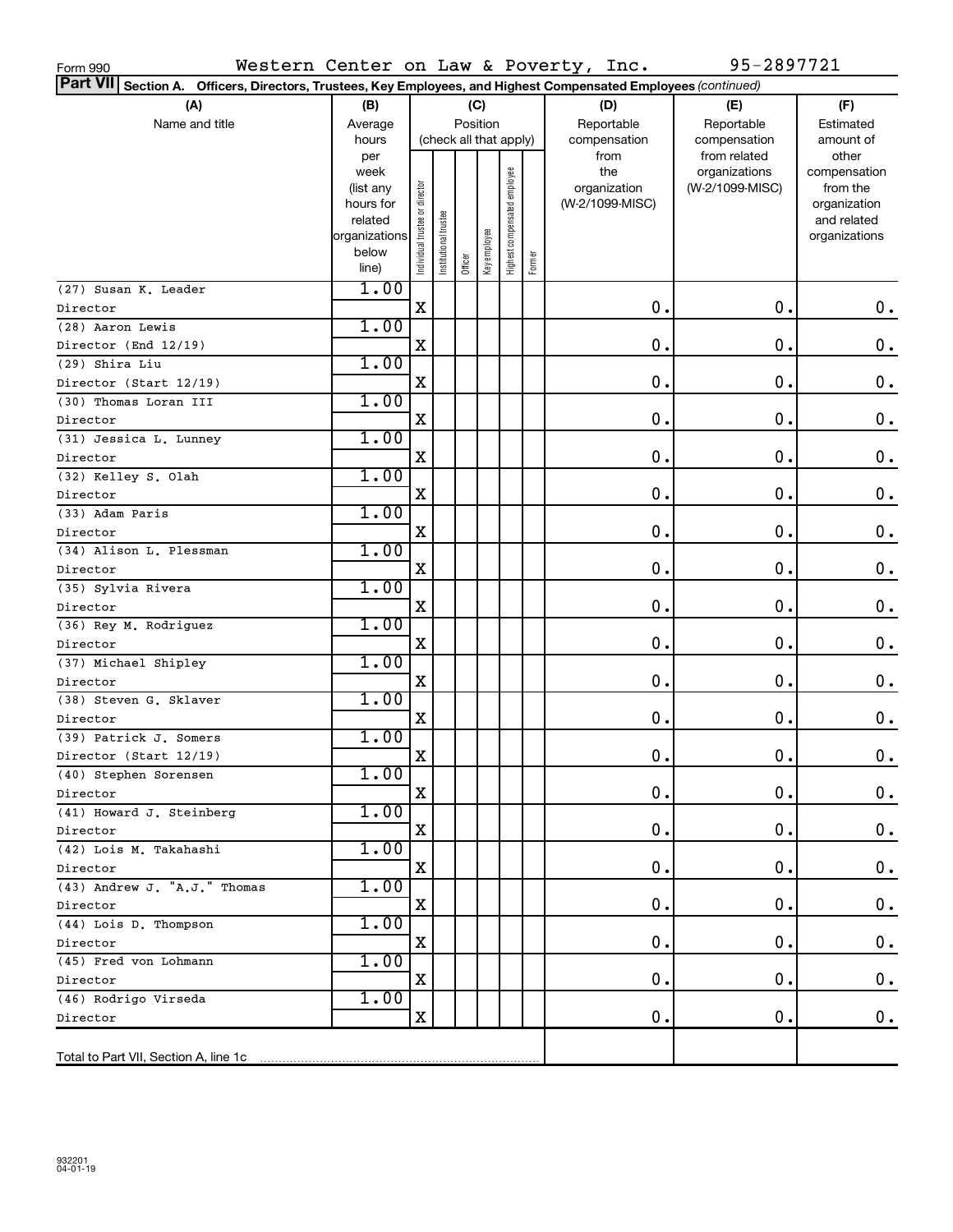| Western Center on Law & Poverty, Inc.<br>Form 990                                                                  |                                                                   |                                |                       |                        |              |                              |        |                                                |       | 95-2897721                                       |                                                                                   |
|--------------------------------------------------------------------------------------------------------------------|-------------------------------------------------------------------|--------------------------------|-----------------------|------------------------|--------------|------------------------------|--------|------------------------------------------------|-------|--------------------------------------------------|-----------------------------------------------------------------------------------|
| Part VII Section A.<br>Officers, Directors, Trustees, Key Employees, and Highest Compensated Employees (continued) |                                                                   |                                |                       |                        |              |                              |        |                                                |       |                                                  |                                                                                   |
| (A)                                                                                                                | (B)                                                               |                                |                       |                        | (C)          |                              |        | (D)                                            |       | (E)                                              | (F)                                                                               |
| Name and title                                                                                                     | Reportable                                                        |                                | Reportable            | Estimated              |              |                              |        |                                                |       |                                                  |                                                                                   |
|                                                                                                                    | hours                                                             |                                |                       | (check all that apply) |              |                              |        | compensation                                   |       | compensation                                     | amount of                                                                         |
|                                                                                                                    | per<br>week<br>(list any<br>hours for<br>related<br>organizations | Individual trustee or director | Institutional trustee |                        |              | Highest compensated employee |        | from<br>the<br>organization<br>(W-2/1099-MISC) |       | from related<br>organizations<br>(W-2/1099-MISC) | other<br>compensation<br>from the<br>organization<br>and related<br>organizations |
|                                                                                                                    | below<br>line)                                                    |                                |                       | Officer                | Key employee |                              | Former |                                                |       |                                                  |                                                                                   |
| (47) Dale Walls                                                                                                    | 1.00                                                              |                                |                       |                        |              |                              |        |                                                |       |                                                  |                                                                                   |
| Director                                                                                                           |                                                                   | $\mathbf X$                    |                       |                        |              |                              |        |                                                | $0$ . | 0.                                               | $\boldsymbol{0}$ .                                                                |
| (48) Jeremy Williams                                                                                               | 1.00                                                              |                                |                       |                        |              |                              |        |                                                |       |                                                  |                                                                                   |
| Director                                                                                                           |                                                                   | X                              |                       |                        |              |                              |        |                                                | $0$ . | $\mathbf 0$ .                                    | $\boldsymbol{0}$ .                                                                |
| (49) Jennifer Wolch                                                                                                | 1.00                                                              |                                |                       |                        |              |                              |        |                                                |       |                                                  |                                                                                   |
| Director (End 12/19)                                                                                               |                                                                   | X                              |                       |                        |              |                              |        |                                                | $0$ . | $\mathbf 0$ .                                    | $\boldsymbol{0}$ .                                                                |
| (50) Stephanie Yonekura                                                                                            | 1.00                                                              |                                |                       |                        |              |                              |        |                                                |       |                                                  |                                                                                   |
| Director                                                                                                           |                                                                   | X                              |                       |                        |              |                              |        |                                                | 0.    | 0.                                               | $\boldsymbol{0}$ .                                                                |
| (51) David Zifkin                                                                                                  | 1.00                                                              |                                |                       |                        |              |                              |        |                                                |       |                                                  |                                                                                   |
| Director                                                                                                           |                                                                   | X                              |                       |                        |              |                              |        |                                                | $0$ . | 0.                                               | $\boldsymbol{0}$ .                                                                |
| (52) Paul Tepper                                                                                                   | 40.00                                                             |                                |                       |                        |              |                              |        |                                                |       |                                                  |                                                                                   |
| Exec. Dir./President                                                                                               | 0.50                                                              |                                |                       | X                      |              |                              |        | 183,619.                                       |       | $\mathbf 0$ .                                    | 17,936.                                                                           |
| (53) Richard Rothschild                                                                                            | 40.00                                                             |                                |                       |                        |              |                              |        |                                                |       |                                                  |                                                                                   |
| Director of Litigation                                                                                             |                                                                   |                                |                       |                        |              | X                            |        | 147,281.                                       |       | 0.                                               | 23,208.                                                                           |
| (54) Stephanie Surabian                                                                                            | 40.00                                                             |                                |                       |                        |              |                              |        |                                                |       |                                                  |                                                                                   |
| Finance & Admin Director                                                                                           |                                                                   |                                |                       |                        |              | X                            |        | 117,270.                                       |       | $\mathbf 0$ .                                    | 12,459.                                                                           |
| (55) Michael Herald                                                                                                | 40.00                                                             |                                |                       |                        |              |                              |        |                                                |       |                                                  |                                                                                   |
| Director of Policy Advocacy                                                                                        |                                                                   |                                |                       |                        |              | X                            |        | 142,720.                                       |       | 0.                                               | 8,686.                                                                            |
| (56) Jennifer Flory                                                                                                | 40.00                                                             |                                |                       |                        |              |                              |        |                                                |       |                                                  |                                                                                   |
| Policy Advocate                                                                                                    |                                                                   |                                |                       |                        |              | X                            |        | 117,845.                                       |       | $\mathbf 0$ .                                    | 10,884.                                                                           |
| (57) Linda Nguy                                                                                                    | 40.00                                                             |                                |                       |                        |              |                              |        |                                                |       |                                                  |                                                                                   |
| Policy Advocate                                                                                                    |                                                                   |                                |                       |                        |              | X                            |        | 115,031.                                       |       | $\mathbf 0$ .                                    | 10,856.                                                                           |
|                                                                                                                    |                                                                   |                                |                       |                        |              |                              |        |                                                |       |                                                  |                                                                                   |
|                                                                                                                    |                                                                   |                                |                       |                        |              |                              |        |                                                |       |                                                  |                                                                                   |
|                                                                                                                    |                                                                   |                                |                       |                        |              |                              |        |                                                |       |                                                  |                                                                                   |
|                                                                                                                    |                                                                   |                                |                       |                        |              |                              |        |                                                |       |                                                  |                                                                                   |
|                                                                                                                    |                                                                   |                                |                       |                        |              |                              |        |                                                |       |                                                  |                                                                                   |
|                                                                                                                    |                                                                   |                                |                       |                        |              |                              |        |                                                |       |                                                  |                                                                                   |
|                                                                                                                    |                                                                   |                                |                       |                        |              |                              |        |                                                |       |                                                  |                                                                                   |
|                                                                                                                    |                                                                   |                                |                       |                        |              |                              |        |                                                |       |                                                  |                                                                                   |
|                                                                                                                    |                                                                   |                                |                       |                        |              |                              |        |                                                |       |                                                  |                                                                                   |
|                                                                                                                    |                                                                   |                                |                       |                        |              |                              |        | 823,766.                                       |       |                                                  | 84,029.                                                                           |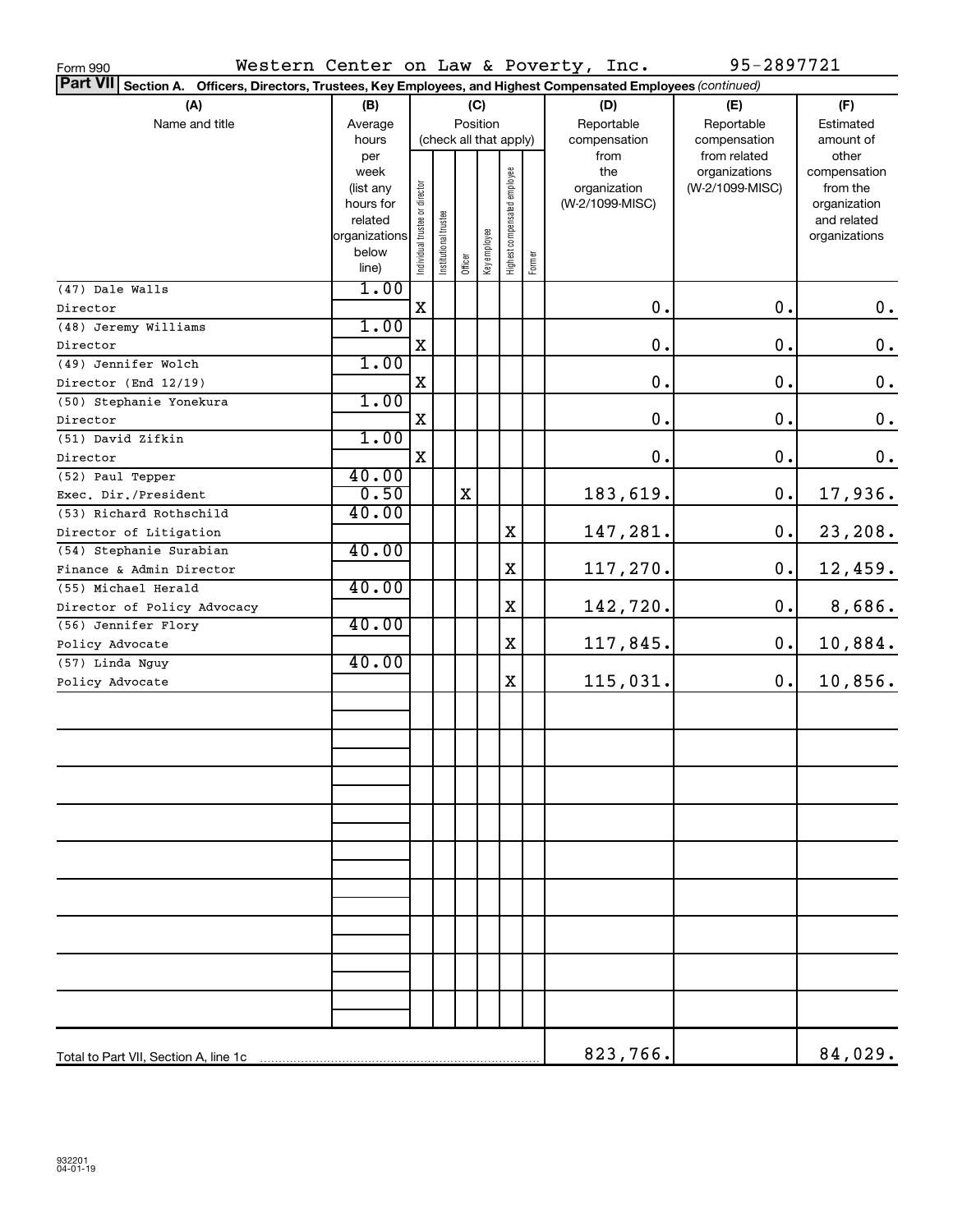|                                                           | Form 990 (2019)  | Western Center on Law & Poverty, Inc.                                                                                 |                       |                          |                          | 95-2897721                  | Page 9                  |
|-----------------------------------------------------------|------------------|-----------------------------------------------------------------------------------------------------------------------|-----------------------|--------------------------|--------------------------|-----------------------------|-------------------------|
|                                                           | <b>Part VIII</b> | <b>Statement of Revenue</b>                                                                                           |                       |                          |                          |                             |                         |
|                                                           |                  | Check if Schedule O contains a response or note to any line in this Part VIII                                         |                       |                          |                          |                             |                         |
|                                                           |                  |                                                                                                                       |                       | (A)                      | (B)<br>Related or exempt | $\overline{C}$<br>Unrelated | (D)<br>Revenue excluded |
|                                                           |                  |                                                                                                                       |                       | Total revenue            | function revenue         | business revenue            | from tax under          |
|                                                           |                  |                                                                                                                       |                       |                          |                          |                             | sections 512 - 514      |
| Contributions, Gifts, Grants<br>and Other Similar Amounts |                  | 1a<br>1 a Federated campaigns                                                                                         |                       |                          |                          |                             |                         |
|                                                           |                  | 1 <sub>b</sub><br><b>b</b> Membership dues                                                                            |                       |                          |                          |                             |                         |
|                                                           |                  | 1 <sub>c</sub><br>c Fundraising events                                                                                | 825, 345.             |                          |                          |                             |                         |
|                                                           |                  | 1 <sub>d</sub><br>d Related organizations                                                                             |                       |                          |                          |                             |                         |
|                                                           |                  | e Government grants (contributions)<br>1e                                                                             | 865,499.              |                          |                          |                             |                         |
|                                                           |                  | f All other contributions, gifts, grants, and                                                                         |                       |                          |                          |                             |                         |
|                                                           |                  | similar amounts not included above<br>1f                                                                              | 1,832,367.            |                          |                          |                             |                         |
|                                                           |                  | 1g  \$<br>Noncash contributions included in lines 1a-1f                                                               |                       |                          |                          |                             |                         |
|                                                           |                  |                                                                                                                       | $\blacktriangleright$ | $\overline{3}$ ,523,211. |                          |                             |                         |
|                                                           |                  |                                                                                                                       | <b>Business Code</b>  |                          |                          |                             |                         |
|                                                           |                  | 2a Court awarded fees/cos                                                                                             | 900099                | 883,486.                 | 883,486.                 |                             |                         |
|                                                           | $\mathbf b$      | Publications                                                                                                          | 511190                | 12,612.                  | 12,612.                  |                             |                         |
|                                                           | c                |                                                                                                                       |                       |                          |                          |                             |                         |
|                                                           | d                | <u> 1989 - Johann Barbara, martin amerikan basar dan berasal dan berasal dalam basar dalam basar dalam basar dala</u> |                       |                          |                          |                             |                         |
| Program Service<br>Revenue                                | е                |                                                                                                                       |                       |                          |                          |                             |                         |
|                                                           | f.               | All other program service revenue                                                                                     |                       |                          |                          |                             |                         |
|                                                           |                  |                                                                                                                       | ▶                     | 896,098.                 |                          |                             |                         |
|                                                           | 3                | Investment income (including dividends, interest, and                                                                 |                       |                          |                          |                             |                         |
|                                                           |                  |                                                                                                                       | ▶                     | 18,221.                  |                          |                             | 18,221.                 |
|                                                           | 4                | Income from investment of tax-exempt bond proceeds                                                                    |                       |                          |                          |                             |                         |
|                                                           | 5                |                                                                                                                       |                       |                          |                          |                             |                         |
|                                                           |                  | (i) Real                                                                                                              | (ii) Personal         |                          |                          |                             |                         |
|                                                           |                  | 10,760.<br>l6al<br><b>6 a</b> Gross rents                                                                             |                       |                          |                          |                             |                         |
|                                                           |                  | $\overline{0}$ .<br>6 <sub>b</sub><br><b>b</b> Less: rental expenses                                                  |                       |                          |                          |                             |                         |
|                                                           |                  | 10,760.<br>6c<br>c Rental income or (loss)                                                                            |                       |                          |                          |                             |                         |
|                                                           |                  | d Net rental income or (loss)                                                                                         | ▶                     | 10,760.                  |                          |                             | 10,760.                 |
|                                                           |                  | (i) Securities<br>7 a Gross amount from sales of                                                                      | (ii) Other            |                          |                          |                             |                         |
|                                                           |                  | assets other than inventory<br>7a                                                                                     |                       |                          |                          |                             |                         |
|                                                           |                  | <b>b</b> Less: cost or other basis                                                                                    |                       |                          |                          |                             |                         |
| evenue                                                    |                  | and sales expenses<br> 7b                                                                                             |                       |                          |                          |                             |                         |
|                                                           |                  | 7c<br>c Gain or (loss)                                                                                                |                       |                          |                          |                             |                         |
|                                                           |                  |                                                                                                                       |                       |                          |                          |                             |                         |
| Other F                                                   |                  | 8 a Gross income from fundraising events (not                                                                         |                       |                          |                          |                             |                         |
|                                                           |                  | including $$825, 345.$ of                                                                                             |                       |                          |                          |                             |                         |
|                                                           |                  | contributions reported on line 1c). See                                                                               |                       |                          |                          |                             |                         |
|                                                           |                  |                                                                                                                       | $ a_2 100, 358.$      |                          |                          |                             |                         |
|                                                           |                  | <b>b</b> Less: direct expenses                                                                                        | $8b$ 100, 358.        |                          |                          |                             |                         |
|                                                           |                  | c Net income or (loss) from fundraising events                                                                        | ▶                     | $\overline{0}$ .         |                          |                             |                         |
|                                                           |                  | 9 a Gross income from gaming activities. See                                                                          |                       |                          |                          |                             |                         |
|                                                           |                  | 9a                                                                                                                    |                       |                          |                          |                             |                         |
|                                                           |                  | 9 <sub>b</sub>                                                                                                        |                       |                          |                          |                             |                         |
|                                                           |                  | c Net income or (loss) from gaming activities                                                                         | ▶                     |                          |                          |                             |                         |
|                                                           |                  | 10 a Gross sales of inventory, less returns                                                                           |                       |                          |                          |                             |                         |
|                                                           |                  | 10a                                                                                                                   |                       |                          |                          |                             |                         |
|                                                           |                  | 10 <sub>b</sub><br><b>b</b> Less: cost of goods sold                                                                  |                       |                          |                          |                             |                         |
|                                                           |                  | c Net income or (loss) from sales of inventory                                                                        | ▶                     |                          |                          |                             |                         |
|                                                           |                  |                                                                                                                       | <b>Business Code</b>  |                          |                          |                             |                         |
| Miscellaneous<br>Revenue                                  |                  | 11 a Miscellaneous                                                                                                    | 900099                | 23,316.                  |                          |                             | 23,316.                 |
|                                                           | b                |                                                                                                                       |                       |                          |                          |                             |                         |
|                                                           | c                |                                                                                                                       |                       |                          |                          |                             |                         |
|                                                           |                  |                                                                                                                       |                       |                          |                          |                             |                         |
|                                                           |                  |                                                                                                                       | $\blacktriangleright$ | 23,316.                  |                          |                             |                         |
|                                                           | 12               |                                                                                                                       |                       | 4,471,606.               | 896,098.                 | $\overline{0}$ .            | 52, 297.                |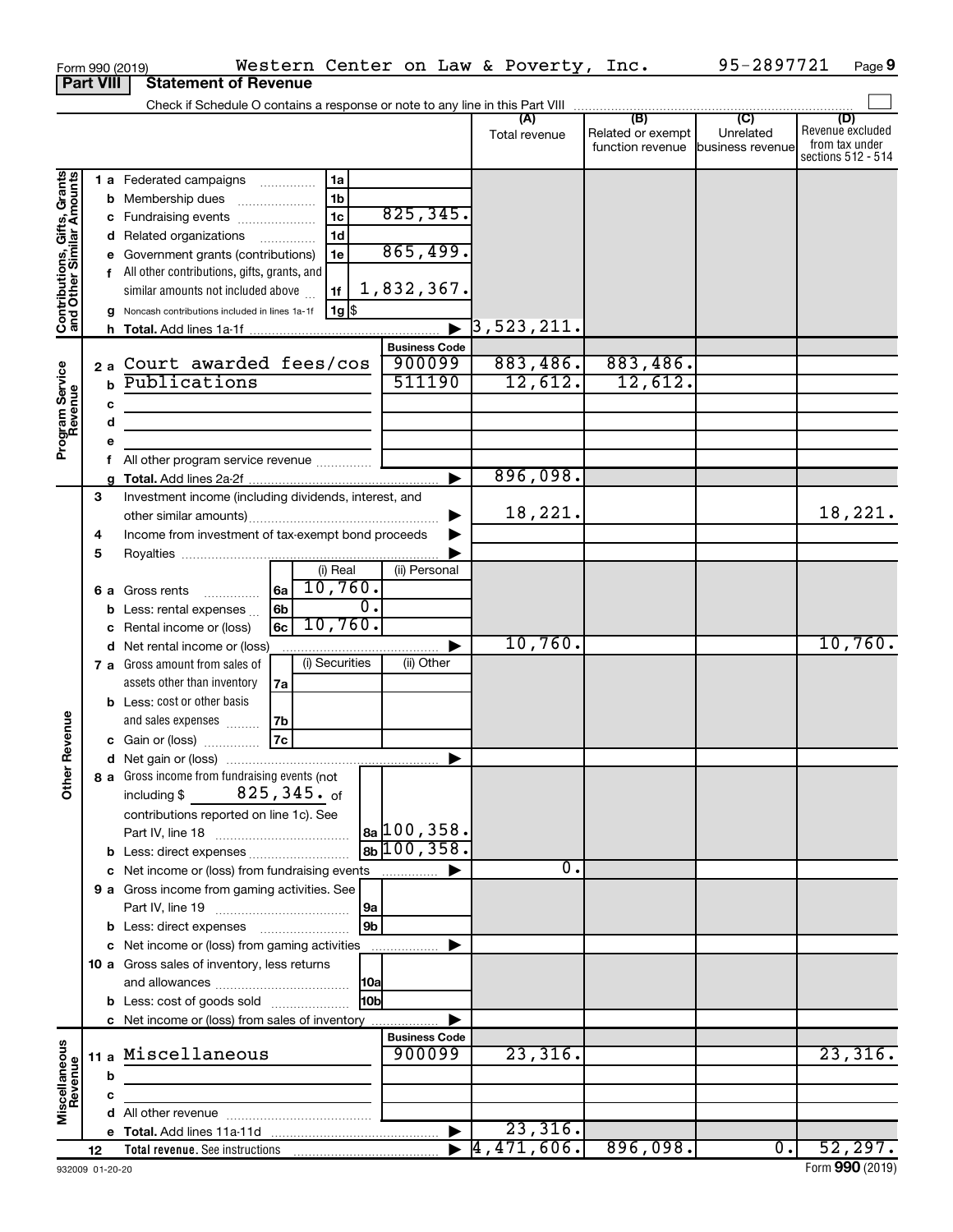|             | <b>Part IX   Statement of Functional Expenses</b>                                                                             |                       |                                    |                                    |                                |
|-------------|-------------------------------------------------------------------------------------------------------------------------------|-----------------------|------------------------------------|------------------------------------|--------------------------------|
|             | Section 501(c)(3) and 501(c)(4) organizations must complete all columns. All other organizations must complete column (A).    |                       |                                    |                                    |                                |
|             | Check if Schedule O contains a response or note to any line in this Part IX                                                   |                       |                                    |                                    |                                |
|             | Do not include amounts reported on lines 6b,<br>7b, 8b, 9b, and 10b of Part VIII.                                             | (A)<br>Total expenses | (B)<br>Program service<br>expenses | Management and<br>general expenses | (D)<br>Fundraising<br>expenses |
| 1           | Grants and other assistance to domestic organizations                                                                         |                       |                                    |                                    |                                |
|             | and domestic governments. See Part IV, line 21                                                                                |                       |                                    |                                    |                                |
| 2           | Grants and other assistance to domestic                                                                                       |                       |                                    |                                    |                                |
|             | individuals. See Part IV, line 22                                                                                             |                       |                                    |                                    |                                |
| 3           | Grants and other assistance to foreign                                                                                        |                       |                                    |                                    |                                |
|             | organizations, foreign governments, and foreign                                                                               |                       |                                    |                                    |                                |
|             | individuals. See Part IV, lines 15 and 16                                                                                     |                       |                                    |                                    |                                |
| 4           | Benefits paid to or for members                                                                                               |                       |                                    |                                    |                                |
| 5           | Compensation of current officers, directors,                                                                                  |                       |                                    |                                    |                                |
|             | trustees, and key employees                                                                                                   | 201,555.              | 157,213.                           | 18, 140.                           | 26,202.                        |
| 6           | Compensation not included above to disqualified                                                                               |                       |                                    |                                    |                                |
|             | persons (as defined under section 4958(f)(1)) and                                                                             |                       |                                    |                                    |                                |
|             | persons described in section 4958(c)(3)(B)                                                                                    | 2,572,542.            | 2,006,583.                         | 231,528.                           | 334,431.                       |
| 7           |                                                                                                                               |                       |                                    |                                    |                                |
| 8           | Pension plan accruals and contributions (include<br>section 401(k) and 403(b) employer contributions)                         | 136,662.              | 106,596.                           | 12,300.                            | 17,766.                        |
| 9           |                                                                                                                               | 231,057.              | 180,225.                           | 20,795.                            | 30,037.                        |
| 10          |                                                                                                                               | 202, 747.             | 158, 143.                          | 18, 247.                           | 26, 357.                       |
| 11          | Fees for services (nonemployees):                                                                                             |                       |                                    |                                    |                                |
| a           |                                                                                                                               |                       |                                    |                                    |                                |
| b           |                                                                                                                               | 25,320.               | 19,749.                            | 2,279.                             | 3,292.                         |
| с           |                                                                                                                               | 26,684.               | 20,813.                            | 2,402.                             | 3,469.                         |
| d           |                                                                                                                               |                       |                                    |                                    |                                |
| е           | Professional fundraising services. See Part IV, line 17                                                                       |                       |                                    |                                    |                                |
| f           | Investment management fees                                                                                                    |                       |                                    |                                    |                                |
| g           | Other. (If line 11g amount exceeds 10% of line 25,                                                                            |                       |                                    |                                    |                                |
|             | column (A) amount, list line 11g expenses on Sch O.)                                                                          | 99,767.               | 77,818.                            | 8,979.                             | 12,970.                        |
| 12          |                                                                                                                               | 8,527.                | 6,651.                             | 767.                               | 1,109.                         |
| 13          |                                                                                                                               | 149,198.              | 116, 374.                          | 13,428.                            | 19,396.                        |
| 14          |                                                                                                                               | 29,473.               | 22,989.                            | 2,653.                             | 3,831.                         |
| 15          |                                                                                                                               |                       |                                    |                                    |                                |
| 16          |                                                                                                                               | 346, 941.             | 270,614.                           | 31, 225.                           | 45, 102.                       |
| 17          | Travel                                                                                                                        | 93,766.               | 73, 137.                           | 8,439.                             | 12,190.                        |
| 18          | Payments of travel or entertainment expenses                                                                                  |                       |                                    |                                    |                                |
|             | for any federal, state, or local public officials                                                                             | 11,374.               | 8,871.                             | 1,024.                             | 1,479.                         |
| 19<br>20    | Conferences, conventions, and meetings<br>Interest                                                                            |                       |                                    |                                    |                                |
| 21          |                                                                                                                               |                       |                                    |                                    |                                |
| 22          | Depreciation, depletion, and amortization                                                                                     |                       |                                    |                                    |                                |
| 23          | Insurance                                                                                                                     | 29,723.               | 23,184.                            | 2,675.                             | 3,864.                         |
| 24          | Other expenses. Itemize expenses not covered                                                                                  |                       |                                    |                                    |                                |
|             | above (List miscellaneous expenses on line 24e. If<br>line 24e amount exceeds 10% of line 25, column (A)                      |                       |                                    |                                    |                                |
|             | amount, list line 24e expenses on Schedule O.)                                                                                |                       |                                    |                                    |                                |
| a           | Library                                                                                                                       | 81,869.               | 63,858.                            | 7,368.                             | 10,643.                        |
| $\mathbf b$ | Dues & subscriptions                                                                                                          | 41,394.               | 32,288.                            | 3,725.                             | 5,381.                         |
|             | Staff development                                                                                                             | 35,933.               | 28,028.                            | 3,234.                             | 4,671.                         |
| d           |                                                                                                                               |                       |                                    |                                    |                                |
| е           | All other expenses                                                                                                            |                       |                                    |                                    |                                |
| 25          | Total functional expenses. Add lines 1 through 24e                                                                            | 4,324,532.            | 3,373,134.                         | 389,208.                           | 562, 190.                      |
| 26          | Joint costs. Complete this line only if the organization                                                                      |                       |                                    |                                    |                                |
|             | reported in column (B) joint costs from a combined                                                                            |                       |                                    |                                    |                                |
|             | educational campaign and fundraising solicitation.<br>Check here $\blacktriangleright$<br>if following SOP 98-2 (ASC 958-720) |                       |                                    |                                    |                                |
|             |                                                                                                                               |                       |                                    |                                    |                                |

 $_{\rm Form}$ 990 (2019) Western Center on Law & Poverty, Inc. 95-489 //21  $_{\rm Page}$ 

Western Center on Law & Poverty, Inc. 95-2897721

95-2897721 Page 10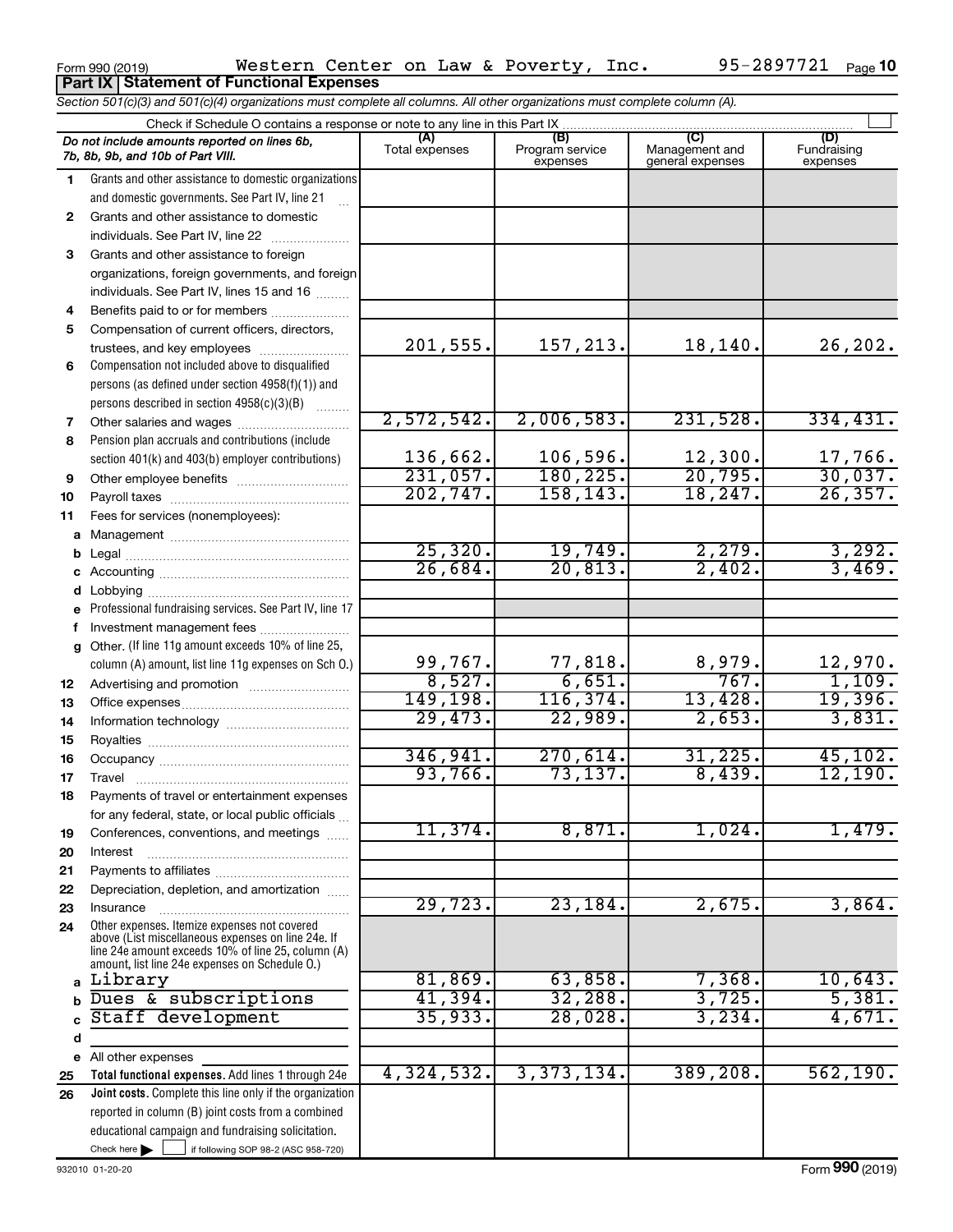| U(1113301)ZU(31) |                        |  |
|------------------|------------------------|--|
|                  | Part X   Balance Sheet |  |

|                             |          |                                                                                                        |                 |          | (A)<br>Beginning of year |                         | (B)<br>End of year |
|-----------------------------|----------|--------------------------------------------------------------------------------------------------------|-----------------|----------|--------------------------|-------------------------|--------------------|
|                             | 1        |                                                                                                        |                 |          | 934,720.                 | $\mathbf{1}$            | 284, 184.          |
|                             | 2        |                                                                                                        |                 |          |                          | $\mathbf{2}$            | 1,347,805.         |
|                             | з        |                                                                                                        |                 |          | 1,301,110.               | $\overline{\mathbf{3}}$ | 1,612,400.         |
|                             | 4        |                                                                                                        |                 |          | 185, 525.                | $\overline{4}$          | 18,750.            |
|                             | 5        | Loans and other receivables from any current or former officer, director,                              |                 |          |                          |                         |                    |
|                             |          | trustee, key employee, creator or founder, substantial contributor, or 35%                             |                 |          |                          |                         |                    |
|                             |          | controlled entity or family member of any of these persons [                                           |                 |          |                          | 5                       |                    |
|                             | 6        | Loans and other receivables from other disqualified persons (as defined                                |                 |          |                          |                         |                    |
|                             |          | under section $4958(f)(1)$ , and persons described in section $4958(c)(3)(B)$                          |                 |          |                          | 6                       |                    |
|                             | 7        |                                                                                                        |                 |          |                          | $\overline{7}$          |                    |
| Assets                      | 8        |                                                                                                        |                 |          | 15,708.                  | 8                       | 18,897.            |
|                             | 9        |                                                                                                        |                 |          | 70,026.                  | 9                       | 89,879.            |
|                             |          | <b>10a</b> Land, buildings, and equipment: cost or other                                               |                 |          |                          |                         |                    |
|                             |          | basis. Complete Part VI of Schedule D                                                                  | 10a             | 259,640. |                          |                         |                    |
|                             |          | <b>b</b> Less: accumulated depreciation <i>mimimimining</i>                                            | 10 <sub>b</sub> | 259,640. | 0.                       | 10 <sub>c</sub>         | Ο.                 |
|                             | 11       |                                                                                                        |                 |          | 326, 252.                | 11                      | 367,069.           |
|                             | 12       |                                                                                                        |                 |          |                          | 12                      |                    |
|                             | 13       |                                                                                                        |                 |          |                          | 13                      |                    |
|                             | 14       |                                                                                                        |                 |          |                          | 14                      |                    |
|                             | 15       |                                                                                                        |                 |          | 7,720.                   | 15                      | 7,720.             |
|                             | 16       |                                                                                                        |                 |          | 2,841,061.               | 16                      | 3,746,704.         |
|                             | 17       |                                                                                                        |                 |          | 437,913.                 | 17                      | 1, 166, 852.       |
|                             | 18       |                                                                                                        |                 |          |                          | 18                      |                    |
|                             | 19       |                                                                                                        |                 |          |                          | 19                      |                    |
|                             | 20       |                                                                                                        |                 |          |                          | 20                      |                    |
|                             | 21       | Escrow or custodial account liability. Complete Part IV of Schedule D                                  |                 |          |                          | 21                      |                    |
|                             | 22       | Loans and other payables to any current or former officer, director,                                   |                 |          |                          |                         |                    |
|                             |          | trustee, key employee, creator or founder, substantial contributor, or 35%                             |                 |          |                          |                         |                    |
| Liabilities                 |          | controlled entity or family member of any of these persons [                                           |                 |          |                          | 22                      |                    |
|                             | 23       | Secured mortgages and notes payable to unrelated third parties                                         |                 |          |                          | 23                      |                    |
|                             | 24       |                                                                                                        |                 |          |                          | 24                      |                    |
|                             | 25       | Other liabilities (including federal income tax, payables to related third                             |                 |          |                          |                         |                    |
|                             |          | parties, and other liabilities not included on lines 17-24). Complete Part X                           |                 |          |                          |                         |                    |
|                             |          | of Schedule D                                                                                          |                 |          | 437,913.                 | 25                      |                    |
|                             | 26       | Total liabilities. Add lines 17 through 25                                                             |                 |          |                          | 26                      | 1,166,852.         |
|                             |          | Organizations that follow FASB ASC 958, check here $\blacktriangleright \lfloor \underline{X} \rfloor$ |                 |          |                          |                         |                    |
|                             |          | and complete lines 27, 28, 32, and 33.                                                                 |                 |          | 856,407.                 |                         | 458,537.           |
|                             | 27       |                                                                                                        |                 |          | 1,546,741.               | 27<br>28                | 2, 121, 315.       |
|                             | 28       |                                                                                                        |                 |          |                          |                         |                    |
|                             |          | Organizations that do not follow FASB ASC 958, check here $\blacktriangleright$                        |                 |          |                          |                         |                    |
|                             |          | and complete lines 29 through 33.                                                                      |                 |          |                          | 29                      |                    |
|                             | 29       | Paid-in or capital surplus, or land, building, or equipment fund                                       |                 |          |                          | 30                      |                    |
|                             | 30<br>31 | Retained earnings, endowment, accumulated income, or other funds                                       |                 |          |                          | 31                      |                    |
| Net Assets or Fund Balances | 32       |                                                                                                        |                 |          | 2,403,148.               | 32                      | 2,579,852.         |
|                             | 33       |                                                                                                        |                 |          | 2,841,061.               | 33                      | 3,746,704.         |
|                             |          |                                                                                                        |                 |          |                          |                         |                    |

**11**

Form (2019) **990**

#### $_{\rm Form}$ 990 (2019) Western Center on Law & Poverty, Inc. 95-489 / /21  $_{\rm Page}$ Western Center on Law & Poverty, Inc. 95-2897721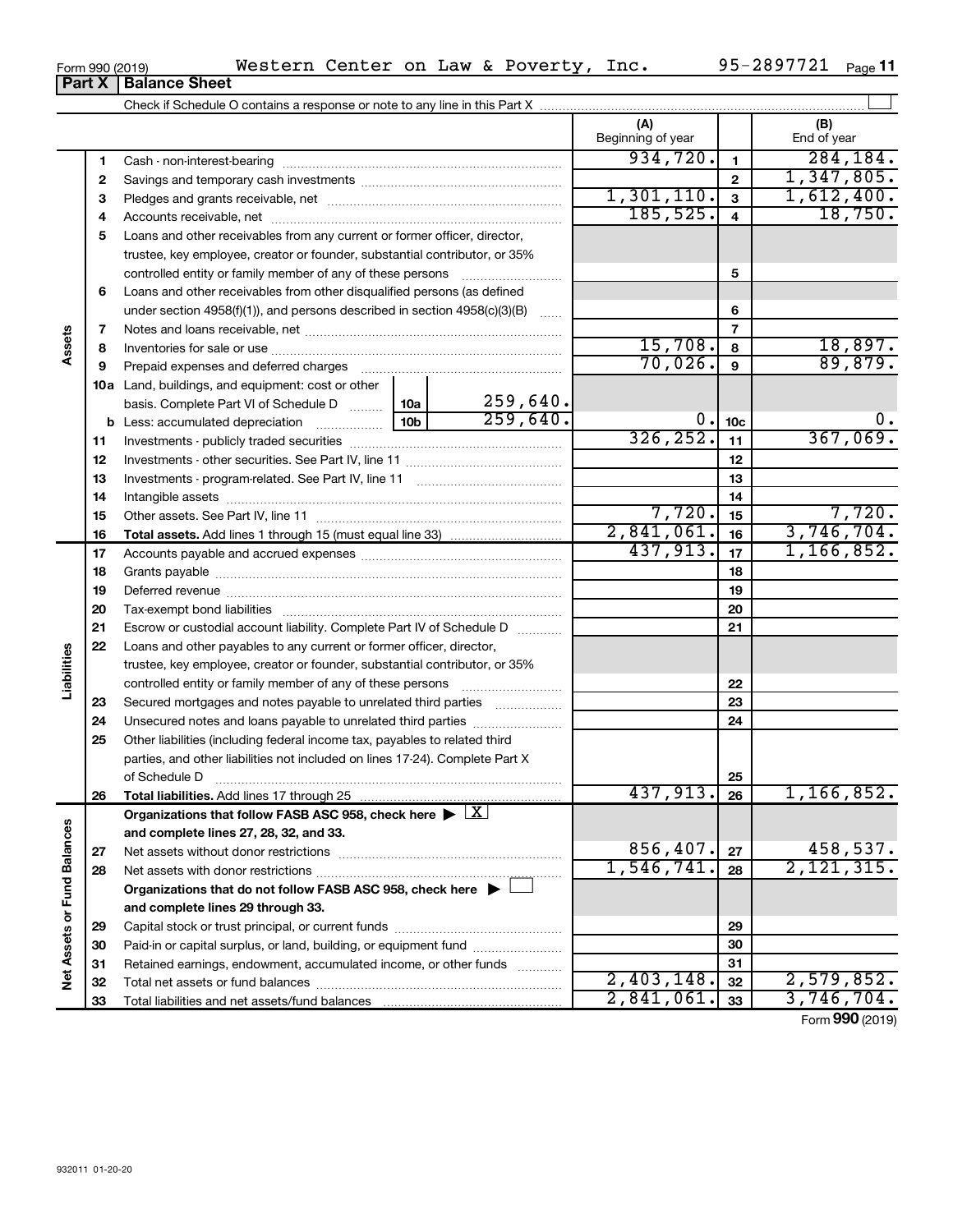|    | Western Center on Law & Poverty, Inc.<br>Form 990 (2019)                                                                        | 95-2897721 Page 12      |                |     |                  |
|----|---------------------------------------------------------------------------------------------------------------------------------|-------------------------|----------------|-----|------------------|
|    | <b>Part XI</b><br><b>Reconciliation of Net Assets</b>                                                                           |                         |                |     |                  |
|    |                                                                                                                                 |                         |                |     |                  |
|    |                                                                                                                                 |                         |                |     |                  |
| 1  |                                                                                                                                 | $\mathbf{1}$            | 4,471,606.     |     |                  |
| 2  |                                                                                                                                 | $\overline{2}$          | 4,324,532.     |     |                  |
| 3  | Revenue less expenses. Subtract line 2 from line 1                                                                              | 3                       |                |     | 147,074.         |
| 4  |                                                                                                                                 | $\overline{\mathbf{4}}$ | 2,403,148.     |     |                  |
| 5  | Net unrealized gains (losses) on investments [111] www.marting.com/marting.com/marting.com/marting.com/marting.                 | 5                       |                |     | 29,630.          |
| 6  |                                                                                                                                 | 6                       |                |     |                  |
| 7  | Investment expenses www.communication.com/www.communication.com/www.communication.com/www.com                                   | $\overline{7}$          |                |     |                  |
| 8  |                                                                                                                                 | 8                       |                |     |                  |
| 9  | Other changes in net assets or fund balances (explain on Schedule O)                                                            | 9                       |                |     | $\overline{0}$ . |
| 10 | Net assets or fund balances at end of year. Combine lines 3 through 9 (must equal Part X, line 32,                              |                         |                |     |                  |
|    |                                                                                                                                 | 10                      | 2,579,852.     |     |                  |
|    | Part XII Financial Statements and Reporting                                                                                     |                         |                |     |                  |
|    |                                                                                                                                 |                         |                |     |                  |
|    |                                                                                                                                 |                         |                | Yes | No               |
| 1  | $\boxed{\text{X}}$ Accrual<br>Accounting method used to prepare the Form 990: [130] Cash<br>Other                               |                         |                |     |                  |
|    | If the organization changed its method of accounting from a prior year or checked "Other," explain in Schedule O.               |                         |                |     |                  |
|    |                                                                                                                                 |                         | 2a             |     | x                |
|    | If "Yes," check a box below to indicate whether the financial statements for the year were compiled or reviewed on a            |                         |                |     |                  |
|    | separate basis, consolidated basis, or both:                                                                                    |                         |                |     |                  |
|    | Separate basis<br>Consolidated basis<br>Both consolidated and separate basis                                                    |                         |                |     |                  |
|    |                                                                                                                                 |                         | 2 <sub>b</sub> | X   |                  |
|    | If "Yes," check a box below to indicate whether the financial statements for the year were audited on a separate basis,         |                         |                |     |                  |
|    | consolidated basis, or both:                                                                                                    |                         |                |     |                  |
|    | $\boxed{\textbf{X}}$ Consolidated basis<br>Separate basis<br>Both consolidated and separate basis                               |                         |                |     |                  |
|    | c If "Yes" to line 2a or 2b, does the organization have a committee that assumes responsibility for oversight of the audit,     |                         |                |     |                  |
|    |                                                                                                                                 |                         | 2c             | х   |                  |
|    | If the organization changed either its oversight process or selection process during the tax year, explain on Schedule O.       |                         |                |     |                  |
|    | 3a As a result of a federal award, was the organization required to undergo an audit or audits as set forth in the Single Audit |                         |                |     |                  |
|    |                                                                                                                                 |                         | За             |     | х                |
|    | b If "Yes," did the organization undergo the required audit or audits? If the organization did not undergo the required audit   |                         |                |     |                  |
|    |                                                                                                                                 |                         | 3b             |     |                  |

Form (2019) **990**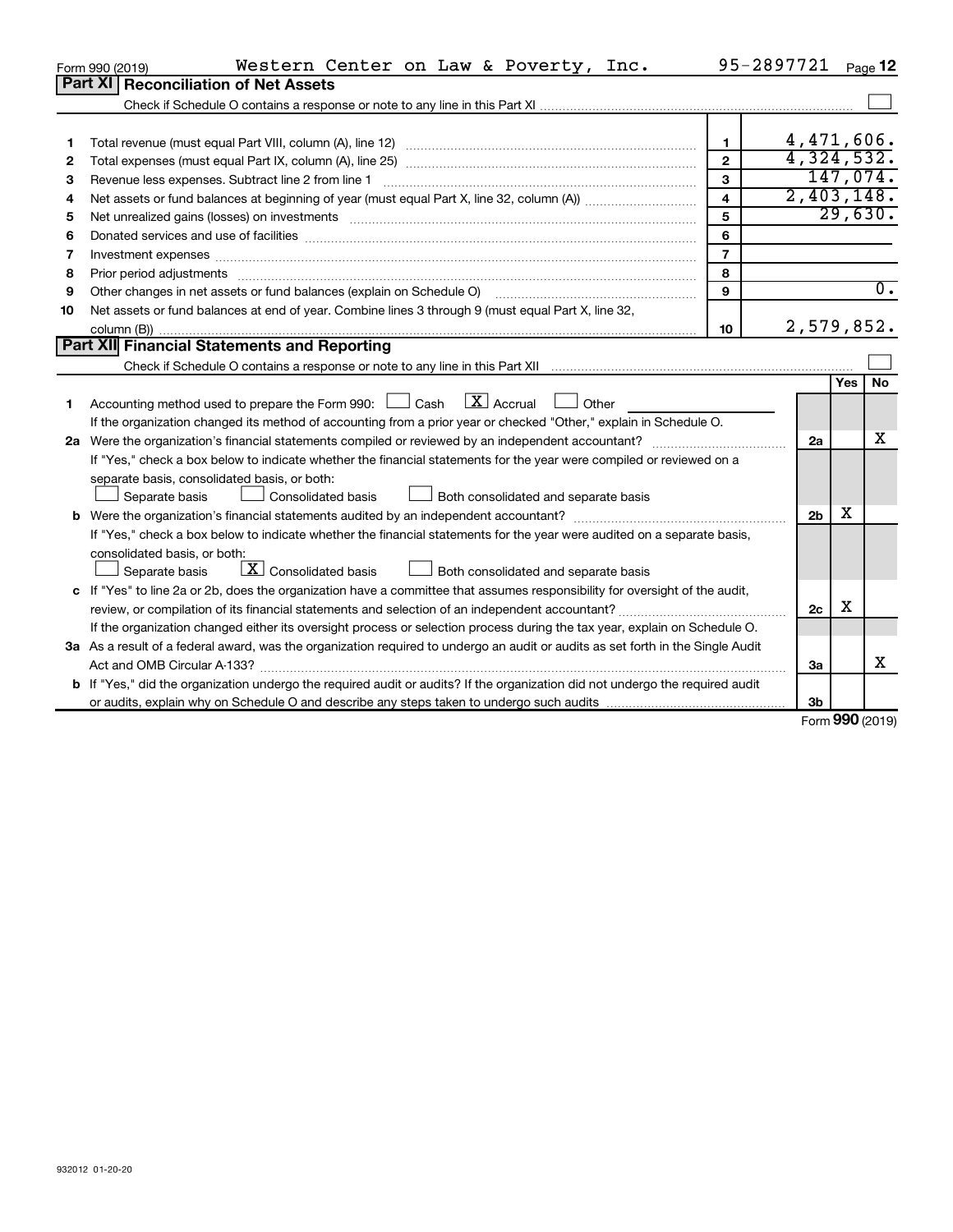| <b>SCHEDULE A</b> |  |
|-------------------|--|
|-------------------|--|

Department of the Treasury

|  |  | (Form 990 or 990-EZ) |
|--|--|----------------------|
|  |  |                      |

# Public Charity Status and Public Support<br>
omplete if the organization is a section 501(c)(3) organization or a section<br>
2019

**(Form 990 or 990-EZ) Complete if the organization is a section 501(c)(3) organization or a section 4947(a)(1) nonexempt charitable trust.**

**| Attach to Form 990 or Form 990-EZ.** 

| OMB No. 1545-0047                   |
|-------------------------------------|
| 019                                 |
| <b>Open to Public</b><br>Inspection |

1

| Internal Revenue Service<br>Inspection<br>Go to www.irs.gov/Form990 for instructions and the latest information. |                     |                                                                                                    |  |                                                                        |                                                                                                                                            |     |                                                                |                            |  |                                                                                                                                               |  |
|------------------------------------------------------------------------------------------------------------------|---------------------|----------------------------------------------------------------------------------------------------|--|------------------------------------------------------------------------|--------------------------------------------------------------------------------------------------------------------------------------------|-----|----------------------------------------------------------------|----------------------------|--|-----------------------------------------------------------------------------------------------------------------------------------------------|--|
|                                                                                                                  |                     | Name of the organization                                                                           |  |                                                                        |                                                                                                                                            |     |                                                                |                            |  | <b>Employer identification number</b>                                                                                                         |  |
|                                                                                                                  |                     |                                                                                                    |  |                                                                        | Western Center on Law & Poverty, Inc.                                                                                                      |     |                                                                |                            |  | 95-2897721                                                                                                                                    |  |
|                                                                                                                  | <b>Part I</b>       |                                                                                                    |  |                                                                        | Reason for Public Charity Status (All organizations must complete this part.) See instructions.                                            |     |                                                                |                            |  |                                                                                                                                               |  |
|                                                                                                                  |                     |                                                                                                    |  |                                                                        | The organization is not a private foundation because it is: (For lines 1 through 12, check only one box.)                                  |     |                                                                |                            |  |                                                                                                                                               |  |
| 1                                                                                                                |                     | A church, convention of churches, or association of churches described in section 170(b)(1)(A)(i). |  |                                                                        |                                                                                                                                            |     |                                                                |                            |  |                                                                                                                                               |  |
| 2                                                                                                                |                     |                                                                                                    |  |                                                                        | A school described in section 170(b)(1)(A)(ii). (Attach Schedule E (Form 990 or 990-EZ).)                                                  |     |                                                                |                            |  |                                                                                                                                               |  |
| 3                                                                                                                |                     |                                                                                                    |  |                                                                        | A hospital or a cooperative hospital service organization described in section 170(b)(1)(A)(iii).                                          |     |                                                                |                            |  |                                                                                                                                               |  |
| 4                                                                                                                |                     |                                                                                                    |  |                                                                        | A medical research organization operated in conjunction with a hospital described in section 170(b)(1)(A)(iii). Enter the hospital's name, |     |                                                                |                            |  |                                                                                                                                               |  |
|                                                                                                                  |                     | city, and state:                                                                                   |  |                                                                        |                                                                                                                                            |     |                                                                |                            |  |                                                                                                                                               |  |
| 5                                                                                                                |                     |                                                                                                    |  |                                                                        | An organization operated for the benefit of a college or university owned or operated by a governmental unit described in                  |     |                                                                |                            |  |                                                                                                                                               |  |
|                                                                                                                  |                     |                                                                                                    |  | section 170(b)(1)(A)(iv). (Complete Part II.)                          |                                                                                                                                            |     |                                                                |                            |  |                                                                                                                                               |  |
| 6                                                                                                                |                     |                                                                                                    |  |                                                                        | A federal, state, or local government or governmental unit described in section 170(b)(1)(A)(v).                                           |     |                                                                |                            |  |                                                                                                                                               |  |
| $\overline{7}$                                                                                                   | $\lfloor x \rfloor$ |                                                                                                    |  |                                                                        | An organization that normally receives a substantial part of its support from a governmental unit or from the general public described in  |     |                                                                |                            |  |                                                                                                                                               |  |
|                                                                                                                  |                     |                                                                                                    |  | section 170(b)(1)(A)(vi). (Complete Part II.)                          |                                                                                                                                            |     |                                                                |                            |  |                                                                                                                                               |  |
| 8                                                                                                                |                     |                                                                                                    |  |                                                                        | A community trust described in section 170(b)(1)(A)(vi). (Complete Part II.)                                                               |     |                                                                |                            |  |                                                                                                                                               |  |
| 9                                                                                                                |                     |                                                                                                    |  |                                                                        | An agricultural research organization described in section 170(b)(1)(A)(ix) operated in conjunction with a land-grant college              |     |                                                                |                            |  |                                                                                                                                               |  |
|                                                                                                                  |                     |                                                                                                    |  |                                                                        | or university or a non-land-grant college of agriculture (see instructions). Enter the name, city, and state of the college or             |     |                                                                |                            |  |                                                                                                                                               |  |
|                                                                                                                  |                     | university:                                                                                        |  |                                                                        |                                                                                                                                            |     |                                                                |                            |  |                                                                                                                                               |  |
| 10                                                                                                               |                     |                                                                                                    |  |                                                                        |                                                                                                                                            |     |                                                                |                            |  | An organization that normally receives: (1) more than 33 1/3% of its support from contributions, membership fees, and gross receipts from     |  |
|                                                                                                                  |                     |                                                                                                    |  |                                                                        |                                                                                                                                            |     |                                                                |                            |  | activities related to its exempt functions - subject to certain exceptions, and (2) no more than 33 1/3% of its support from gross investment |  |
|                                                                                                                  |                     |                                                                                                    |  |                                                                        |                                                                                                                                            |     |                                                                |                            |  | income and unrelated business taxable income (less section 511 tax) from businesses acquired by the organization after June 30, 1975.         |  |
|                                                                                                                  |                     |                                                                                                    |  | See section 509(a)(2). (Complete Part III.)                            |                                                                                                                                            |     |                                                                |                            |  |                                                                                                                                               |  |
| 11                                                                                                               |                     |                                                                                                    |  |                                                                        | An organization organized and operated exclusively to test for public safety. See section 509(a)(4).                                       |     |                                                                |                            |  |                                                                                                                                               |  |
| 12                                                                                                               |                     |                                                                                                    |  |                                                                        | An organization organized and operated exclusively for the benefit of, to perform the functions of, or to carry out the purposes of one or |     |                                                                |                            |  |                                                                                                                                               |  |
|                                                                                                                  |                     |                                                                                                    |  |                                                                        | more publicly supported organizations described in section 509(a)(1) or section 509(a)(2). See section 509(a)(3). Check the box in         |     |                                                                |                            |  |                                                                                                                                               |  |
|                                                                                                                  |                     |                                                                                                    |  |                                                                        | lines 12a through 12d that describes the type of supporting organization and complete lines 12e, 12f, and 12g.                             |     |                                                                |                            |  |                                                                                                                                               |  |
| a                                                                                                                |                     |                                                                                                    |  |                                                                        | Type I. A supporting organization operated, supervised, or controlled by its supported organization(s), typically by giving                |     |                                                                |                            |  |                                                                                                                                               |  |
|                                                                                                                  |                     |                                                                                                    |  |                                                                        | the supported organization(s) the power to regularly appoint or elect a majority of the directors or trustees of the supporting            |     |                                                                |                            |  |                                                                                                                                               |  |
|                                                                                                                  |                     |                                                                                                    |  | organization. You must complete Part IV, Sections A and B.             |                                                                                                                                            |     |                                                                |                            |  |                                                                                                                                               |  |
| b                                                                                                                |                     |                                                                                                    |  |                                                                        | Type II. A supporting organization supervised or controlled in connection with its supported organization(s), by having                    |     |                                                                |                            |  |                                                                                                                                               |  |
|                                                                                                                  |                     |                                                                                                    |  | organization(s). You must complete Part IV, Sections A and C.          | control or management of the supporting organization vested in the same persons that control or manage the supported                       |     |                                                                |                            |  |                                                                                                                                               |  |
|                                                                                                                  |                     |                                                                                                    |  |                                                                        | Type III functionally integrated. A supporting organization operated in connection with, and functionally integrated with,                 |     |                                                                |                            |  |                                                                                                                                               |  |
|                                                                                                                  |                     |                                                                                                    |  |                                                                        | its supported organization(s) (see instructions). You must complete Part IV, Sections A, D, and E.                                         |     |                                                                |                            |  |                                                                                                                                               |  |
| d                                                                                                                |                     |                                                                                                    |  |                                                                        | Type III non-functionally integrated. A supporting organization operated in connection with its supported organization(s)                  |     |                                                                |                            |  |                                                                                                                                               |  |
|                                                                                                                  |                     |                                                                                                    |  |                                                                        | that is not functionally integrated. The organization generally must satisfy a distribution requirement and an attentiveness               |     |                                                                |                            |  |                                                                                                                                               |  |
|                                                                                                                  |                     |                                                                                                    |  |                                                                        | requirement (see instructions). You must complete Part IV, Sections A and D, and Part V.                                                   |     |                                                                |                            |  |                                                                                                                                               |  |
| e                                                                                                                |                     |                                                                                                    |  |                                                                        | Check this box if the organization received a written determination from the IRS that it is a Type I, Type II, Type III                    |     |                                                                |                            |  |                                                                                                                                               |  |
|                                                                                                                  |                     |                                                                                                    |  |                                                                        | functionally integrated, or Type III non-functionally integrated supporting organization.                                                  |     |                                                                |                            |  |                                                                                                                                               |  |
|                                                                                                                  |                     |                                                                                                    |  |                                                                        |                                                                                                                                            |     |                                                                |                            |  |                                                                                                                                               |  |
|                                                                                                                  |                     |                                                                                                    |  | Provide the following information about the supported organization(s). |                                                                                                                                            |     |                                                                |                            |  |                                                                                                                                               |  |
|                                                                                                                  |                     | (i) Name of supported                                                                              |  | (ii) EIN                                                               | (iii) Type of organization                                                                                                                 |     | (iv) Is the organization listed<br>in your governing document? | (v) Amount of monetary     |  | (vi) Amount of other                                                                                                                          |  |
|                                                                                                                  |                     | organization                                                                                       |  |                                                                        | (described on lines 1-10<br>above (see instructions))                                                                                      | Yes | No                                                             | support (see instructions) |  | support (see instructions)                                                                                                                    |  |
|                                                                                                                  |                     |                                                                                                    |  |                                                                        |                                                                                                                                            |     |                                                                |                            |  |                                                                                                                                               |  |
|                                                                                                                  |                     |                                                                                                    |  |                                                                        |                                                                                                                                            |     |                                                                |                            |  |                                                                                                                                               |  |
|                                                                                                                  |                     |                                                                                                    |  |                                                                        |                                                                                                                                            |     |                                                                |                            |  |                                                                                                                                               |  |
|                                                                                                                  |                     |                                                                                                    |  |                                                                        |                                                                                                                                            |     |                                                                |                            |  |                                                                                                                                               |  |
|                                                                                                                  |                     |                                                                                                    |  |                                                                        |                                                                                                                                            |     |                                                                |                            |  |                                                                                                                                               |  |
|                                                                                                                  |                     |                                                                                                    |  |                                                                        |                                                                                                                                            |     |                                                                |                            |  |                                                                                                                                               |  |
|                                                                                                                  |                     |                                                                                                    |  |                                                                        |                                                                                                                                            |     |                                                                |                            |  |                                                                                                                                               |  |
|                                                                                                                  |                     |                                                                                                    |  |                                                                        |                                                                                                                                            |     |                                                                |                            |  |                                                                                                                                               |  |
|                                                                                                                  |                     |                                                                                                    |  |                                                                        |                                                                                                                                            |     |                                                                |                            |  |                                                                                                                                               |  |
| Total                                                                                                            |                     |                                                                                                    |  |                                                                        |                                                                                                                                            |     |                                                                |                            |  |                                                                                                                                               |  |
|                                                                                                                  |                     |                                                                                                    |  |                                                                        |                                                                                                                                            |     |                                                                |                            |  |                                                                                                                                               |  |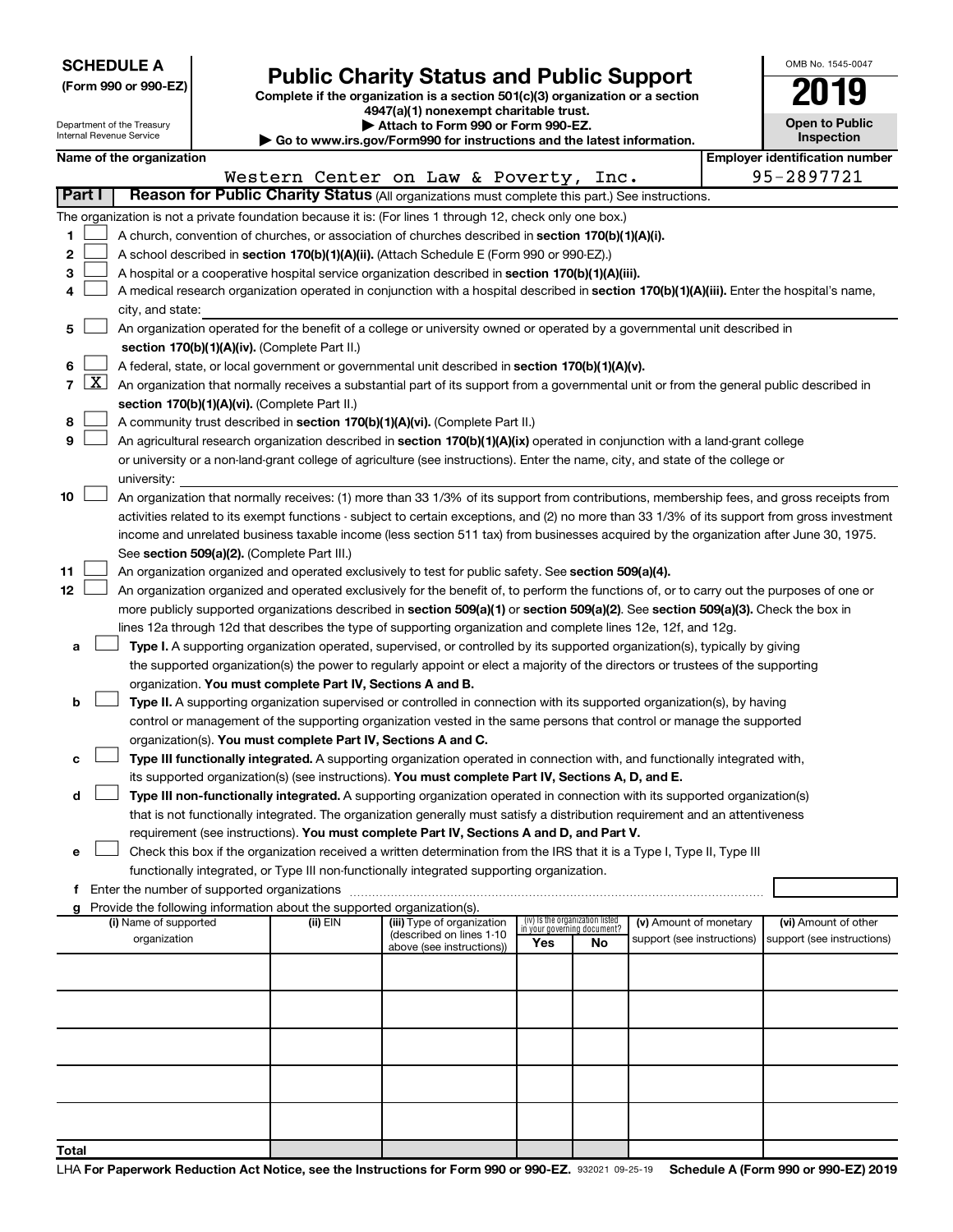#### 95-2897721 Page 2 Schedule A (Form 990 or 990-EZ) 2019 <code>Western Center on Law</code> & <code>Poverty</code> , <code>Inc. 95–2897721 Page</code> **Part II Support Schedule for Organizations Described in Sections 170(b)(1)(A)(iv) and 170(b)(1)(A)(vi)** Western Center on Law & Poverty, Inc. 95-2897721

(Complete only if you checked the box on line 5, 7, or 8 of Part I or if the organization failed to qualify under Part III. If the organization fails to qualify under the tests listed below, please complete Part III.)

| <b>Section A. Public Support</b>                                                                                                           |            |            |              |            |              |                                    |
|--------------------------------------------------------------------------------------------------------------------------------------------|------------|------------|--------------|------------|--------------|------------------------------------|
| Calendar year (or fiscal year beginning in)                                                                                                | (a) 2015   | (b) 2016   | $(c)$ 2017   | $(d)$ 2018 | (e) 2019     | (f) Total                          |
| 1 Gifts, grants, contributions, and                                                                                                        |            |            |              |            |              |                                    |
| membership fees received. (Do not                                                                                                          |            |            |              |            |              |                                    |
| include any "unusual grants.")                                                                                                             | 2,715,227. | 2,973,401. | 3, 332, 527. | 3,625,336. | 3, 523, 211. | 16, 169, 702.                      |
| 2 Tax revenues levied for the organ-                                                                                                       |            |            |              |            |              |                                    |
| ization's benefit and either paid to                                                                                                       |            |            |              |            |              |                                    |
| or expended on its behalf                                                                                                                  |            |            |              |            |              |                                    |
| 3 The value of services or facilities                                                                                                      |            |            |              |            |              |                                    |
| furnished by a governmental unit to                                                                                                        |            |            |              |            |              |                                    |
| the organization without charge                                                                                                            |            |            |              |            |              |                                    |
| 4 Total. Add lines 1 through 3                                                                                                             | 2,715,227. | 2,973,401  | 3, 332, 527. | 3,625,336. | 3,523,211.   | 16, 169, 702.                      |
| 5 The portion of total contributions                                                                                                       |            |            |              |            |              |                                    |
| by each person (other than a                                                                                                               |            |            |              |            |              |                                    |
| governmental unit or publicly                                                                                                              |            |            |              |            |              |                                    |
| supported organization) included                                                                                                           |            |            |              |            |              |                                    |
| on line 1 that exceeds 2% of the                                                                                                           |            |            |              |            |              |                                    |
| amount shown on line 11,                                                                                                                   |            |            |              |            |              |                                    |
| column (f)                                                                                                                                 |            |            |              |            |              | 1,489,536.                         |
| 6 Public support. Subtract line 5 from line 4.                                                                                             |            |            |              |            |              | 14,680,166.                        |
| <b>Section B. Total Support</b>                                                                                                            |            |            |              |            |              |                                    |
| Calendar year (or fiscal year beginning in)                                                                                                | (a) 2015   | (b) 2016   | $(c)$ 2017   | $(d)$ 2018 | (e) 2019     | (f) Total                          |
| <b>7</b> Amounts from line 4                                                                                                               | 2,715,227. | 2,973,401  | 3, 332, 527  | 3,625,336. | 3,523,211    | 16, 169, 702.                      |
| 8 Gross income from interest,                                                                                                              |            |            |              |            |              |                                    |
| dividends, payments received on                                                                                                            |            |            |              |            |              |                                    |
| securities loans, rents, royalties,                                                                                                        |            |            |              |            |              |                                    |
| and income from similar sources                                                                                                            | 22,505.    | 6, 173.    | 73, 190.     | 23,651.    |              | $28,981.$ 154,500.                 |
| 9 Net income from unrelated business                                                                                                       |            |            |              |            |              |                                    |
| activities, whether or not the                                                                                                             |            |            |              |            |              |                                    |
| business is regularly carried on                                                                                                           |            |            |              |            |              |                                    |
| 10 Other income. Do not include gain                                                                                                       |            |            |              |            |              |                                    |
| or loss from the sale of capital                                                                                                           |            |            |              |            |              |                                    |
| assets (Explain in Part VI.)                                                                                                               | 103,786.   | 33,629.    | 31,336.      | 2,015.     |              | $23,316.$ 194,082.                 |
| 11 Total support. Add lines 7 through 10                                                                                                   |            |            |              |            |              | 16,518,284.                        |
| <b>12</b> Gross receipts from related activities, etc. (see instructions)                                                                  |            |            |              |            | 12           | 4,834,674.                         |
| 13 First five years. If the Form 990 is for the organization's first, second, third, fourth, or fifth tax year as a section 501(c)(3)      |            |            |              |            |              |                                    |
| organization, check this box and stop here                                                                                                 |            |            |              |            |              |                                    |
| <b>Section C. Computation of Public Support Percentage</b>                                                                                 |            |            |              |            |              |                                    |
|                                                                                                                                            |            |            |              |            | 14           | 88.87<br>%                         |
|                                                                                                                                            |            |            |              |            | 15           | 87.46<br>%                         |
| 16a 33 1/3% support test - 2019. If the organization did not check the box on line 13, and line 14 is 33 1/3% or more, check this box and  |            |            |              |            |              |                                    |
| stop here. The organization qualifies as a publicly supported organization                                                                 |            |            |              |            |              | $\blacktriangleright$ $\mathbf{X}$ |
| b 33 1/3% support test - 2018. If the organization did not check a box on line 13 or 16a, and line 15 is 33 1/3% or more, check this box   |            |            |              |            |              |                                    |
|                                                                                                                                            |            |            |              |            |              |                                    |
| 17a 10% -facts-and-circumstances test - 2019. If the organization did not check a box on line 13, 16a, or 16b, and line 14 is 10% or more, |            |            |              |            |              |                                    |
| and if the organization meets the "facts-and-circumstances" test, check this box and stop here. Explain in Part VI how the organization    |            |            |              |            |              |                                    |
|                                                                                                                                            |            |            |              |            |              |                                    |
| b 10% -facts-and-circumstances test - 2018. If the organization did not check a box on line 13, 16a, 16b, or 17a, and line 15 is 10% or    |            |            |              |            |              |                                    |
| more, and if the organization meets the "facts-and-circumstances" test, check this box and stop here. Explain in Part VI how the           |            |            |              |            |              |                                    |
| organization meets the "facts-and-circumstances" test. The organization qualifies as a publicly supported organization                     |            |            |              |            |              |                                    |
| 18 Private foundation. If the organization did not check a box on line 13, 16a, 16b, 17a, or 17b, check this box and see instructions      |            |            |              |            |              |                                    |

**Schedule A (Form 990 or 990-EZ) 2019**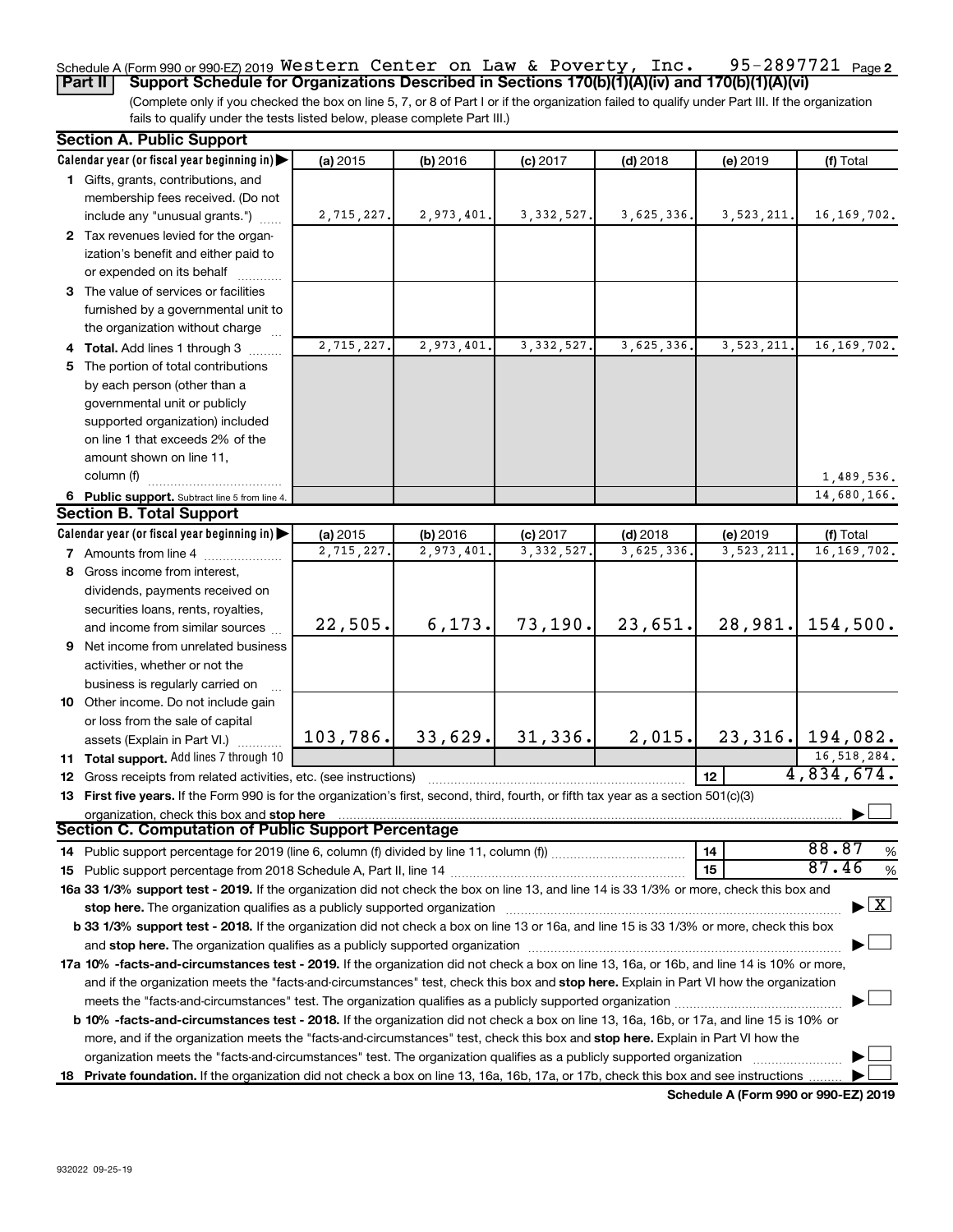### 95-2897721 Page 3 Schedule A (Form 990 or 990-EZ) 2019  $\,$  <code>Western Center</code> on Law & <code>Poverty</code> , <code>Inc. 95-2897721</code> <code>Page</code> **Part III | Support Schedule for Organizations Described in Section 509(a)(2)**

(Complete only if you checked the box on line 10 of Part I or if the organization failed to qualify under Part II. If the organization fails to qualify under the tests listed below, please complete Part II.)

| <b>Section A. Public Support</b>                                                                                                                                                                                                                                                                                                     |          |          |          |            |          |           |
|--------------------------------------------------------------------------------------------------------------------------------------------------------------------------------------------------------------------------------------------------------------------------------------------------------------------------------------|----------|----------|----------|------------|----------|-----------|
| Calendar year (or fiscal year beginning in)                                                                                                                                                                                                                                                                                          | (a) 2015 | (b) 2016 | (c) 2017 | $(d)$ 2018 | (e) 2019 | (f) Total |
| 1 Gifts, grants, contributions, and                                                                                                                                                                                                                                                                                                  |          |          |          |            |          |           |
| membership fees received. (Do not                                                                                                                                                                                                                                                                                                    |          |          |          |            |          |           |
| include any "unusual grants.")                                                                                                                                                                                                                                                                                                       |          |          |          |            |          |           |
| <b>2</b> Gross receipts from admissions,                                                                                                                                                                                                                                                                                             |          |          |          |            |          |           |
| merchandise sold or services per-                                                                                                                                                                                                                                                                                                    |          |          |          |            |          |           |
| formed, or facilities furnished in<br>any activity that is related to the                                                                                                                                                                                                                                                            |          |          |          |            |          |           |
| organization's tax-exempt purpose                                                                                                                                                                                                                                                                                                    |          |          |          |            |          |           |
| 3 Gross receipts from activities that                                                                                                                                                                                                                                                                                                |          |          |          |            |          |           |
| are not an unrelated trade or bus-                                                                                                                                                                                                                                                                                                   |          |          |          |            |          |           |
| iness under section 513                                                                                                                                                                                                                                                                                                              |          |          |          |            |          |           |
| 4 Tax revenues levied for the organ-                                                                                                                                                                                                                                                                                                 |          |          |          |            |          |           |
| ization's benefit and either paid to                                                                                                                                                                                                                                                                                                 |          |          |          |            |          |           |
| or expended on its behalf<br>.                                                                                                                                                                                                                                                                                                       |          |          |          |            |          |           |
| 5 The value of services or facilities                                                                                                                                                                                                                                                                                                |          |          |          |            |          |           |
| furnished by a governmental unit to                                                                                                                                                                                                                                                                                                  |          |          |          |            |          |           |
| the organization without charge                                                                                                                                                                                                                                                                                                      |          |          |          |            |          |           |
| <b>6 Total.</b> Add lines 1 through 5                                                                                                                                                                                                                                                                                                |          |          |          |            |          |           |
| 7a Amounts included on lines 1, 2, and                                                                                                                                                                                                                                                                                               |          |          |          |            |          |           |
| 3 received from disqualified persons                                                                                                                                                                                                                                                                                                 |          |          |          |            |          |           |
| <b>b</b> Amounts included on lines 2 and 3 received                                                                                                                                                                                                                                                                                  |          |          |          |            |          |           |
| from other than disqualified persons that                                                                                                                                                                                                                                                                                            |          |          |          |            |          |           |
| exceed the greater of \$5,000 or 1% of the<br>amount on line 13 for the year                                                                                                                                                                                                                                                         |          |          |          |            |          |           |
| c Add lines 7a and 7b                                                                                                                                                                                                                                                                                                                |          |          |          |            |          |           |
| 8 Public support. (Subtract line 7c from line 6.)                                                                                                                                                                                                                                                                                    |          |          |          |            |          |           |
| <b>Section B. Total Support</b>                                                                                                                                                                                                                                                                                                      |          |          |          |            |          |           |
| Calendar year (or fiscal year beginning in)                                                                                                                                                                                                                                                                                          | (a) 2015 | (b) 2016 | (c) 2017 | $(d)$ 2018 | (e) 2019 | (f) Total |
| <b>9</b> Amounts from line 6                                                                                                                                                                                                                                                                                                         |          |          |          |            |          |           |
| <b>10a</b> Gross income from interest,                                                                                                                                                                                                                                                                                               |          |          |          |            |          |           |
| dividends, payments received on                                                                                                                                                                                                                                                                                                      |          |          |          |            |          |           |
| securities loans, rents, royalties,<br>and income from similar sources                                                                                                                                                                                                                                                               |          |          |          |            |          |           |
| <b>b</b> Unrelated business taxable income                                                                                                                                                                                                                                                                                           |          |          |          |            |          |           |
| (less section 511 taxes) from businesses                                                                                                                                                                                                                                                                                             |          |          |          |            |          |           |
| acquired after June 30, 1975                                                                                                                                                                                                                                                                                                         |          |          |          |            |          |           |
|                                                                                                                                                                                                                                                                                                                                      |          |          |          |            |          |           |
| c Add lines 10a and 10b<br><b>11</b> Net income from unrelated business                                                                                                                                                                                                                                                              |          |          |          |            |          |           |
| activities not included in line 10b.                                                                                                                                                                                                                                                                                                 |          |          |          |            |          |           |
| whether or not the business is                                                                                                                                                                                                                                                                                                       |          |          |          |            |          |           |
| regularly carried on<br>12 Other income. Do not include gain                                                                                                                                                                                                                                                                         |          |          |          |            |          |           |
| or loss from the sale of capital                                                                                                                                                                                                                                                                                                     |          |          |          |            |          |           |
| assets (Explain in Part VI.)                                                                                                                                                                                                                                                                                                         |          |          |          |            |          |           |
| <b>13</b> Total support. (Add lines 9, 10c, 11, and 12.)                                                                                                                                                                                                                                                                             |          |          |          |            |          |           |
| 14 First five years. If the Form 990 is for the organization's first, second, third, fourth, or fifth tax year as a section 501(c)(3) organization,                                                                                                                                                                                  |          |          |          |            |          |           |
| check this box and stop here <b>construction and construction</b> and stop here <b>constructed</b> and stop here <b>constructed</b> and stop here <b>constructed</b> and <b>construction</b> and <b>construction</b> and <b>construction</b> and <b>construction</b> a<br><b>Section C. Computation of Public Support Percentage</b> |          |          |          |            |          |           |
|                                                                                                                                                                                                                                                                                                                                      |          |          |          |            |          |           |
| 15 Public support percentage for 2019 (line 8, column (f), divided by line 13, column (f) <i>manumeronominium</i>                                                                                                                                                                                                                    |          |          |          |            | 15       | %         |
| 16 Public support percentage from 2018 Schedule A, Part III, line 15                                                                                                                                                                                                                                                                 |          |          |          |            | 16       | %         |
| Section D. Computation of Investment Income Percentage                                                                                                                                                                                                                                                                               |          |          |          |            |          |           |
| 17 Investment income percentage for 2019 (line 10c, column (f), divided by line 13, column (f))                                                                                                                                                                                                                                      |          |          |          |            | 17       | %         |
| 18 Investment income percentage from 2018 Schedule A, Part III, line 17                                                                                                                                                                                                                                                              |          |          |          |            | 18       | %         |
| 19a 33 1/3% support tests - 2019. If the organization did not check the box on line 14, and line 15 is more than 33 1/3%, and line 17 is not                                                                                                                                                                                         |          |          |          |            |          |           |
| more than 33 1/3%, check this box and stop here. The organization qualifies as a publicly supported organization                                                                                                                                                                                                                     |          |          |          |            |          |           |
| b 33 1/3% support tests - 2018. If the organization did not check a box on line 14 or line 19a, and line 16 is more than 33 1/3%, and                                                                                                                                                                                                |          |          |          |            |          |           |
| line 18 is not more than 33 1/3%, check this box and stop here. The organization qualifies as a publicly supported organization                                                                                                                                                                                                      |          |          |          |            |          |           |
|                                                                                                                                                                                                                                                                                                                                      |          |          |          |            |          |           |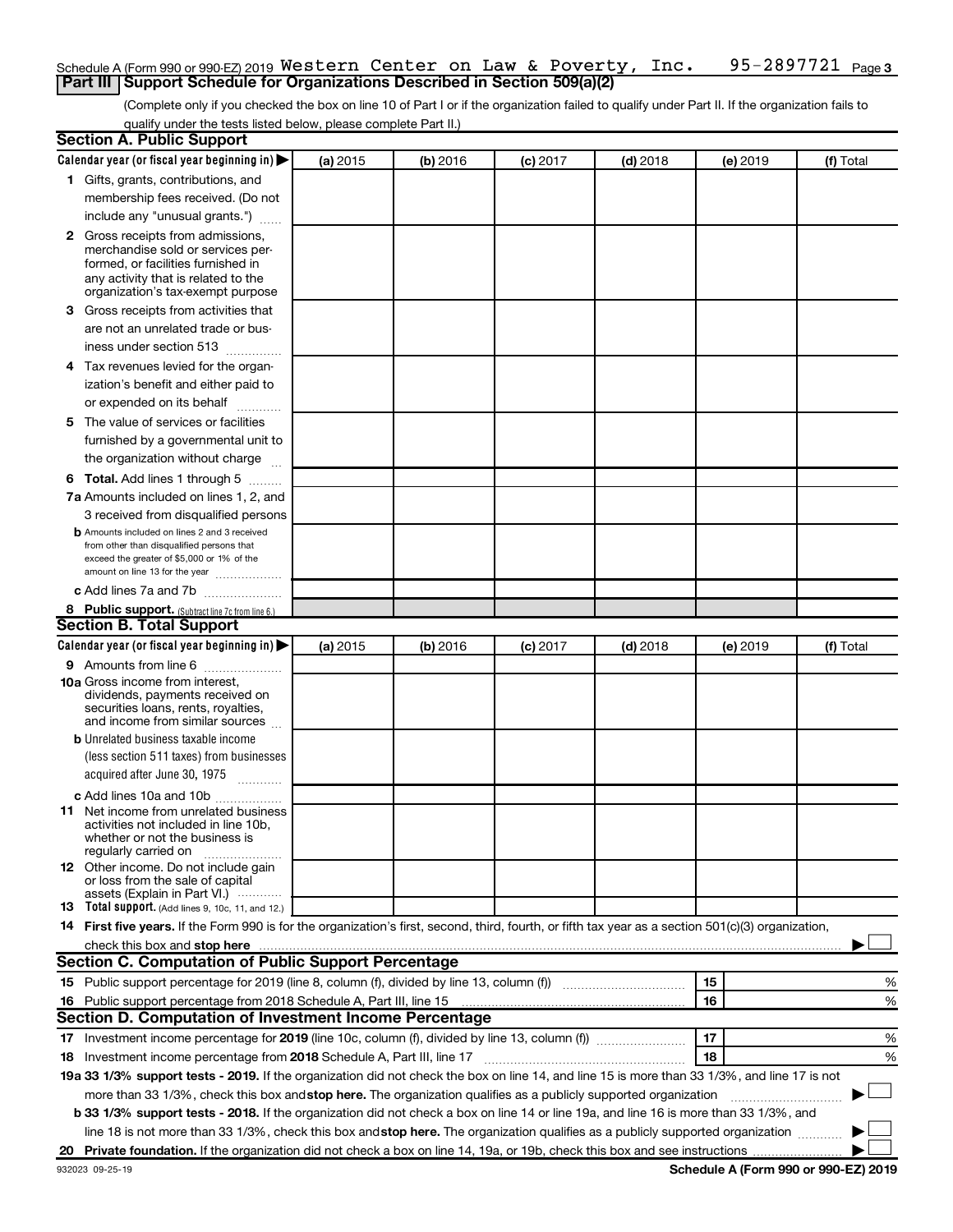### 95-2897721 <sub>Page 4</sub> Schedule A (Form 990 or 990-EZ) 2019  $\,$  <code>Western Center</code> on Law & <code>Poverty</code> , <code>Inc. 95-2897721</code> <code>Page</code> **Part IV Supporting Organizations**

(Complete only if you checked a box in line 12 on Part I. If you checked 12a of Part I, complete Sections A and B. If you checked 12b of Part I, complete Sections A and C. If you checked 12c of Part I, complete Sections A, D, and E. If you checked 12d of Part I, complete Sections A and D, and complete Part V.)

## **Section A. All Supporting Organizations**

- **1** Are all of the organization's supported organizations listed by name in the organization's governing documents? If "No," describe in Part VI how the supported organizations are designated. If designated by *class or purpose, describe the designation. If historic and continuing relationship, explain.*
- **2** Did the organization have any supported organization that does not have an IRS determination of status under section 509(a)(1) or (2)? If "Yes," explain in Part **VI** how the organization determined that the supported *organization was described in section 509(a)(1) or (2).*
- **3a** Did the organization have a supported organization described in section 501(c)(4), (5), or (6)? If "Yes," answer *(b) and (c) below.*
- **b** Did the organization confirm that each supported organization qualified under section 501(c)(4), (5), or (6) and satisfied the public support tests under section 509(a)(2)? If "Yes," describe in Part VI when and how the *organization made the determination.*
- **c** Did the organization ensure that all support to such organizations was used exclusively for section 170(c)(2)(B) purposes? If "Yes," explain in Part VI what controls the organization put in place to ensure such use.
- **4 a** *If* Was any supported organization not organized in the United States ("foreign supported organization")? *"Yes," and if you checked 12a or 12b in Part I, answer (b) and (c) below.*
- **b** Did the organization have ultimate control and discretion in deciding whether to make grants to the foreign supported organization? If "Yes," describe in Part VI how the organization had such control and discretion *despite being controlled or supervised by or in connection with its supported organizations.*
- **c** Did the organization support any foreign supported organization that does not have an IRS determination under sections 501(c)(3) and 509(a)(1) or (2)? If "Yes," explain in Part VI what controls the organization used *to ensure that all support to the foreign supported organization was used exclusively for section 170(c)(2)(B) purposes.*
- **5a** Did the organization add, substitute, or remove any supported organizations during the tax year? If "Yes," answer (b) and (c) below (if applicable). Also, provide detail in **Part VI,** including (i) the names and EIN *numbers of the supported organizations added, substituted, or removed; (ii) the reasons for each such action; (iii) the authority under the organization's organizing document authorizing such action; and (iv) how the action was accomplished (such as by amendment to the organizing document).*
- **b** Type I or Type II only. Was any added or substituted supported organization part of a class already designated in the organization's organizing document?
- **c Substitutions only.**  Was the substitution the result of an event beyond the organization's control?
- **6** Did the organization provide support (whether in the form of grants or the provision of services or facilities) to **Part VI.** support or benefit one or more of the filing organization's supported organizations? If "Yes," provide detail in anyone other than (i) its supported organizations, (ii) individuals that are part of the charitable class benefited by one or more of its supported organizations, or (iii) other supporting organizations that also
- **7** Did the organization provide a grant, loan, compensation, or other similar payment to a substantial contributor regard to a substantial contributor? If "Yes," complete Part I of Schedule L (Form 990 or 990-EZ). (as defined in section 4958(c)(3)(C)), a family member of a substantial contributor, or a 35% controlled entity with
- **8** Did the organization make a loan to a disqualified person (as defined in section 4958) not described in line 7? *If "Yes," complete Part I of Schedule L (Form 990 or 990-EZ).*
- **9 a** Was the organization controlled directly or indirectly at any time during the tax year by one or more in section 509(a)(1) or (2))? If "Yes," provide detail in **Part VI.** disqualified persons as defined in section 4946 (other than foundation managers and organizations described
- **b** Did one or more disqualified persons (as defined in line 9a) hold a controlling interest in any entity in which the supporting organization had an interest? If "Yes," provide detail in Part VI.
- **c** Did a disqualified person (as defined in line 9a) have an ownership interest in, or derive any personal benefit from, assets in which the supporting organization also had an interest? If "Yes," provide detail in Part VI.
- **10 a** Was the organization subject to the excess business holdings rules of section 4943 because of section supporting organizations)? If "Yes," answer 10b below. 4943(f) (regarding certain Type II supporting organizations, and all Type III non-functionally integrated
- **b** Did the organization have any excess business holdings in the tax year? (Use Schedule C, Form 4720, to *determine whether the organization had excess business holdings.)*

**Yes No 1 2 3a 3b 3c 4a 4b 4c 5a 5b 5c 6 7 8 9a 9b 9c 10a**

**10b**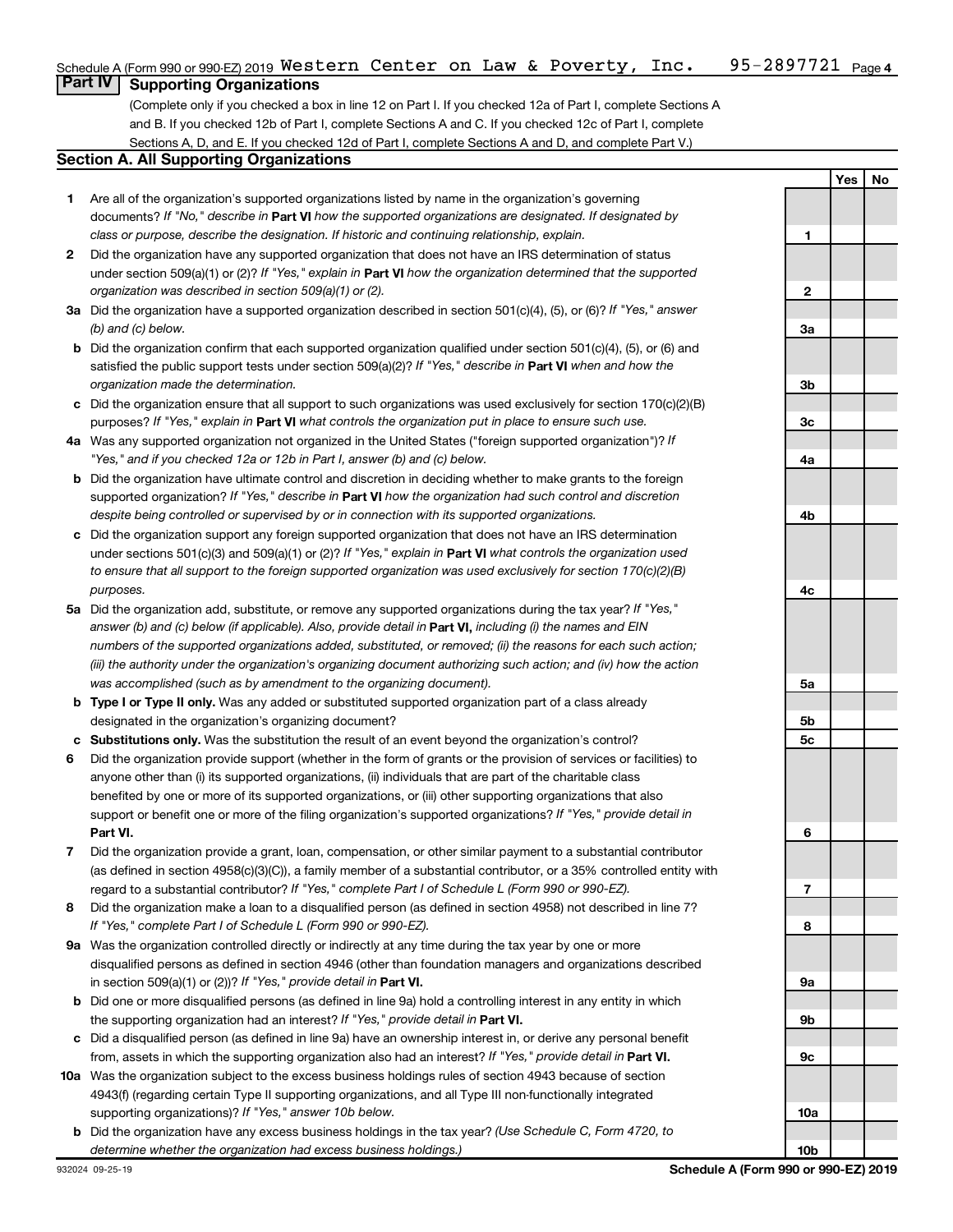### 95-2897721 Page 5 Schedule A (Form 990 or 990-EZ) 2019 <code>Western Center on Law</code> & <code>Poverty</code> , <code>Inc. 95–2897721 Page</code> **Part IV Supporting Organizations** *(continued)* Western Center on Law & Poverty, Inc. 95-2897721

|    |                                                                                                                                 |     | Yes | No |
|----|---------------------------------------------------------------------------------------------------------------------------------|-----|-----|----|
| 11 | Has the organization accepted a gift or contribution from any of the following persons?                                         |     |     |    |
| а  | A person who directly or indirectly controls, either alone or together with persons described in (b) and (c)                    |     |     |    |
|    | below, the governing body of a supported organization?                                                                          | 11a |     |    |
|    | <b>b</b> A family member of a person described in (a) above?                                                                    | 11b |     |    |
|    | c A 35% controlled entity of a person described in (a) or (b) above? If "Yes" to a, b, or c, provide detail in Part VI.         | 11c |     |    |
|    | <b>Section B. Type I Supporting Organizations</b>                                                                               |     |     |    |
|    |                                                                                                                                 |     | Yes | No |
| 1  | Did the directors, trustees, or membership of one or more supported organizations have the power to                             |     |     |    |
|    | regularly appoint or elect at least a majority of the organization's directors or trustees at all times during the              |     |     |    |
|    | tax year? If "No," describe in Part VI how the supported organization(s) effectively operated, supervised, or                   |     |     |    |
|    | controlled the organization's activities. If the organization had more than one supported organization,                         |     |     |    |
|    | describe how the powers to appoint and/or remove directors or trustees were allocated among the supported                       |     |     |    |
|    | organizations and what conditions or restrictions, if any, applied to such powers during the tax year.                          | 1   |     |    |
| 2  | Did the organization operate for the benefit of any supported organization other than the supported                             |     |     |    |
|    | organization(s) that operated, supervised, or controlled the supporting organization? If "Yes," explain in                      |     |     |    |
|    | Part VI how providing such benefit carried out the purposes of the supported organization(s) that operated,                     |     |     |    |
|    | supervised, or controlled the supporting organization.                                                                          | 2   |     |    |
|    | <b>Section C. Type II Supporting Organizations</b>                                                                              |     |     |    |
|    |                                                                                                                                 |     | Yes | No |
| 1  | Were a majority of the organization's directors or trustees during the tax year also a majority of the directors                |     |     |    |
|    | or trustees of each of the organization's supported organization(s)? If "No," describe in Part VI how control                   |     |     |    |
|    | or management of the supporting organization was vested in the same persons that controlled or managed                          |     |     |    |
|    | the supported organization(s).                                                                                                  | 1   |     |    |
|    | <b>Section D. All Type III Supporting Organizations</b>                                                                         |     |     |    |
|    |                                                                                                                                 |     | Yes | No |
| 1  | Did the organization provide to each of its supported organizations, by the last day of the fifth month of the                  |     |     |    |
|    | organization's tax year, (i) a written notice describing the type and amount of support provided during the prior tax           |     |     |    |
|    | year, (ii) a copy of the Form 990 that was most recently filed as of the date of notification, and (iii) copies of the          |     |     |    |
|    | organization's governing documents in effect on the date of notification, to the extent not previously provided?                | 1   |     |    |
| 2  | Were any of the organization's officers, directors, or trustees either (i) appointed or elected by the supported                |     |     |    |
|    | organization(s) or (ii) serving on the governing body of a supported organization? If "No," explain in Part VI how              |     |     |    |
|    | the organization maintained a close and continuous working relationship with the supported organization(s).                     | 2   |     |    |
| 3  | By reason of the relationship described in (2), did the organization's supported organizations have a                           |     |     |    |
|    | significant voice in the organization's investment policies and in directing the use of the organization's                      |     |     |    |
|    | income or assets at all times during the tax year? If "Yes," describe in Part VI the role the organization's                    |     |     |    |
|    | supported organizations played in this regard.                                                                                  | 3   |     |    |
|    | Section E. Type III Functionally Integrated Supporting Organizations                                                            |     |     |    |
| 1  | Check the box next to the method that the organization used to satisfy the Integral Part Test during the yealsee instructions). |     |     |    |
| a  | The organization satisfied the Activities Test. Complete line 2 below.                                                          |     |     |    |
| b  | The organization is the parent of each of its supported organizations. Complete line 3 below.                                   |     |     |    |
| с  | The organization supported a governmental entity. Describe in Part VI how you supported a government entity (see instructions). |     |     |    |
| 2  | Activities Test. Answer (a) and (b) below.                                                                                      |     | Yes | No |
| а  | Did substantially all of the organization's activities during the tax year directly further the exempt purposes of              |     |     |    |
|    | the supported organization(s) to which the organization was responsive? If "Yes," then in Part VI identify                      |     |     |    |
|    | those supported organizations and explain how these activities directly furthered their exempt purposes,                        |     |     |    |
|    | how the organization was responsive to those supported organizations, and how the organization determined                       |     |     |    |
|    | that these activities constituted substantially all of its activities.                                                          | 2a  |     |    |
| b  | Did the activities described in (a) constitute activities that, but for the organization's involvement, one or more             |     |     |    |
|    | of the organization's supported organization(s) would have been engaged in? If "Yes," explain in Part VI the                    |     |     |    |
|    | reasons for the organization's position that its supported organization(s) would have engaged in these                          |     |     |    |
|    | activities but for the organization's involvement.                                                                              | 2b  |     |    |
| з  | Parent of Supported Organizations. Answer (a) and (b) below.                                                                    |     |     |    |
| а  | Did the organization have the power to regularly appoint or elect a majority of the officers, directors, or                     |     |     |    |
|    | trustees of each of the supported organizations? Provide details in Part VI.                                                    | За  |     |    |
|    | <b>b</b> Did the organization exercise a substantial degree of direction over the policies, programs, and activities of each    |     |     |    |
|    | of its supported organizations? If "Yes," describe in Part VI the role played by the organization in this regard.               | 3b  |     |    |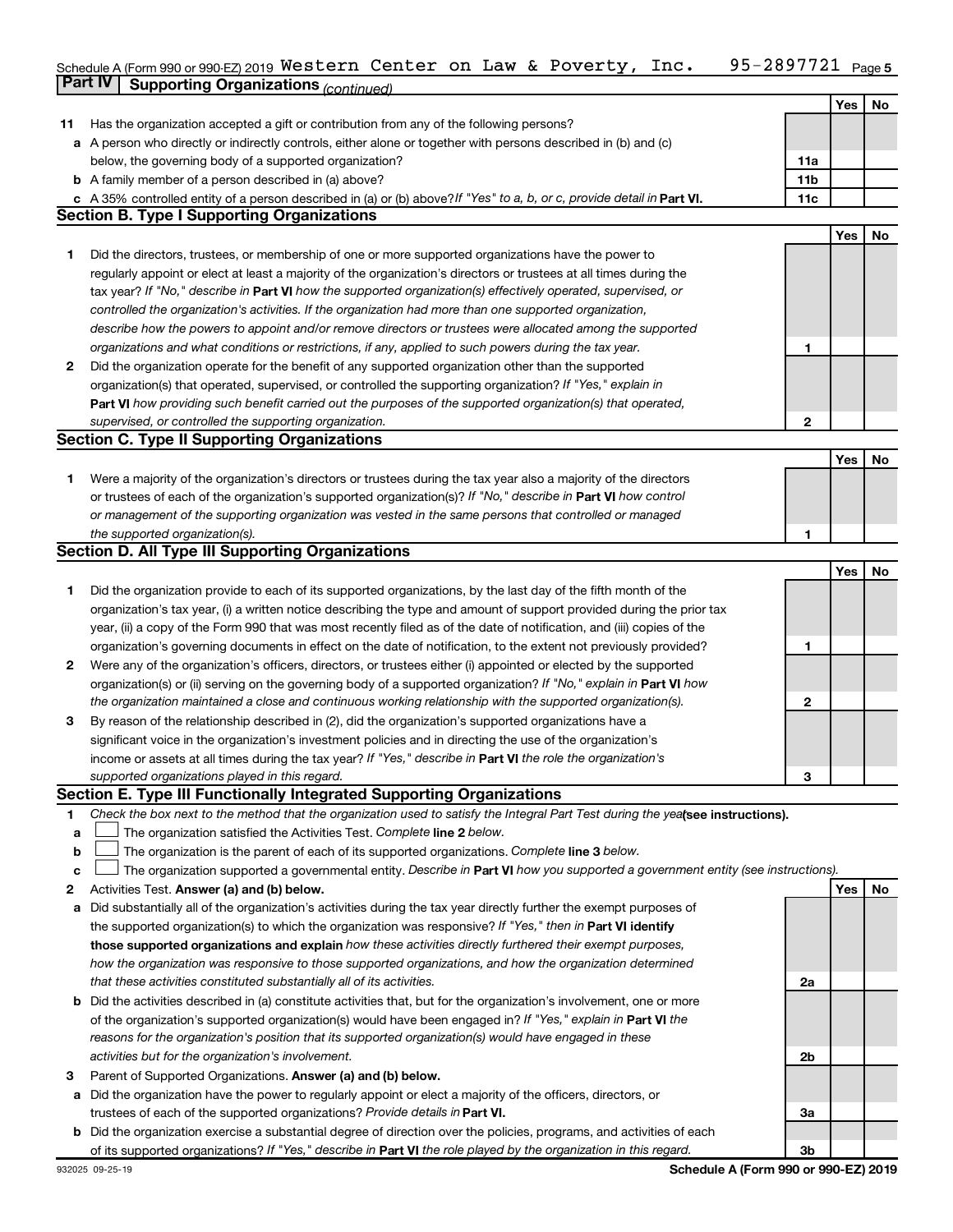|               | Schedule A (Form 990 or 990-EZ) 2019 Western Center on Law & Poverty, Inc.                                                                         |                |                | 95-2897721 Page 6              |
|---------------|----------------------------------------------------------------------------------------------------------------------------------------------------|----------------|----------------|--------------------------------|
| <b>Part V</b> | Type III Non-Functionally Integrated 509(a)(3) Supporting Organizations                                                                            |                |                |                                |
| 1             | Check here if the organization satisfied the Integral Part Test as a qualifying trust on Nov. 20, 1970 (explain in Part VI). See instructions. All |                |                |                                |
|               | other Type III non-functionally integrated supporting organizations must complete Sections A through E.                                            |                |                |                                |
|               | Section A - Adjusted Net Income                                                                                                                    |                | (A) Prior Year | (B) Current Year<br>(optional) |
| 1.            | Net short-term capital gain                                                                                                                        | 1              |                |                                |
| 2             | Recoveries of prior-year distributions                                                                                                             | $\mathbf{2}$   |                |                                |
| З             | Other gross income (see instructions)                                                                                                              | 3              |                |                                |
| 4             | Add lines 1 through 3.                                                                                                                             | 4              |                |                                |
| 5             | Depreciation and depletion                                                                                                                         | 5              |                |                                |
| 6             | Portion of operating expenses paid or incurred for production or                                                                                   |                |                |                                |
|               | collection of gross income or for management, conservation, or                                                                                     |                |                |                                |
|               | maintenance of property held for production of income (see instructions)                                                                           | 6              |                |                                |
| 7             | Other expenses (see instructions)                                                                                                                  | $\overline{7}$ |                |                                |
| 8             | Adjusted Net Income (subtract lines 5, 6, and 7 from line 4)                                                                                       | 8              |                |                                |
|               | <b>Section B - Minimum Asset Amount</b>                                                                                                            |                | (A) Prior Year | (B) Current Year<br>(optional) |
| 1.            | Aggregate fair market value of all non-exempt-use assets (see                                                                                      |                |                |                                |
|               | instructions for short tax year or assets held for part of year):                                                                                  |                |                |                                |
|               | <b>a</b> Average monthly value of securities                                                                                                       | 1a             |                |                                |
|               | <b>b</b> Average monthly cash balances                                                                                                             | 1 <sub>b</sub> |                |                                |
|               | c Fair market value of other non-exempt-use assets                                                                                                 | 1c             |                |                                |
|               | d Total (add lines 1a, 1b, and 1c)                                                                                                                 | 1d             |                |                                |
|               | e Discount claimed for blockage or other                                                                                                           |                |                |                                |
|               | factors (explain in detail in Part VI):                                                                                                            |                |                |                                |
| 2             | Acquisition indebtedness applicable to non-exempt-use assets                                                                                       | $\mathbf{2}$   |                |                                |
| 3             | Subtract line 2 from line 1d.                                                                                                                      | 3              |                |                                |
| 4             | Cash deemed held for exempt use. Enter 1-1/2% of line 3 (for greater amount,                                                                       |                |                |                                |
|               | see instructions).                                                                                                                                 | 4              |                |                                |
| 5             | Net value of non-exempt-use assets (subtract line 4 from line 3)                                                                                   | 5              |                |                                |
| 6             | Multiply line 5 by .035.                                                                                                                           | 6              |                |                                |
| 7             | Recoveries of prior-year distributions                                                                                                             | $\overline{7}$ |                |                                |
| 8             | Minimum Asset Amount (add line 7 to line 6)                                                                                                        | 8              |                |                                |
|               | <b>Section C - Distributable Amount</b>                                                                                                            |                |                | <b>Current Year</b>            |
| $\mathbf 1$   | Adjusted net income for prior year (from Section A, line 8, Column A)                                                                              | 1              |                |                                |
| $\mathbf{2}$  | Enter 85% of line 1.                                                                                                                               | $\mathbf{2}$   |                |                                |
| З             | Minimum asset amount for prior year (from Section B, line 8, Column A)                                                                             | 3              |                |                                |
| 4             | Enter greater of line 2 or line 3.                                                                                                                 | 4              |                |                                |
| 5             | Income tax imposed in prior year                                                                                                                   | 5              |                |                                |
| 6             | <b>Distributable Amount.</b> Subtract line 5 from line 4, unless subject to                                                                        |                |                |                                |
|               | emergency temporary reduction (see instructions).                                                                                                  | 6              |                |                                |
|               |                                                                                                                                                    |                |                |                                |

**7** Let Check here if the current year is the organization's first as a non-functionally integrated Type III supporting organization (see instructions).

**Schedule A (Form 990 or 990-EZ) 2019**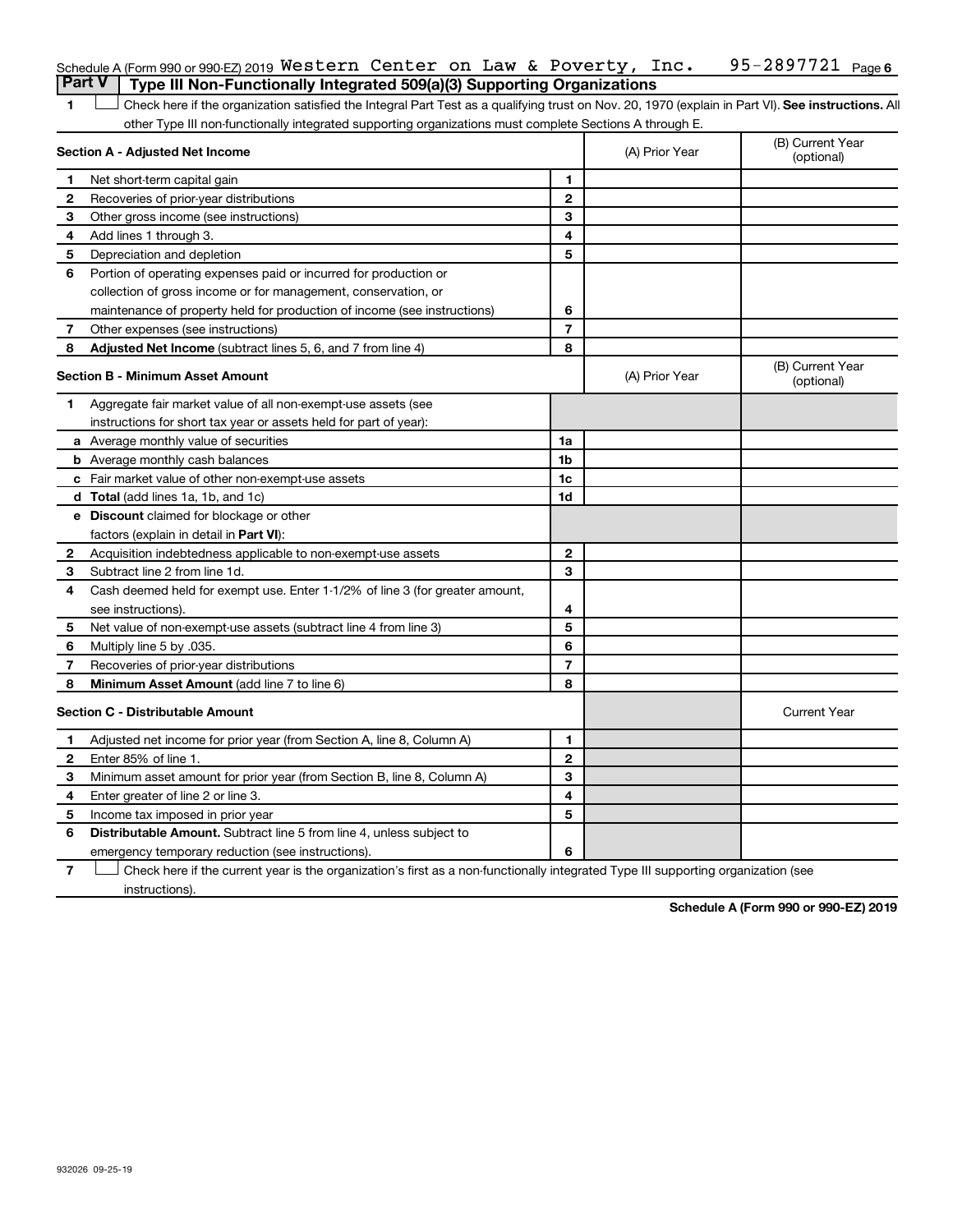#### 95-2897721 Page 7 Schedule A (Form 990 or 990-EZ) 2019 <code>Western Center on Law</code> & <code>Poverty</code> , <code>Inc. 95–2897721 Page</code> Western Center on Law & Poverty, Inc. 95-2897721

| <b>Part V</b> | Type III Non-Functionally Integrated 509(a)(3) Supporting Organizations (continued)        |                             |                                       |                                                |  |  |  |  |  |  |
|---------------|--------------------------------------------------------------------------------------------|-----------------------------|---------------------------------------|------------------------------------------------|--|--|--|--|--|--|
|               | <b>Section D - Distributions</b>                                                           |                             |                                       | <b>Current Year</b>                            |  |  |  |  |  |  |
| 1             | Amounts paid to supported organizations to accomplish exempt purposes                      |                             |                                       |                                                |  |  |  |  |  |  |
| 2             | Amounts paid to perform activity that directly furthers exempt purposes of supported       |                             |                                       |                                                |  |  |  |  |  |  |
|               | organizations, in excess of income from activity                                           |                             |                                       |                                                |  |  |  |  |  |  |
| 3             | Administrative expenses paid to accomplish exempt purposes of supported organizations      |                             |                                       |                                                |  |  |  |  |  |  |
| 4             | Amounts paid to acquire exempt-use assets                                                  |                             |                                       |                                                |  |  |  |  |  |  |
| 5             | Qualified set-aside amounts (prior IRS approval required)                                  |                             |                                       |                                                |  |  |  |  |  |  |
| 6             | Other distributions (describe in <b>Part VI</b> ). See instructions.                       |                             |                                       |                                                |  |  |  |  |  |  |
| 7             | <b>Total annual distributions.</b> Add lines 1 through 6.                                  |                             |                                       |                                                |  |  |  |  |  |  |
| 8             | Distributions to attentive supported organizations to which the organization is responsive |                             |                                       |                                                |  |  |  |  |  |  |
|               | (provide details in Part VI). See instructions.                                            |                             |                                       |                                                |  |  |  |  |  |  |
| 9             | Distributable amount for 2019 from Section C, line 6                                       |                             |                                       |                                                |  |  |  |  |  |  |
| 10            | Line 8 amount divided by line 9 amount                                                     |                             |                                       |                                                |  |  |  |  |  |  |
|               |                                                                                            | (i)                         | (ii)                                  | (iii)                                          |  |  |  |  |  |  |
|               | <b>Section E - Distribution Allocations (see instructions)</b>                             | <b>Excess Distributions</b> | <b>Underdistributions</b><br>Pre-2019 | <b>Distributable</b><br><b>Amount for 2019</b> |  |  |  |  |  |  |
| 1.            | Distributable amount for 2019 from Section C, line 6                                       |                             |                                       |                                                |  |  |  |  |  |  |
| 2             | Underdistributions, if any, for years prior to 2019 (reason-                               |                             |                                       |                                                |  |  |  |  |  |  |
|               | able cause required-explain in Part VI). See instructions.                                 |                             |                                       |                                                |  |  |  |  |  |  |
| 3             | Excess distributions carryover, if any, to 2019                                            |                             |                                       |                                                |  |  |  |  |  |  |
| a             | From 2014                                                                                  |                             |                                       |                                                |  |  |  |  |  |  |
| b             | From 2015                                                                                  |                             |                                       |                                                |  |  |  |  |  |  |
| с             | From 2016                                                                                  |                             |                                       |                                                |  |  |  |  |  |  |
|               | <b>d</b> From 2017                                                                         |                             |                                       |                                                |  |  |  |  |  |  |
|               | e From 2018                                                                                |                             |                                       |                                                |  |  |  |  |  |  |
| f             | <b>Total</b> of lines 3a through e                                                         |                             |                                       |                                                |  |  |  |  |  |  |
|               | <b>g</b> Applied to underdistributions of prior years                                      |                             |                                       |                                                |  |  |  |  |  |  |
|               | <b>h</b> Applied to 2019 distributable amount                                              |                             |                                       |                                                |  |  |  |  |  |  |
|               | Carryover from 2014 not applied (see instructions)                                         |                             |                                       |                                                |  |  |  |  |  |  |
|               | Remainder. Subtract lines 3g, 3h, and 3i from 3f.                                          |                             |                                       |                                                |  |  |  |  |  |  |
| 4             | Distributions for 2019 from Section D,                                                     |                             |                                       |                                                |  |  |  |  |  |  |
|               | line $7:$                                                                                  |                             |                                       |                                                |  |  |  |  |  |  |
|               | a Applied to underdistributions of prior years                                             |                             |                                       |                                                |  |  |  |  |  |  |
|               | <b>b</b> Applied to 2019 distributable amount                                              |                             |                                       |                                                |  |  |  |  |  |  |
| с             | Remainder. Subtract lines 4a and 4b from 4.                                                |                             |                                       |                                                |  |  |  |  |  |  |
| 5             | Remaining underdistributions for years prior to 2019, if                                   |                             |                                       |                                                |  |  |  |  |  |  |
|               | any. Subtract lines 3g and 4a from line 2. For result greater                              |                             |                                       |                                                |  |  |  |  |  |  |
|               | than zero, explain in Part VI. See instructions.                                           |                             |                                       |                                                |  |  |  |  |  |  |
| 6             | Remaining underdistributions for 2019. Subtract lines 3h                                   |                             |                                       |                                                |  |  |  |  |  |  |
|               | and 4b from line 1. For result greater than zero, explain in                               |                             |                                       |                                                |  |  |  |  |  |  |
|               | <b>Part VI.</b> See instructions.                                                          |                             |                                       |                                                |  |  |  |  |  |  |
| $\mathbf{7}$  | Excess distributions carryover to 2020. Add lines 3j                                       |                             |                                       |                                                |  |  |  |  |  |  |
|               | and 4c.                                                                                    |                             |                                       |                                                |  |  |  |  |  |  |
| 8             | Breakdown of line 7:                                                                       |                             |                                       |                                                |  |  |  |  |  |  |
|               | a Excess from 2015                                                                         |                             |                                       |                                                |  |  |  |  |  |  |
|               | <b>b</b> Excess from 2016                                                                  |                             |                                       |                                                |  |  |  |  |  |  |
|               | c Excess from 2017                                                                         |                             |                                       |                                                |  |  |  |  |  |  |
|               | d Excess from 2018                                                                         |                             |                                       |                                                |  |  |  |  |  |  |
|               | e Excess from 2019                                                                         |                             |                                       |                                                |  |  |  |  |  |  |

**Schedule A (Form 990 or 990-EZ) 2019**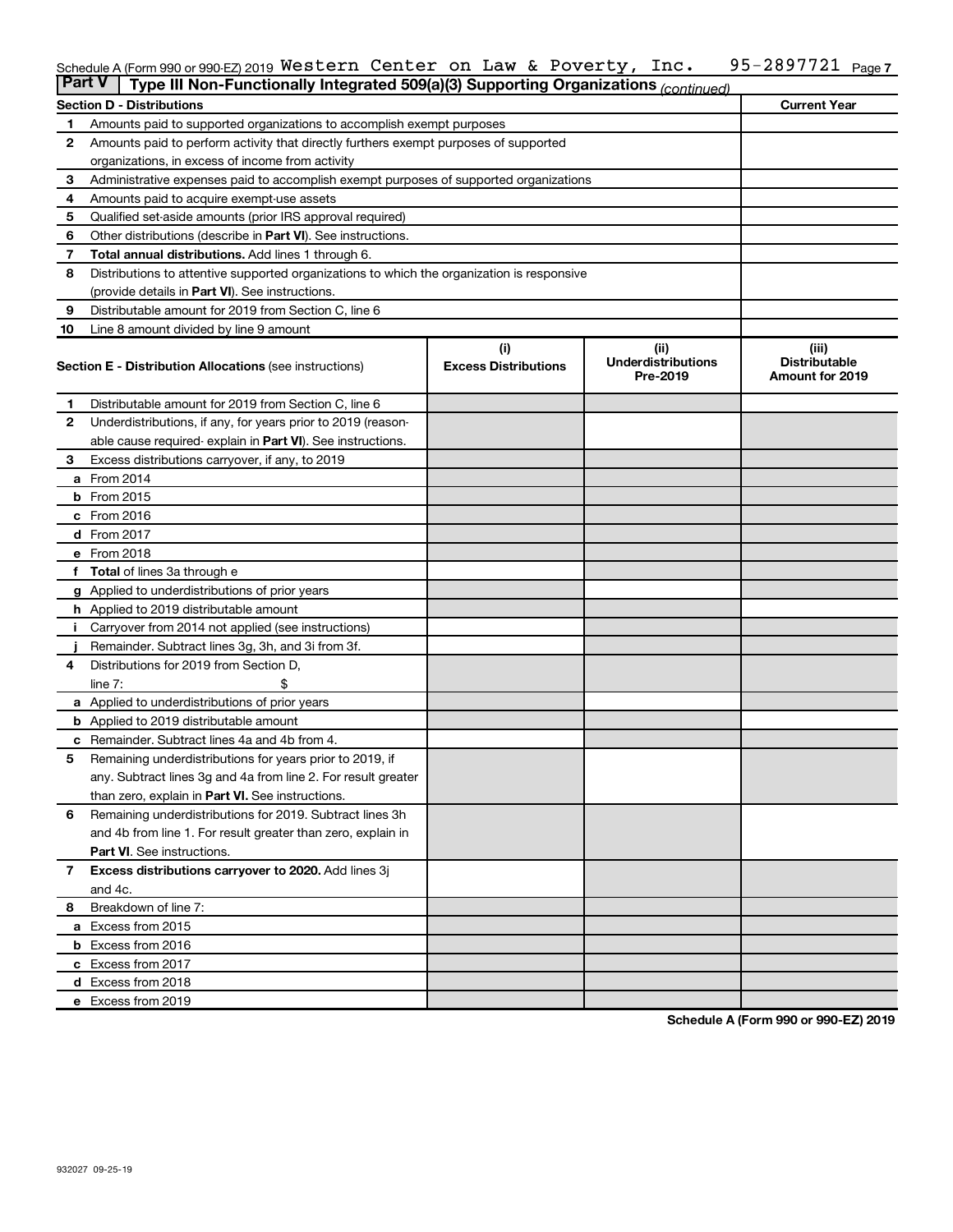|                | Schedule A (Form 990 or 990-EZ) 2019 Western Center on Law & Poverty, Inc.                                                                             |  |  |  | 95-2897721 Page 8                                                                                                                                                                                                                                                                                |  |
|----------------|--------------------------------------------------------------------------------------------------------------------------------------------------------|--|--|--|--------------------------------------------------------------------------------------------------------------------------------------------------------------------------------------------------------------------------------------------------------------------------------------------------|--|
| <b>Part VI</b> | Supplemental Information. Provide the explanations required by Part II, line 10; Part II, line 17a or 17b; Part III, line 12;                          |  |  |  | Part IV, Section A, lines 1, 2, 3b, 3c, 4b, 4c, 5a, 6, 9a, 9b, 9c, 11a, 11b, and 11c; Part IV, Section B, lines 1 and 2; Part IV, Section C,<br>line 1; Part IV, Section D, lines 2 and 3; Part IV, Section E, lines 1c, 2a, 2b, 3a, and 3b; Part V, line 1; Part V, Section B, line 1e; Part V, |  |
|                | Section D, lines 5, 6, and 8; and Part V, Section E, lines 2, 5, and 6. Also complete this part for any additional information.<br>(See instructions.) |  |  |  |                                                                                                                                                                                                                                                                                                  |  |
|                |                                                                                                                                                        |  |  |  |                                                                                                                                                                                                                                                                                                  |  |
|                |                                                                                                                                                        |  |  |  |                                                                                                                                                                                                                                                                                                  |  |
|                |                                                                                                                                                        |  |  |  |                                                                                                                                                                                                                                                                                                  |  |
|                |                                                                                                                                                        |  |  |  |                                                                                                                                                                                                                                                                                                  |  |
|                |                                                                                                                                                        |  |  |  |                                                                                                                                                                                                                                                                                                  |  |
|                |                                                                                                                                                        |  |  |  |                                                                                                                                                                                                                                                                                                  |  |
|                |                                                                                                                                                        |  |  |  |                                                                                                                                                                                                                                                                                                  |  |
|                |                                                                                                                                                        |  |  |  |                                                                                                                                                                                                                                                                                                  |  |
|                |                                                                                                                                                        |  |  |  |                                                                                                                                                                                                                                                                                                  |  |
|                |                                                                                                                                                        |  |  |  |                                                                                                                                                                                                                                                                                                  |  |
|                |                                                                                                                                                        |  |  |  |                                                                                                                                                                                                                                                                                                  |  |
|                |                                                                                                                                                        |  |  |  |                                                                                                                                                                                                                                                                                                  |  |
|                |                                                                                                                                                        |  |  |  |                                                                                                                                                                                                                                                                                                  |  |
|                |                                                                                                                                                        |  |  |  |                                                                                                                                                                                                                                                                                                  |  |
|                |                                                                                                                                                        |  |  |  |                                                                                                                                                                                                                                                                                                  |  |
|                |                                                                                                                                                        |  |  |  |                                                                                                                                                                                                                                                                                                  |  |
|                |                                                                                                                                                        |  |  |  |                                                                                                                                                                                                                                                                                                  |  |
|                |                                                                                                                                                        |  |  |  |                                                                                                                                                                                                                                                                                                  |  |
|                |                                                                                                                                                        |  |  |  |                                                                                                                                                                                                                                                                                                  |  |
|                |                                                                                                                                                        |  |  |  |                                                                                                                                                                                                                                                                                                  |  |
|                |                                                                                                                                                        |  |  |  |                                                                                                                                                                                                                                                                                                  |  |
|                |                                                                                                                                                        |  |  |  |                                                                                                                                                                                                                                                                                                  |  |
|                |                                                                                                                                                        |  |  |  |                                                                                                                                                                                                                                                                                                  |  |
|                |                                                                                                                                                        |  |  |  |                                                                                                                                                                                                                                                                                                  |  |
|                |                                                                                                                                                        |  |  |  |                                                                                                                                                                                                                                                                                                  |  |
|                |                                                                                                                                                        |  |  |  |                                                                                                                                                                                                                                                                                                  |  |
|                |                                                                                                                                                        |  |  |  |                                                                                                                                                                                                                                                                                                  |  |
|                |                                                                                                                                                        |  |  |  |                                                                                                                                                                                                                                                                                                  |  |
|                |                                                                                                                                                        |  |  |  |                                                                                                                                                                                                                                                                                                  |  |
|                |                                                                                                                                                        |  |  |  |                                                                                                                                                                                                                                                                                                  |  |
|                |                                                                                                                                                        |  |  |  |                                                                                                                                                                                                                                                                                                  |  |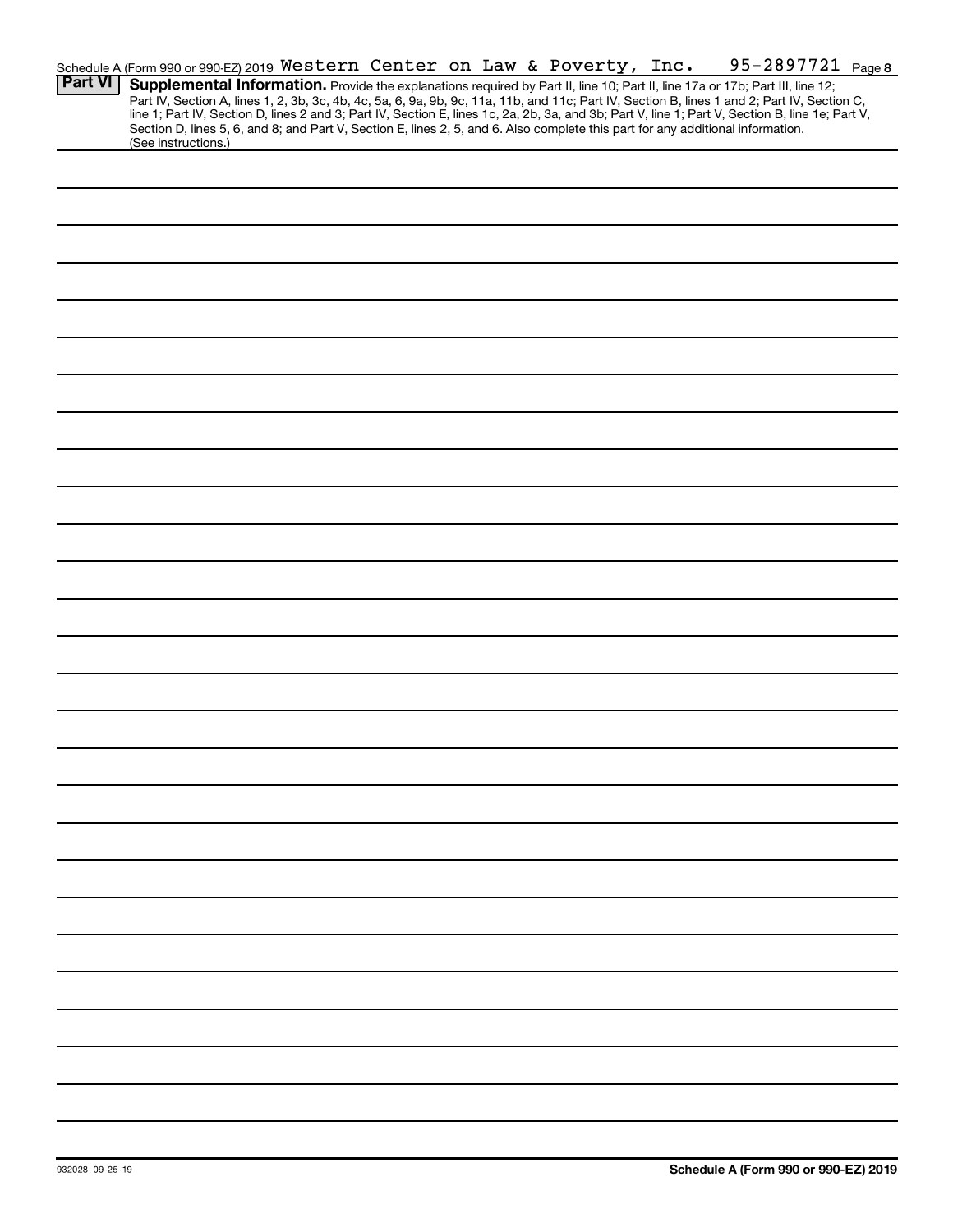| <b>SCHEDULE C</b>                                      | <b>Political Campaign and Lobbying Activities</b>                                                                                       |                                                                                                                                                  |         |                                                     |                                                     |  |  |  |  |  |  |
|--------------------------------------------------------|-----------------------------------------------------------------------------------------------------------------------------------------|--------------------------------------------------------------------------------------------------------------------------------------------------|---------|-----------------------------------------------------|-----------------------------------------------------|--|--|--|--|--|--|
| (Form 990 or 990-EZ)                                   | 2019                                                                                                                                    |                                                                                                                                                  |         |                                                     |                                                     |  |  |  |  |  |  |
|                                                        | Complete if the organization is described below.<br>Attach to Form 990 or Form 990-EZ.                                                  |                                                                                                                                                  |         |                                                     |                                                     |  |  |  |  |  |  |
| Department of the Treasury<br>Internal Revenue Service | <b>Open to Public</b><br>Inspection                                                                                                     |                                                                                                                                                  |         |                                                     |                                                     |  |  |  |  |  |  |
|                                                        | If the organization answered "Yes," on Form 990, Part IV, line 3, or Form 990-EZ, Part V, line 46 (Political Campaign Activities), then |                                                                                                                                                  |         |                                                     |                                                     |  |  |  |  |  |  |
|                                                        |                                                                                                                                         | • Section 501(c)(3) organizations: Complete Parts I-A and B. Do not complete Part I-C.                                                           |         |                                                     |                                                     |  |  |  |  |  |  |
|                                                        |                                                                                                                                         | • Section 501(c) (other than section 501(c)(3)) organizations: Complete Parts I-A and C below. Do not complete Part I-B.                         |         |                                                     |                                                     |  |  |  |  |  |  |
| • Section 527 organizations: Complete Part I-A only.   |                                                                                                                                         |                                                                                                                                                  |         |                                                     |                                                     |  |  |  |  |  |  |
|                                                        |                                                                                                                                         | If the organization answered "Yes," on Form 990, Part IV, line 4, or Form 990-EZ, Part VI, line 47 (Lobbying Activities), then                   |         |                                                     |                                                     |  |  |  |  |  |  |
|                                                        |                                                                                                                                         | ● Section 501(c)(3) organizations that have filed Form 5768 (election under section 501(h)): Complete Part II-A. Do not complete Part II-B.      |         |                                                     |                                                     |  |  |  |  |  |  |
|                                                        |                                                                                                                                         | • Section 501(c)(3) organizations that have NOT filed Form 5768 (election under section 501(h)): Complete Part II-B. Do not complete Part II-A.  |         |                                                     |                                                     |  |  |  |  |  |  |
| Tax) (see separate instructions), then                 |                                                                                                                                         | If the organization answered "Yes," on Form 990, Part IV, line 5 (Proxy Tax) (see separate instructions) or Form 990-EZ, Part V, line 35c (Proxy |         |                                                     |                                                     |  |  |  |  |  |  |
|                                                        |                                                                                                                                         | • Section 501(c)(4), (5), or (6) organizations: Complete Part III.                                                                               |         |                                                     |                                                     |  |  |  |  |  |  |
| Name of organization                                   |                                                                                                                                         |                                                                                                                                                  |         |                                                     | <b>Employer identification number</b>               |  |  |  |  |  |  |
|                                                        |                                                                                                                                         | Western Center on Law & Poverty, Inc.                                                                                                            |         |                                                     | 95-2897721                                          |  |  |  |  |  |  |
| Part I-A                                               |                                                                                                                                         | Complete if the organization is exempt under section 501(c) or is a section 527 organization.                                                    |         |                                                     |                                                     |  |  |  |  |  |  |
|                                                        |                                                                                                                                         |                                                                                                                                                  |         |                                                     |                                                     |  |  |  |  |  |  |
| 1.                                                     |                                                                                                                                         | Provide a description of the organization's direct and indirect political campaign activities in Part IV.                                        |         |                                                     |                                                     |  |  |  |  |  |  |
| 2                                                      |                                                                                                                                         | Political campaign activity expenditures [11] matter contracts and contracts are political campaign activity expenditures                        |         | $\triangleright$ \$                                 |                                                     |  |  |  |  |  |  |
| 3.                                                     |                                                                                                                                         |                                                                                                                                                  |         |                                                     |                                                     |  |  |  |  |  |  |
|                                                        |                                                                                                                                         |                                                                                                                                                  |         |                                                     |                                                     |  |  |  |  |  |  |
|                                                        |                                                                                                                                         | Part I-B $\vert$ Complete if the organization is exempt under section 501(c)(3).                                                                 |         | $\blacktriangleright$ \$                            |                                                     |  |  |  |  |  |  |
|                                                        |                                                                                                                                         |                                                                                                                                                  |         |                                                     |                                                     |  |  |  |  |  |  |
| 2<br>3.                                                |                                                                                                                                         |                                                                                                                                                  |         |                                                     | Yes<br><b>No</b>                                    |  |  |  |  |  |  |
|                                                        |                                                                                                                                         |                                                                                                                                                  |         |                                                     | Yes<br><b>No</b>                                    |  |  |  |  |  |  |
| <b>b</b> If "Yes," describe in Part IV.                |                                                                                                                                         |                                                                                                                                                  |         |                                                     |                                                     |  |  |  |  |  |  |
|                                                        |                                                                                                                                         | Part I-C Complete if the organization is exempt under section 501(c), except section 501(c)(3).                                                  |         |                                                     |                                                     |  |  |  |  |  |  |
|                                                        |                                                                                                                                         | 1 Enter the amount directly expended by the filing organization for section 527 exempt function activities                                       |         | $\blacktriangleright$ \$                            |                                                     |  |  |  |  |  |  |
|                                                        |                                                                                                                                         | 2 Enter the amount of the filing organization's funds contributed to other organizations for section 527                                         |         |                                                     |                                                     |  |  |  |  |  |  |
| exempt function activities                             |                                                                                                                                         |                                                                                                                                                  |         | $\blacktriangleright$ \$                            |                                                     |  |  |  |  |  |  |
| 3                                                      |                                                                                                                                         | Total exempt function expenditures. Add lines 1 and 2. Enter here and on Form 1120-POL,                                                          |         |                                                     |                                                     |  |  |  |  |  |  |
|                                                        |                                                                                                                                         |                                                                                                                                                  |         | $\triangleright$ \$                                 |                                                     |  |  |  |  |  |  |
|                                                        |                                                                                                                                         |                                                                                                                                                  |         |                                                     | Yes<br><b>No</b>                                    |  |  |  |  |  |  |
| 5                                                      |                                                                                                                                         | Enter the names, addresses and employer identification number (EIN) of all section 527 political organizations to which the filing organization  |         |                                                     |                                                     |  |  |  |  |  |  |
|                                                        |                                                                                                                                         | made payments. For each organization listed, enter the amount paid from the filing organization's funds. Also enter the amount of political      |         |                                                     |                                                     |  |  |  |  |  |  |
|                                                        |                                                                                                                                         | contributions received that were promptly and directly delivered to a separate political organization, such as a separate segregated fund or a   |         |                                                     |                                                     |  |  |  |  |  |  |
|                                                        |                                                                                                                                         | political action committee (PAC). If additional space is needed, provide information in Part IV.                                                 |         |                                                     |                                                     |  |  |  |  |  |  |
| (a) Name                                               |                                                                                                                                         | (b) Address                                                                                                                                      | (c) EIN | (d) Amount paid from                                | (e) Amount of political                             |  |  |  |  |  |  |
|                                                        |                                                                                                                                         |                                                                                                                                                  |         | filing organization's<br>funds. If none, enter -0-. | contributions received and<br>promptly and directly |  |  |  |  |  |  |
|                                                        |                                                                                                                                         |                                                                                                                                                  |         |                                                     | delivered to a separate                             |  |  |  |  |  |  |
|                                                        |                                                                                                                                         |                                                                                                                                                  |         |                                                     | political organization.<br>If none, enter -0-.      |  |  |  |  |  |  |
|                                                        |                                                                                                                                         |                                                                                                                                                  |         |                                                     |                                                     |  |  |  |  |  |  |
|                                                        |                                                                                                                                         |                                                                                                                                                  |         |                                                     |                                                     |  |  |  |  |  |  |
|                                                        |                                                                                                                                         |                                                                                                                                                  |         |                                                     |                                                     |  |  |  |  |  |  |
|                                                        |                                                                                                                                         |                                                                                                                                                  |         |                                                     |                                                     |  |  |  |  |  |  |
|                                                        |                                                                                                                                         |                                                                                                                                                  |         |                                                     |                                                     |  |  |  |  |  |  |
|                                                        |                                                                                                                                         |                                                                                                                                                  |         |                                                     |                                                     |  |  |  |  |  |  |
|                                                        |                                                                                                                                         |                                                                                                                                                  |         |                                                     |                                                     |  |  |  |  |  |  |
|                                                        |                                                                                                                                         |                                                                                                                                                  |         |                                                     |                                                     |  |  |  |  |  |  |
|                                                        |                                                                                                                                         |                                                                                                                                                  |         |                                                     |                                                     |  |  |  |  |  |  |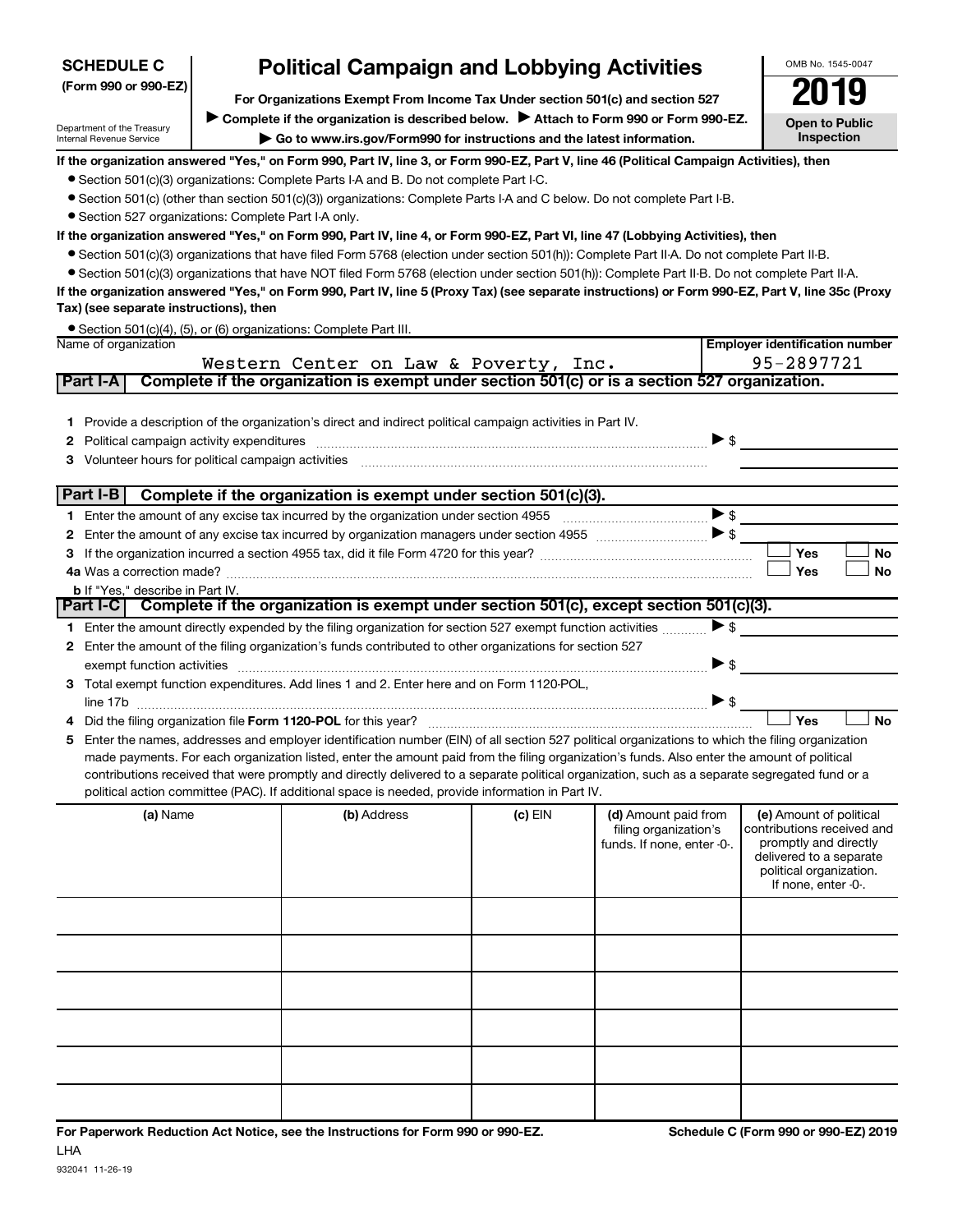| Schedule C (Form 990 or 990-EZ) 2019 Western Center on Law & Poverty, Inc.<br>Complete if the organization is exempt under section 501(c)(3) and filed Form 5768 (election under<br>Part II-A<br>section 501(h)). |                                        |                                                                                  |                                                                                                                                   |            | 95-2897721 Page 2        |
|-------------------------------------------------------------------------------------------------------------------------------------------------------------------------------------------------------------------|----------------------------------------|----------------------------------------------------------------------------------|-----------------------------------------------------------------------------------------------------------------------------------|------------|--------------------------|
| A Check $\blacktriangleright$                                                                                                                                                                                     |                                        |                                                                                  | if the filing organization belongs to an affiliated group (and list in Part IV each affiliated group member's name, address, EIN, |            |                          |
| expenses, and share of excess lobbying expenditures).                                                                                                                                                             |                                        |                                                                                  |                                                                                                                                   |            |                          |
| <b>B</b> Check $\blacktriangleright$                                                                                                                                                                              |                                        | if the filing organization checked box A and "limited control" provisions apply. |                                                                                                                                   |            |                          |
| <b>Limits on Lobbying Expenditures</b><br>(The term "expenditures" means amounts paid or incurred.)                                                                                                               | (a) Filing<br>organization's<br>totals | (b) Affiliated group<br>totals                                                   |                                                                                                                                   |            |                          |
| 1a Total lobbying expenditures to influence public opinion (grassroots lobbying)                                                                                                                                  |                                        |                                                                                  |                                                                                                                                   | 1,180.     |                          |
| <b>b</b> Total lobbying expenditures to influence a legislative body (direct lobbying) <i>manumumumum</i>                                                                                                         |                                        |                                                                                  |                                                                                                                                   | 261, 322.  |                          |
|                                                                                                                                                                                                                   |                                        |                                                                                  |                                                                                                                                   | 262,502.   |                          |
| d Other exempt purpose expenditures                                                                                                                                                                               |                                        |                                                                                  |                                                                                                                                   | 4,062,030. |                          |
|                                                                                                                                                                                                                   |                                        |                                                                                  |                                                                                                                                   | 4,324,532. |                          |
| f Lobbying nontaxable amount. Enter the amount from the following table in both columns.                                                                                                                          |                                        |                                                                                  |                                                                                                                                   | 366, 227.  |                          |
| If the amount on line 1e, column $(a)$ or $(b)$ is:                                                                                                                                                               |                                        | The lobbying nontaxable amount is:                                               |                                                                                                                                   |            |                          |
| Not over \$500,000                                                                                                                                                                                                |                                        | 20% of the amount on line 1e.                                                    |                                                                                                                                   |            |                          |
| Over \$500,000 but not over \$1,000,000                                                                                                                                                                           |                                        | \$100,000 plus 15% of the excess over \$500,000.                                 |                                                                                                                                   |            |                          |
| Over \$1,000,000 but not over \$1,500,000                                                                                                                                                                         |                                        | \$175,000 plus 10% of the excess over \$1,000,000                                |                                                                                                                                   |            |                          |
| Over \$1,500,000 but not over \$17,000,000                                                                                                                                                                        |                                        | \$225,000 plus 5% of the excess over \$1,500,000.                                |                                                                                                                                   |            |                          |
| Over \$17,000,000                                                                                                                                                                                                 | \$1,000,000.                           |                                                                                  |                                                                                                                                   |            |                          |
|                                                                                                                                                                                                                   |                                        |                                                                                  |                                                                                                                                   |            |                          |
| g Grassroots nontaxable amount (enter 25% of line 1f)                                                                                                                                                             |                                        |                                                                                  |                                                                                                                                   | 91,557.    |                          |
| h Subtract line 1q from line 1a. If zero or less, enter -0-                                                                                                                                                       |                                        |                                                                                  |                                                                                                                                   | 0.         |                          |
|                                                                                                                                                                                                                   |                                        |                                                                                  |                                                                                                                                   | 0.         |                          |
| If there is an amount other than zero on either line 1h or line 1i, did the organization file Form 4720                                                                                                           |                                        |                                                                                  |                                                                                                                                   |            |                          |
| reporting section 4911 tax for this year?                                                                                                                                                                         |                                        |                                                                                  |                                                                                                                                   |            | Yes<br>No                |
| (Some organizations that made a section 501(h) election do not have to complete all of the five columns below.                                                                                                    |                                        | 4-Year Averaging Period Under Section 501(h)                                     |                                                                                                                                   |            |                          |
|                                                                                                                                                                                                                   |                                        | See the separate instructions for lines 2a through 2f.)                          |                                                                                                                                   |            |                          |
|                                                                                                                                                                                                                   |                                        | Lobbying Expenditures During 4-Year Averaging Period                             |                                                                                                                                   |            |                          |
| Calendar year<br>(or fiscal year beginning in)                                                                                                                                                                    | (a) 2016                               | (b) 2017                                                                         | $(c)$ 2018                                                                                                                        | $(d)$ 2019 | (e) Total                |
| 2a Lobbying nontaxable amount                                                                                                                                                                                     | 348,920.                               | 350,179.                                                                         | 349,465.                                                                                                                          |            | $366, 227.$ 1, 414, 791. |
| <b>b</b> Lobbying ceiling amount<br>(150% of line 2a, column(e))                                                                                                                                                  |                                        |                                                                                  |                                                                                                                                   |            | 2, 122, 187.             |
| c Total lobbying expenditures                                                                                                                                                                                     | 99,325.                                | 212,405.                                                                         | 208,293.                                                                                                                          | 262,502.   | 782,525.                 |
| d Grassroots nontaxable amount                                                                                                                                                                                    | 87,230.                                | 87,545.                                                                          | 87,366.                                                                                                                           | 91,557.    | 353,698.                 |
| e Grassroots ceiling amount                                                                                                                                                                                       |                                        |                                                                                  |                                                                                                                                   |            |                          |
| (150% of line 2d, column (e))                                                                                                                                                                                     |                                        |                                                                                  |                                                                                                                                   |            | 530,547.                 |
| f Grassroots lobbying expenditures                                                                                                                                                                                | 996.                                   | 9,937.                                                                           | 5,179.                                                                                                                            | 1,180.     | 17,292.                  |

**Schedule C (Form 990 or 990-EZ) 2019**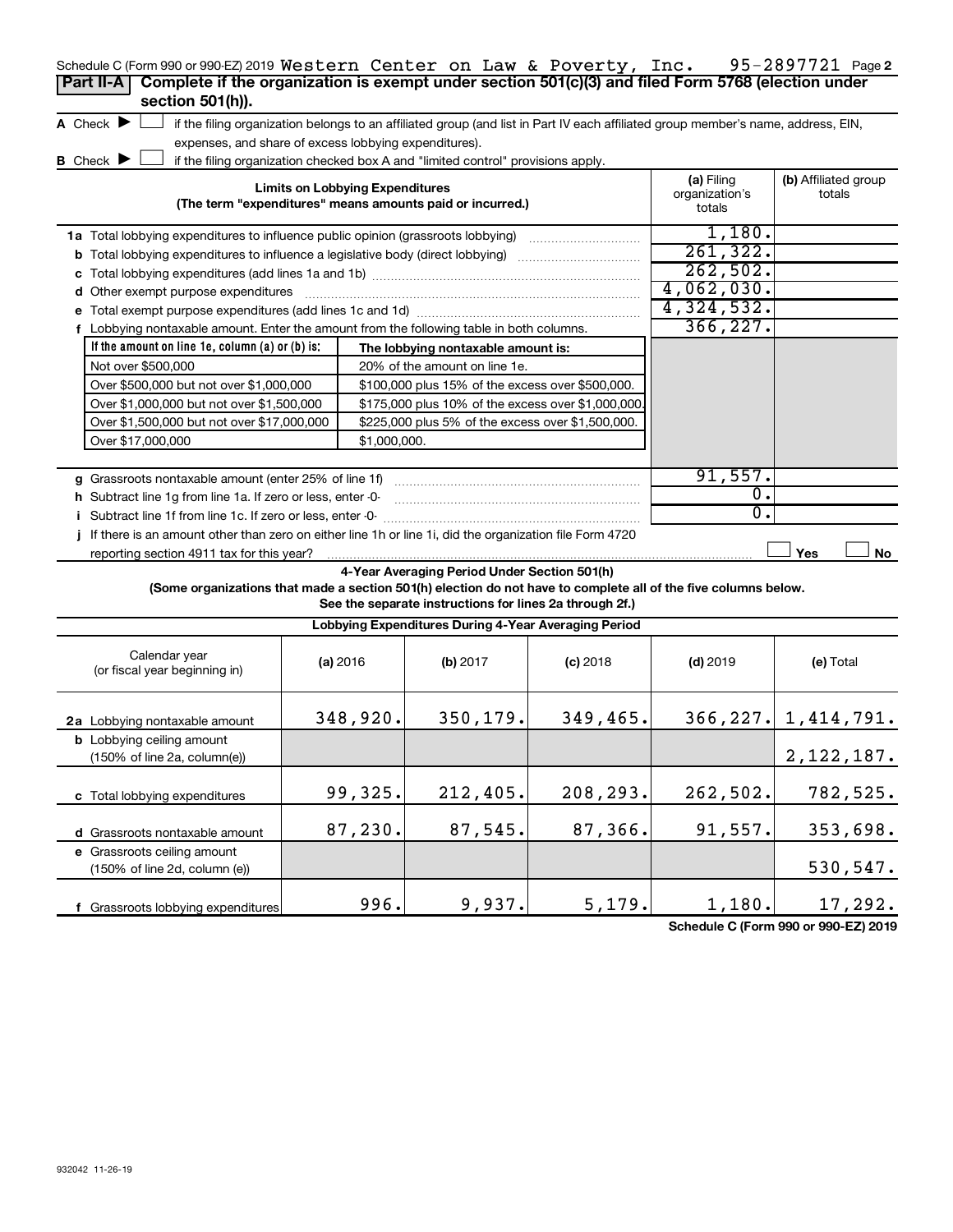#### 95-2897721 Page3 Schedule C (Form 990 or 990-EZ) 2019  $\texttt{Western Center on Law}$  &  $\texttt{Powerty, Inc.}$  95-2897721 Page **Part II-B Complete if the organization is exempt under section 501(c)(3) and has NOT filed Form 5768 (election under section 501(h)).** Western Center on Law & Poverty, Inc. 95-2897721

|   | For each "Yes" response on lines 1a through 1i below, provide in Part IV a detailed description                                                                                                                                                  |            | (a)            |     | (b)    |  |
|---|--------------------------------------------------------------------------------------------------------------------------------------------------------------------------------------------------------------------------------------------------|------------|----------------|-----|--------|--|
|   | of the lobbying activity.                                                                                                                                                                                                                        | <b>Yes</b> | No             |     | Amount |  |
| 1 | During the year, did the filing organization attempt to influence foreign, national, state, or<br>local legislation, including any attempt to influence public opinion on a legislative matter<br>or referendum, through the use of:             |            |                |     |        |  |
|   | <b>b</b> Paid staff or management (include compensation in expenses reported on lines 1c through 1i)?                                                                                                                                            |            |                |     |        |  |
|   |                                                                                                                                                                                                                                                  |            |                |     |        |  |
|   |                                                                                                                                                                                                                                                  |            |                |     |        |  |
|   |                                                                                                                                                                                                                                                  |            |                |     |        |  |
|   | g Direct contact with legislators, their staffs, government officials, or a legislative body?                                                                                                                                                    |            |                |     |        |  |
|   | h Rallies, demonstrations, seminars, conventions, speeches, lectures, or any similar means?                                                                                                                                                      |            |                |     |        |  |
|   | <i>i</i> Other activities?                                                                                                                                                                                                                       |            |                |     |        |  |
|   |                                                                                                                                                                                                                                                  |            |                |     |        |  |
|   | 2a Did the activities in line 1 cause the organization to be not described in section 501(c)(3)?                                                                                                                                                 |            |                |     |        |  |
|   |                                                                                                                                                                                                                                                  |            |                |     |        |  |
|   | c If "Yes," enter the amount of any tax incurred by organization managers under section 4912                                                                                                                                                     |            |                |     |        |  |
|   | d If the filing organization incurred a section 4912 tax, did it file Form 4720 for this year?                                                                                                                                                   |            |                |     |        |  |
|   | Part III-A Complete if the organization is exempt under section $501(c)(4)$ , section $501(c)(5)$ , or section                                                                                                                                   |            |                |     |        |  |
|   | 501(c)(6).                                                                                                                                                                                                                                       |            |                |     |        |  |
|   |                                                                                                                                                                                                                                                  |            |                | Yes | No     |  |
| 1 |                                                                                                                                                                                                                                                  |            | $\blacksquare$ |     |        |  |
| 2 |                                                                                                                                                                                                                                                  |            | $\overline{2}$ |     |        |  |
| З | Did the organization agree to carry over lobbying and political campaign activity expenditures from the prior year?                                                                                                                              |            | 3              |     |        |  |
|   | Part III-B Complete if the organization is exempt under section $501(c)(4)$ , section $501(c)(5)$ , or section<br>501(c)(6) and if either (a) BOTH Part III-A, lines 1 and 2, are answered "No" OR (b) Part III-A, line 3, is<br>answered "Yes." |            |                |     |        |  |
| 1 |                                                                                                                                                                                                                                                  |            | 1              |     |        |  |
| 2 | Section 162(e) nondeductible lobbying and political expenditures (do not include amounts of political                                                                                                                                            |            |                |     |        |  |
|   | expenses for which the section 527(f) tax was paid).                                                                                                                                                                                             |            |                |     |        |  |
|   |                                                                                                                                                                                                                                                  |            | 2a             |     |        |  |
|   | b Carryover from last year manufactured and continuum contract to contact the contract of the contract of the contract of the contract of the contract of the contract of the contract of the contract of the contract of the                    |            | 2 <sub>b</sub> |     |        |  |
|   |                                                                                                                                                                                                                                                  |            | 2c             |     |        |  |
| З |                                                                                                                                                                                                                                                  |            | 3              |     |        |  |
| 4 | If notices were sent and the amount on line 2c exceeds the amount on line 3, what portion of the excess                                                                                                                                          |            |                |     |        |  |
|   | does the organization agree to carryover to the reasonable estimate of nondeductible lobbying and political                                                                                                                                      |            |                |     |        |  |
|   |                                                                                                                                                                                                                                                  |            | 4              |     |        |  |
| 5 |                                                                                                                                                                                                                                                  |            | 5              |     |        |  |
|   | lPart IV ⊺<br><b>Supplemental Information</b>                                                                                                                                                                                                    |            |                |     |        |  |
|   | Provide the descriptions required for Part I-A line 1: Part I-B line 4: Part I-C line 5: Part II-A (affiliated group list): Part II-A lines 1 and 2 (see                                                                                         |            |                |     |        |  |

quired for Part I-A, line 1; Part I-B, line 4; Part I-C, line 5; Part II-A (affiliated group list); instructions); and Part II-B, line 1. Also, complete this part for any additional information.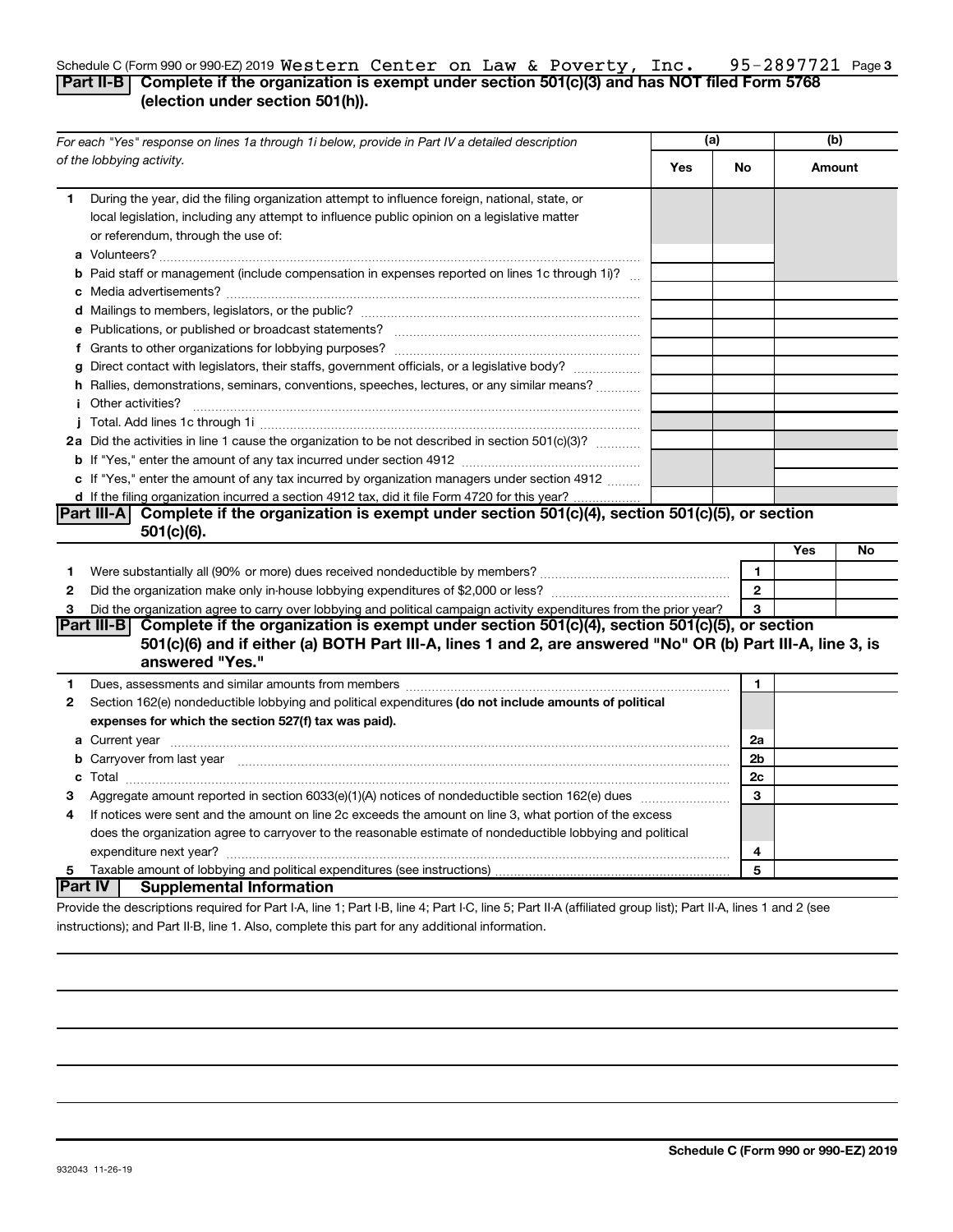| <b>SCHEDULE D</b> |  |  |
|-------------------|--|--|
|                   |  |  |

# **SCHEDULE D Supplemental Financial Statements**<br> **Form 990 2019**<br> **Part IV** line 6.7.8.9.10, 11a, 11b, 11d, 11d, 11d, 11d, 11d, 12a, 0r, 12b

**(Form 990) | Complete if the organization answered "Yes" on Form 990, Part IV, line 6, 7, 8, 9, 10, 11a, 11b, 11c, 11d, 11e, 11f, 12a, or 12b.**

**| Attach to Form 990. |Go to www.irs.gov/Form990 for instructions and the latest information.**



Department of the Treasury Internal Revenue Service

Name of the organization<br> **Name of the organization**<br> **Employer identification number**<br> **Employer identification number** 

|              | Western Center on Law & Poverty, Inc.                                                                                                                                                                                                               |                         | 95-2897721                                         |
|--------------|-----------------------------------------------------------------------------------------------------------------------------------------------------------------------------------------------------------------------------------------------------|-------------------------|----------------------------------------------------|
| Part I       | Organizations Maintaining Donor Advised Funds or Other Similar Funds or Accounts. Complete if the                                                                                                                                                   |                         |                                                    |
|              | organization answered "Yes" on Form 990, Part IV, line 6.                                                                                                                                                                                           |                         |                                                    |
|              |                                                                                                                                                                                                                                                     | (a) Donor advised funds | (b) Funds and other accounts                       |
| 1.           |                                                                                                                                                                                                                                                     |                         |                                                    |
| 2            | Aggregate value of contributions to (during year)                                                                                                                                                                                                   |                         |                                                    |
| з            | Aggregate value of grants from (during year)                                                                                                                                                                                                        |                         |                                                    |
| 4            |                                                                                                                                                                                                                                                     |                         |                                                    |
| 5            | Did the organization inform all donors and donor advisors in writing that the assets held in donor advised funds                                                                                                                                    |                         |                                                    |
|              |                                                                                                                                                                                                                                                     |                         | Yes<br>No                                          |
| 6            | Did the organization inform all grantees, donors, and donor advisors in writing that grant funds can be used only                                                                                                                                   |                         |                                                    |
|              | for charitable purposes and not for the benefit of the donor or donor advisor, or for any other purpose conferring                                                                                                                                  |                         |                                                    |
|              |                                                                                                                                                                                                                                                     |                         | Yes<br>No                                          |
| Part II      | Conservation Easements. Complete if the organization answered "Yes" on Form 990, Part IV, line 7.                                                                                                                                                   |                         |                                                    |
| 1            | Purpose(s) of conservation easements held by the organization (check all that apply).                                                                                                                                                               |                         |                                                    |
|              | Preservation of land for public use (for example, recreation or education)                                                                                                                                                                          |                         | Preservation of a historically important land area |
|              | Protection of natural habitat                                                                                                                                                                                                                       |                         | Preservation of a certified historic structure     |
|              | Preservation of open space                                                                                                                                                                                                                          |                         |                                                    |
| 2            | Complete lines 2a through 2d if the organization held a qualified conservation contribution in the form of a conservation easement on the last                                                                                                      |                         |                                                    |
|              | day of the tax year.                                                                                                                                                                                                                                |                         | Held at the End of the Tax Year                    |
| а            |                                                                                                                                                                                                                                                     |                         | 2a                                                 |
|              |                                                                                                                                                                                                                                                     |                         | 2 <sub>b</sub>                                     |
|              |                                                                                                                                                                                                                                                     |                         | 2 <sub>c</sub>                                     |
|              | Number of conservation easements included in (c) acquired after 7/25/06, and not on a historic structure                                                                                                                                            |                         |                                                    |
| d            |                                                                                                                                                                                                                                                     |                         |                                                    |
|              | listed in the National Register [1111] [12] The Manual Manual Manual Manual Manual Manual Manual Manual Manual                                                                                                                                      |                         | 2d                                                 |
| 3            | Number of conservation easements modified, transferred, released, extinguished, or terminated by the organization during the tax                                                                                                                    |                         |                                                    |
|              | $year \blacktriangleright$                                                                                                                                                                                                                          |                         |                                                    |
| 4            | Number of states where property subject to conservation easement is located >                                                                                                                                                                       |                         |                                                    |
| 5            | Does the organization have a written policy regarding the periodic monitoring, inspection, handling of                                                                                                                                              |                         | Yes                                                |
|              | violations, and enforcement of the conservation easements it holds?                                                                                                                                                                                 |                         | <b>No</b>                                          |
| 6            | Staff and volunteer hours devoted to monitoring, inspecting, handling of violations, and enforcing conservation easements during the year                                                                                                           |                         |                                                    |
|              |                                                                                                                                                                                                                                                     |                         |                                                    |
| 7            | Amount of expenses incurred in monitoring, inspecting, handling of violations, and enforcing conservation easements during the year                                                                                                                 |                         |                                                    |
|              | $\blacktriangleright$ \$                                                                                                                                                                                                                            |                         |                                                    |
| 8            | Does each conservation easement reported on line 2(d) above satisfy the requirements of section 170(h)(4)(B)(i)                                                                                                                                     |                         |                                                    |
|              |                                                                                                                                                                                                                                                     |                         | Yes<br>No                                          |
| 9            | In Part XIII, describe how the organization reports conservation easements in its revenue and expense statement and                                                                                                                                 |                         |                                                    |
|              | balance sheet, and include, if applicable, the text of the footnote to the organization's financial statements that describes the                                                                                                                   |                         |                                                    |
| Part III     | organization's accounting for conservation easements.<br>Organizations Maintaining Collections of Art, Historical Treasures, or Other Similar Assets.                                                                                               |                         |                                                    |
|              | Complete if the organization answered "Yes" on Form 990, Part IV, line 8.                                                                                                                                                                           |                         |                                                    |
|              | 1a If the organization elected, as permitted under FASB ASC 958, not to report in its revenue statement and balance sheet works                                                                                                                     |                         |                                                    |
|              |                                                                                                                                                                                                                                                     |                         |                                                    |
|              | of art, historical treasures, or other similar assets held for public exhibition, education, or research in furtherance of public<br>service, provide in Part XIII the text of the footnote to its financial statements that describes these items. |                         |                                                    |
|              |                                                                                                                                                                                                                                                     |                         |                                                    |
| b            | If the organization elected, as permitted under FASB ASC 958, to report in its revenue statement and balance sheet works of                                                                                                                         |                         |                                                    |
|              | art, historical treasures, or other similar assets held for public exhibition, education, or research in furtherance of public service,                                                                                                             |                         |                                                    |
|              | provide the following amounts relating to these items:                                                                                                                                                                                              |                         |                                                    |
|              |                                                                                                                                                                                                                                                     |                         | \$                                                 |
|              | (ii) Assets included in Form 990, Part X                                                                                                                                                                                                            |                         | $\bullet$ \$                                       |
| $\mathbf{2}$ | If the organization received or held works of art, historical treasures, or other similar assets for financial gain, provide                                                                                                                        |                         |                                                    |
|              | the following amounts required to be reported under FASB ASC 958 relating to these items:                                                                                                                                                           |                         |                                                    |
| а            |                                                                                                                                                                                                                                                     |                         | \$                                                 |
|              |                                                                                                                                                                                                                                                     |                         |                                                    |
|              | LHA For Paperwork Reduction Act Notice, see the Instructions for Form 990.                                                                                                                                                                          |                         | Schedule D (Form 990) 2019                         |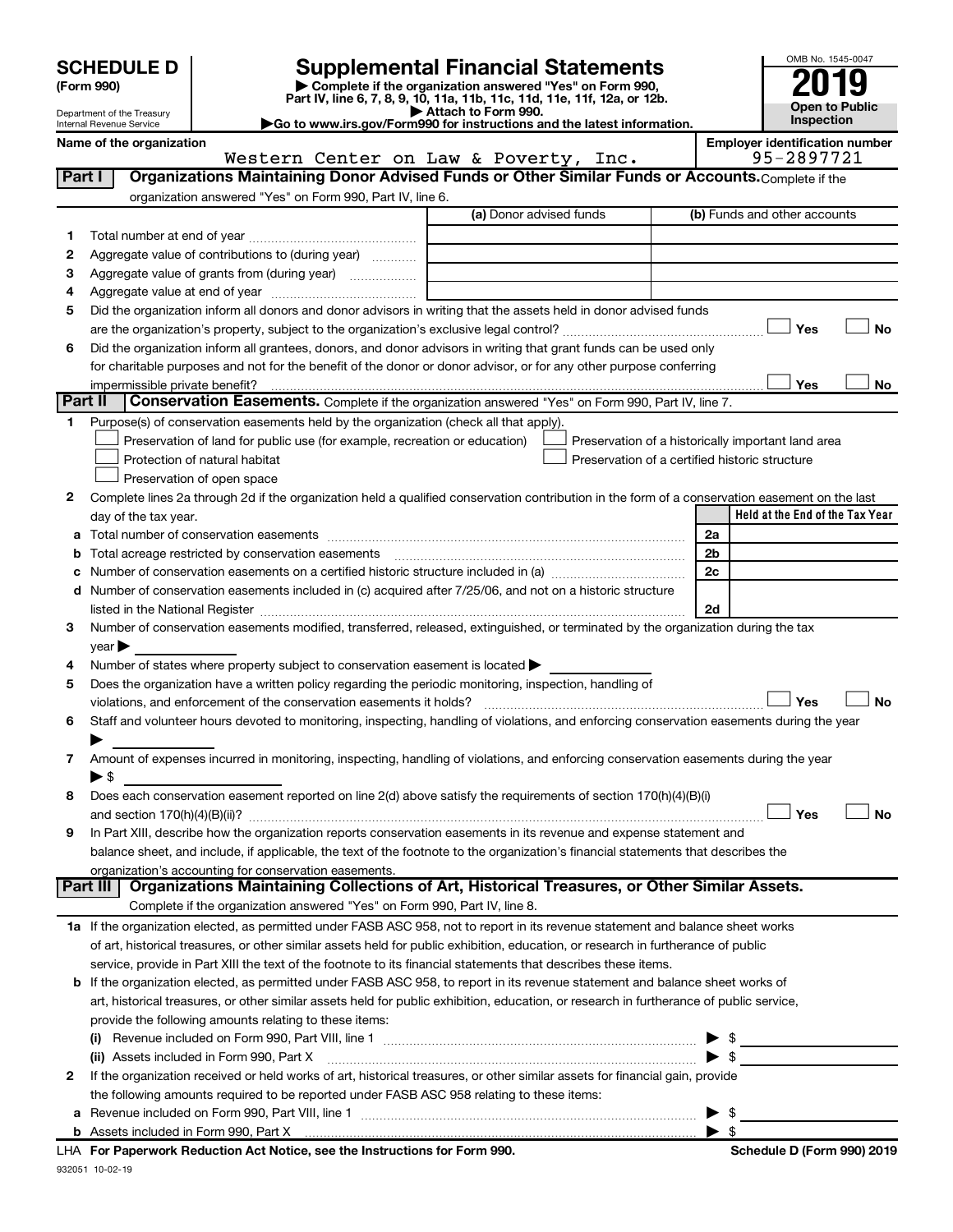|               | Schedule D (Form 990) 2019                                                                                                                                                                                                     | Western Center on Law & Poverty, Inc. |   |                   |                          |            |                                      |            | 95-2897721 <sub>Page</sub> 2 |             |                  |
|---------------|--------------------------------------------------------------------------------------------------------------------------------------------------------------------------------------------------------------------------------|---------------------------------------|---|-------------------|--------------------------|------------|--------------------------------------|------------|------------------------------|-------------|------------------|
|               | Part III<br>Organizations Maintaining Collections of Art, Historical Treasures, or Other Similar Assets (continued)                                                                                                            |                                       |   |                   |                          |            |                                      |            |                              |             |                  |
| 3             | Using the organization's acquisition, accession, and other records, check any of the following that make significant use of its                                                                                                |                                       |   |                   |                          |            |                                      |            |                              |             |                  |
|               | collection items (check all that apply):                                                                                                                                                                                       |                                       |   |                   |                          |            |                                      |            |                              |             |                  |
| a             | Public exhibition                                                                                                                                                                                                              |                                       |   |                   | Loan or exchange program |            |                                      |            |                              |             |                  |
| b             | Scholarly research                                                                                                                                                                                                             | e                                     |   | Other             |                          |            |                                      |            |                              |             |                  |
| c             | Preservation for future generations                                                                                                                                                                                            |                                       |   |                   |                          |            |                                      |            |                              |             |                  |
| 4             | Provide a description of the organization's collections and explain how they further the organization's exempt purpose in Part XIII.                                                                                           |                                       |   |                   |                          |            |                                      |            |                              |             |                  |
| 5             | During the year, did the organization solicit or receive donations of art, historical treasures, or other similar assets                                                                                                       |                                       |   |                   |                          |            |                                      |            |                              |             |                  |
|               |                                                                                                                                                                                                                                |                                       |   |                   |                          |            |                                      |            | Yes                          |             | No               |
|               | <b>Part IV</b><br>Escrow and Custodial Arrangements. Complete if the organization answered "Yes" on Form 990, Part IV, line 9, or                                                                                              |                                       |   |                   |                          |            |                                      |            |                              |             |                  |
|               | reported an amount on Form 990, Part X, line 21.                                                                                                                                                                               |                                       |   |                   |                          |            |                                      |            |                              |             |                  |
|               | 1a Is the organization an agent, trustee, custodian or other intermediary for contributions or other assets not included                                                                                                       |                                       |   |                   |                          |            |                                      |            |                              |             |                  |
|               |                                                                                                                                                                                                                                |                                       |   |                   |                          |            |                                      |            | Yes                          |             | No               |
|               | b If "Yes," explain the arrangement in Part XIII and complete the following table:                                                                                                                                             |                                       |   |                   |                          |            |                                      |            |                              |             |                  |
|               |                                                                                                                                                                                                                                |                                       |   |                   |                          |            |                                      |            | Amount                       |             |                  |
|               | c Beginning balance measurements and the contract of the contract of the contract of the contract of the contract of the contract of the contract of the contract of the contract of the contract of the contract of the contr |                                       |   |                   |                          |            | 1c                                   |            |                              |             |                  |
|               |                                                                                                                                                                                                                                |                                       |   |                   |                          |            | 1d                                   |            |                              |             |                  |
|               | e Distributions during the year manufactured and continuum control of the control of the control of the state of the control of the control of the control of the control of the control of the control of the control of the  |                                       |   |                   |                          |            | 1e                                   |            |                              |             |                  |
|               |                                                                                                                                                                                                                                |                                       |   |                   |                          |            | 1f                                   |            |                              |             |                  |
|               | 2a Did the organization include an amount on Form 990, Part X, line 21, for escrow or custodial account liability?                                                                                                             |                                       |   |                   |                          |            |                                      |            | Yes                          |             | No               |
|               | <b>b</b> If "Yes," explain the arrangement in Part XIII. Check here if the explanation has been provided on Part XIII                                                                                                          |                                       |   |                   |                          |            |                                      |            |                              |             |                  |
| <b>Part V</b> | Endowment Funds. Complete if the organization answered "Yes" on Form 990, Part IV, line 10.                                                                                                                                    |                                       |   |                   |                          |            |                                      |            |                              |             |                  |
|               |                                                                                                                                                                                                                                | (a) Current year                      |   | (b) Prior year    | (c) Two years back       |            | $\vert$ (d) Three years back $\vert$ |            | (e) Four years back          |             |                  |
|               | 1a Beginning of year balance                                                                                                                                                                                                   | 3, 363, 645.                          |   | 3,509,495.        |                          | 3,080,817. |                                      | 2,917,488. |                              | 3,288,908.  |                  |
|               |                                                                                                                                                                                                                                |                                       |   | 204.              |                          |            |                                      |            |                              |             |                  |
|               | Net investment earnings, gains, and losses                                                                                                                                                                                     | 679,725.                              |   | $-146,054.$       |                          | 428,678.   |                                      | 163,379.   |                              | $-121,420.$ |                  |
|               |                                                                                                                                                                                                                                |                                       |   |                   |                          |            |                                      |            |                              |             |                  |
|               | e Other expenditures for facilities                                                                                                                                                                                            |                                       |   |                   |                          |            |                                      |            |                              |             |                  |
|               | and programs                                                                                                                                                                                                                   |                                       |   |                   |                          |            |                                      |            |                              | 250,000.    |                  |
|               |                                                                                                                                                                                                                                | 4,043,370.                            |   |                   |                          |            |                                      | 50         |                              |             |                  |
|               | End of year balance                                                                                                                                                                                                            |                                       |   | 3, 363, 645.      |                          | 3,509,495. |                                      | 3,080,817. |                              | 2,917,488.  |                  |
| 2             | Provide the estimated percentage of the current year end balance (line 1g, column (a)) held as:                                                                                                                                | 100.00                                |   |                   |                          |            |                                      |            |                              |             |                  |
|               | Board designated or quasi-endowment                                                                                                                                                                                            | %                                     | % |                   |                          |            |                                      |            |                              |             |                  |
| b             | Permanent endowment                                                                                                                                                                                                            | %                                     |   |                   |                          |            |                                      |            |                              |             |                  |
|               | $\mathbf c$ Term endowment $\blacktriangleright$<br>The percentages on lines 2a, 2b, and 2c should equal 100%.                                                                                                                 |                                       |   |                   |                          |            |                                      |            |                              |             |                  |
|               |                                                                                                                                                                                                                                |                                       |   |                   |                          |            |                                      |            |                              |             |                  |
|               | 3a Are there endowment funds not in the possession of the organization that are held and administered for the organization                                                                                                     |                                       |   |                   |                          |            |                                      |            |                              | Yes         | No               |
|               | by:<br>(i)                                                                                                                                                                                                                     |                                       |   |                   |                          |            |                                      |            | 3a(i)                        |             | х                |
|               |                                                                                                                                                                                                                                |                                       |   |                   |                          |            |                                      |            | 3a(ii)                       | х           |                  |
|               |                                                                                                                                                                                                                                |                                       |   |                   |                          |            |                                      |            | 3b                           | X           |                  |
|               | Describe in Part XIII the intended uses of the organization's endowment funds.                                                                                                                                                 |                                       |   |                   |                          |            |                                      |            |                              |             |                  |
|               | Land, Buildings, and Equipment.<br>Part VI                                                                                                                                                                                     |                                       |   |                   |                          |            |                                      |            |                              |             |                  |
|               | Complete if the organization answered "Yes" on Form 990, Part IV, line 11a. See Form 990, Part X, line 10.                                                                                                                     |                                       |   |                   |                          |            |                                      |            |                              |             |                  |
|               | Description of property                                                                                                                                                                                                        | (a) Cost or other                     |   | (b) Cost or other |                          |            | (c) Accumulated                      |            | (d) Book value               |             |                  |
|               |                                                                                                                                                                                                                                | basis (investment)                    |   | basis (other)     |                          |            | depreciation                         |            |                              |             |                  |
|               |                                                                                                                                                                                                                                |                                       |   |                   |                          |            |                                      |            |                              |             |                  |
|               |                                                                                                                                                                                                                                |                                       |   |                   |                          |            |                                      |            |                              |             |                  |
|               |                                                                                                                                                                                                                                |                                       |   |                   |                          |            |                                      |            |                              |             |                  |
|               |                                                                                                                                                                                                                                |                                       |   |                   | 19,310.                  |            | 19,310.                              |            |                              |             | 0.               |
|               |                                                                                                                                                                                                                                |                                       |   |                   | 240, 330.                |            | 240, 330.                            |            |                              |             | $\overline{0}$ . |
|               | Total. Add lines 1a through 1e. (Column (d) must equal Form 990, Part X, column (B), line 10c.)                                                                                                                                |                                       |   |                   |                          |            |                                      |            |                              |             | 0.               |
|               |                                                                                                                                                                                                                                |                                       |   |                   |                          |            |                                      |            |                              |             |                  |

**Schedule D (Form 990) 2019**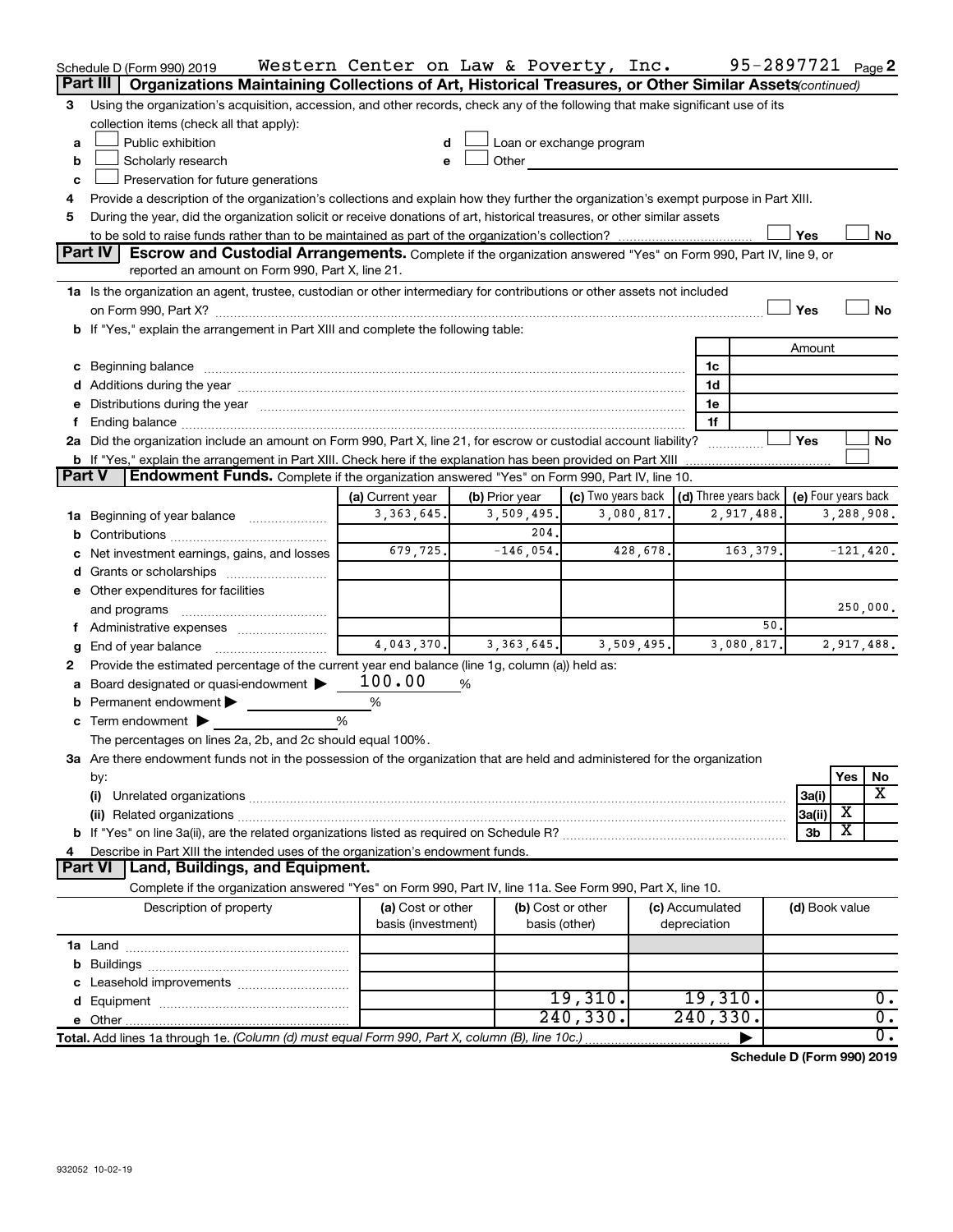|                 | Schedule D (Form 990) 2019                                                                                        |                              |                 |                | Western Center on Law & Poverty, Inc. | 95-2897721<br>Page 3                                                                                                                                 |
|-----------------|-------------------------------------------------------------------------------------------------------------------|------------------------------|-----------------|----------------|---------------------------------------|------------------------------------------------------------------------------------------------------------------------------------------------------|
| <b>Part VII</b> | <b>Investments - Other Securities.</b>                                                                            |                              |                 |                |                                       |                                                                                                                                                      |
|                 | Complete if the organization answered "Yes" on Form 990, Part IV, line 11b. See Form 990, Part X, line 12.        |                              |                 |                |                                       |                                                                                                                                                      |
|                 | (a) Description of security or category (including name of security)                                              |                              |                 | (b) Book value |                                       | (c) Method of valuation: Cost or end-of-year market value                                                                                            |
|                 | (1) Financial derivatives                                                                                         |                              |                 |                |                                       |                                                                                                                                                      |
|                 |                                                                                                                   |                              |                 |                |                                       |                                                                                                                                                      |
| (3) Other       |                                                                                                                   |                              |                 |                |                                       |                                                                                                                                                      |
| (A)             |                                                                                                                   |                              |                 |                |                                       |                                                                                                                                                      |
| (B)             |                                                                                                                   |                              |                 |                |                                       |                                                                                                                                                      |
| (C)             |                                                                                                                   |                              |                 |                |                                       |                                                                                                                                                      |
| (D)             |                                                                                                                   |                              |                 |                |                                       |                                                                                                                                                      |
| (E)             |                                                                                                                   |                              |                 |                |                                       |                                                                                                                                                      |
| (F)             |                                                                                                                   |                              |                 |                |                                       |                                                                                                                                                      |
| (G)             |                                                                                                                   |                              |                 |                |                                       |                                                                                                                                                      |
| (H)             |                                                                                                                   |                              |                 |                |                                       |                                                                                                                                                      |
|                 | Total. (Col. (b) must equal Form 990, Part X, col. (B) line 12.)                                                  |                              |                 |                |                                       |                                                                                                                                                      |
|                 | Part VIII Investments - Program Related.                                                                          |                              |                 |                |                                       |                                                                                                                                                      |
|                 | Complete if the organization answered "Yes" on Form 990, Part IV, line 11c. See Form 990, Part X, line 13.        |                              |                 |                |                                       |                                                                                                                                                      |
|                 | (a) Description of investment                                                                                     |                              |                 | (b) Book value |                                       | (c) Method of valuation: Cost or end-of-year market value                                                                                            |
| (1)             |                                                                                                                   |                              |                 |                |                                       |                                                                                                                                                      |
| (2)             |                                                                                                                   |                              |                 |                |                                       |                                                                                                                                                      |
| (3)             |                                                                                                                   |                              |                 |                |                                       |                                                                                                                                                      |
| (4)             |                                                                                                                   |                              |                 |                |                                       |                                                                                                                                                      |
| (5)             |                                                                                                                   |                              |                 |                |                                       |                                                                                                                                                      |
| (6)             |                                                                                                                   |                              |                 |                |                                       |                                                                                                                                                      |
| (7)             |                                                                                                                   |                              |                 |                |                                       |                                                                                                                                                      |
| (8)             |                                                                                                                   |                              |                 |                |                                       |                                                                                                                                                      |
| (9)             |                                                                                                                   |                              |                 |                |                                       |                                                                                                                                                      |
|                 | Total. (Col. (b) must equal Form 990, Part X, col. (B) line 13.)                                                  |                              |                 |                |                                       |                                                                                                                                                      |
| Part IX         | <b>Other Assets.</b>                                                                                              |                              |                 |                |                                       |                                                                                                                                                      |
|                 | Complete if the organization answered "Yes" on Form 990, Part IV, line 11d. See Form 990, Part X, line 15.        |                              |                 |                |                                       |                                                                                                                                                      |
|                 |                                                                                                                   |                              | (a) Description |                |                                       | (b) Book value                                                                                                                                       |
| (1)             |                                                                                                                   |                              |                 |                |                                       |                                                                                                                                                      |
| (2)             |                                                                                                                   |                              |                 |                |                                       |                                                                                                                                                      |
| (3)             |                                                                                                                   |                              |                 |                |                                       |                                                                                                                                                      |
| (4)             |                                                                                                                   |                              |                 |                |                                       |                                                                                                                                                      |
| (5)             |                                                                                                                   |                              |                 |                |                                       |                                                                                                                                                      |
| (6)             |                                                                                                                   |                              |                 |                |                                       |                                                                                                                                                      |
| (7)             |                                                                                                                   |                              |                 |                |                                       |                                                                                                                                                      |
| (8)             |                                                                                                                   |                              |                 |                |                                       |                                                                                                                                                      |
| (9)             |                                                                                                                   |                              |                 |                |                                       |                                                                                                                                                      |
|                 | Total. (Column (b) must equal Form 990, Part X, col. (B) line 15.)                                                |                              |                 |                |                                       |                                                                                                                                                      |
| Part X          | <b>Other Liabilities.</b>                                                                                         |                              |                 |                |                                       |                                                                                                                                                      |
|                 | Complete if the organization answered "Yes" on Form 990, Part IV, line 11e or 11f. See Form 990, Part X, line 25. |                              |                 |                |                                       |                                                                                                                                                      |
| 1.              |                                                                                                                   | (a) Description of liability |                 |                |                                       | (b) Book value                                                                                                                                       |
| (1)             | Federal income taxes                                                                                              |                              |                 |                |                                       |                                                                                                                                                      |
| (2)             |                                                                                                                   |                              |                 |                |                                       |                                                                                                                                                      |
| (3)             |                                                                                                                   |                              |                 |                |                                       |                                                                                                                                                      |
| (4)             |                                                                                                                   |                              |                 |                |                                       |                                                                                                                                                      |
| (5)             |                                                                                                                   |                              |                 |                |                                       |                                                                                                                                                      |
| (6)             |                                                                                                                   |                              |                 |                |                                       |                                                                                                                                                      |
| (7)             |                                                                                                                   |                              |                 |                |                                       |                                                                                                                                                      |
| (8)             |                                                                                                                   |                              |                 |                |                                       |                                                                                                                                                      |
| (9)             |                                                                                                                   |                              |                 |                |                                       |                                                                                                                                                      |
|                 |                                                                                                                   |                              |                 |                |                                       |                                                                                                                                                      |
|                 |                                                                                                                   |                              |                 |                |                                       | 2. Liability for uncertain tax positions. In Part XIII, provide the text of the footnote to the organization's financial statements that reports the |

organization's liability for uncertain tax positions under FASB ASC 740. Check here if the text of the footnote has been provided in Part XIII ...  $\fbox{\bf X}$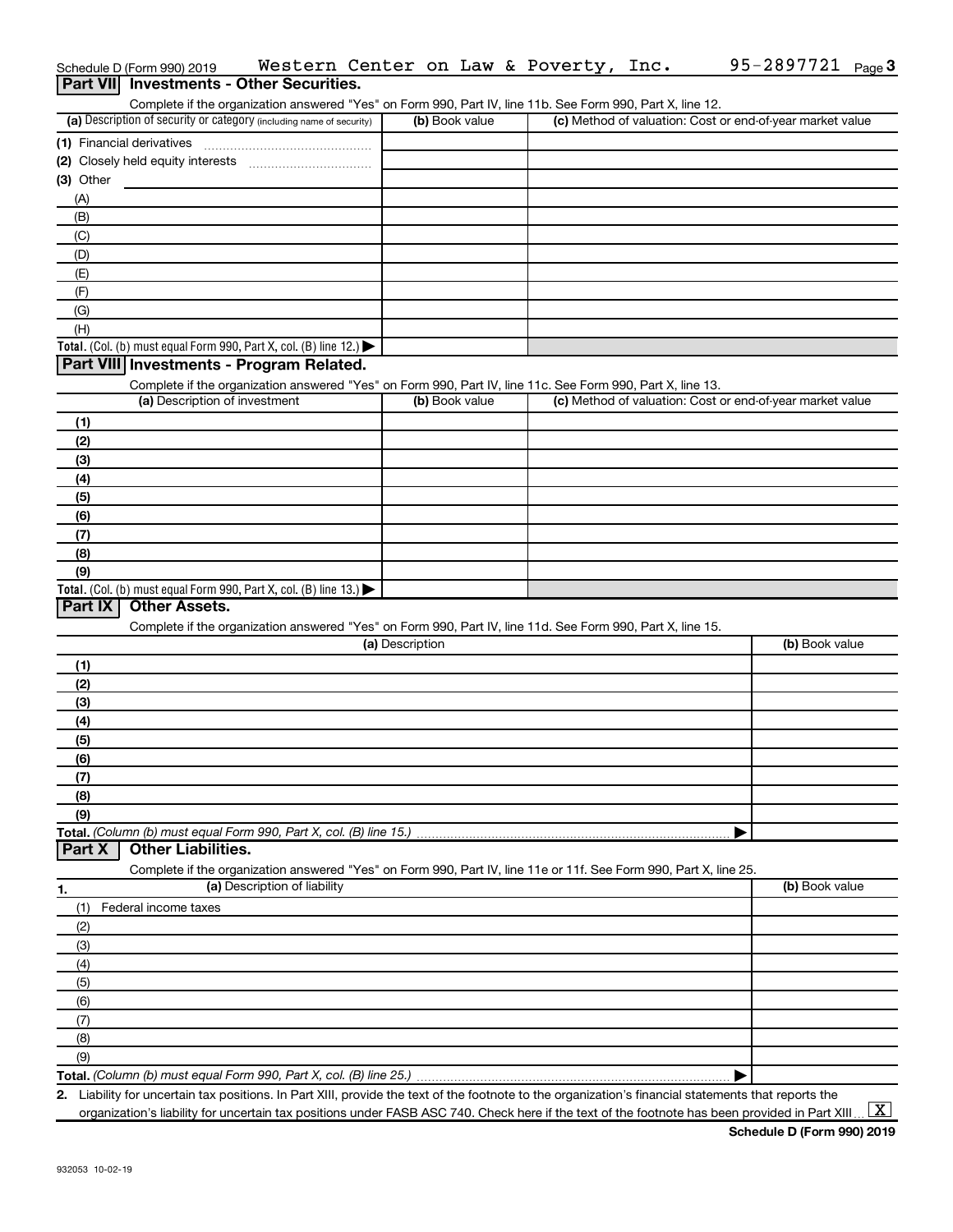|    | Western Center on Law & Poverty, Inc.<br>Schedule D (Form 990) 2019                                                                                                                                                                 |                |         |                | 95-2897721 Page 4 |
|----|-------------------------------------------------------------------------------------------------------------------------------------------------------------------------------------------------------------------------------------|----------------|---------|----------------|-------------------|
|    | Reconciliation of Revenue per Audited Financial Statements With Revenue per Return.<br>Part XI                                                                                                                                      |                |         |                |                   |
|    | Complete if the organization answered "Yes" on Form 990, Part IV, line 12a.                                                                                                                                                         |                |         |                |                   |
| 1  | Total revenue, gains, and other support per audited financial statements [111] [11] Total revenue, gains, and other support per audited financial statements                                                                        |                |         | 1              | 4,501,236.        |
| 2  | Amounts included on line 1 but not on Form 990, Part VIII, line 12:                                                                                                                                                                 |                |         |                |                   |
| a  | Net unrealized gains (losses) on investments [111] [12] matter and the unrealized gains (losses) on investments                                                                                                                     | 2a             | 29,630. |                |                   |
|    |                                                                                                                                                                                                                                     | 2 <sub>b</sub> |         |                |                   |
| c  |                                                                                                                                                                                                                                     | 2 <sub>c</sub> |         |                |                   |
|    |                                                                                                                                                                                                                                     | 2d             |         |                |                   |
| е  | Add lines 2a through 2d <b>must be a constructed as a constructed in the S2a</b> through 2d                                                                                                                                         |                |         | 2е             | 29,630.           |
| 3  |                                                                                                                                                                                                                                     |                |         | $\mathbf{3}$   | 4,471,606.        |
| 4  | Amounts included on Form 990, Part VIII, line 12, but not on line 1:                                                                                                                                                                |                |         |                |                   |
|    |                                                                                                                                                                                                                                     | 4a             |         |                |                   |
| b  |                                                                                                                                                                                                                                     | 4 <sub>h</sub> |         |                |                   |
| c. | Add lines 4a and 4b                                                                                                                                                                                                                 |                |         | 4c             | 0.                |
|    |                                                                                                                                                                                                                                     |                |         | 5              | 4,471,606.        |
|    |                                                                                                                                                                                                                                     |                |         |                |                   |
|    | Part XII   Reconciliation of Expenses per Audited Financial Statements With Expenses per Return.                                                                                                                                    |                |         |                |                   |
|    | Complete if the organization answered "Yes" on Form 990, Part IV, line 12a.                                                                                                                                                         |                |         |                |                   |
| 1  |                                                                                                                                                                                                                                     |                |         | $\blacksquare$ | 4,324,532.        |
| 2  | Amounts included on line 1 but not on Form 990, Part IX, line 25:                                                                                                                                                                   |                |         |                |                   |
| a  |                                                                                                                                                                                                                                     | 2a             |         |                |                   |
| b  |                                                                                                                                                                                                                                     | 2 <sub>b</sub> |         |                |                   |
| c  |                                                                                                                                                                                                                                     | 2c             |         |                |                   |
| d  |                                                                                                                                                                                                                                     | 2d             |         |                |                   |
|    | Add lines 2a through 2d <b>[10]</b> University material contracts and the set of the set of the set of the set of the set of the set of the set of the set of the set of the set of the set of the set of the set of the set of the |                |         | 2е             | 0.                |
| 3  |                                                                                                                                                                                                                                     |                |         | 3              | 4,324,532.        |
| 4  | Amounts included on Form 990, Part IX, line 25, but not on line 1:                                                                                                                                                                  |                |         |                |                   |
| a  | Investment expenses not included on Form 990, Part VIII, line 7b [                                                                                                                                                                  | 4a             |         |                |                   |
|    |                                                                                                                                                                                                                                     | 4 <sub>b</sub> |         |                |                   |
| c. | Add lines 4a and 4b                                                                                                                                                                                                                 |                |         | 4с             | 0.                |
|    | Part XIII Supplemental Information.                                                                                                                                                                                                 |                |         | 5              | 4,324,532.        |

Provide the descriptions required for Part II, lines 3, 5, and 9; Part III, lines 1a and 4; Part IV, lines 1b and 2b; Part V, line 4; Part X, line 2; Part XI, lines 2d and 4b; and Part XII, lines 2d and 4b. Also complete this part to provide any additional information.

Part V, line 4:

The purpose of the Endowment is to build capital for future use by the

Western Center on Law and Poverty (WCLP) and to provide an income stream

to WCLP to supplement their fundraising sources.

Part X, Line 2:

Western Center for Law & Poverty (referred to as WCLP in the audited

financial statements) is exempt from taxation under Internal Revenue Code

Section  $501(c)(3)$  and California Revenue and Taxation Code Section 23701d.

Generally accepted accounting principles provide accounting and disclosure

932054 10-02-19 **Schedule D (Form 990) 2019** guidance about positions taken by an organization in its tax returns that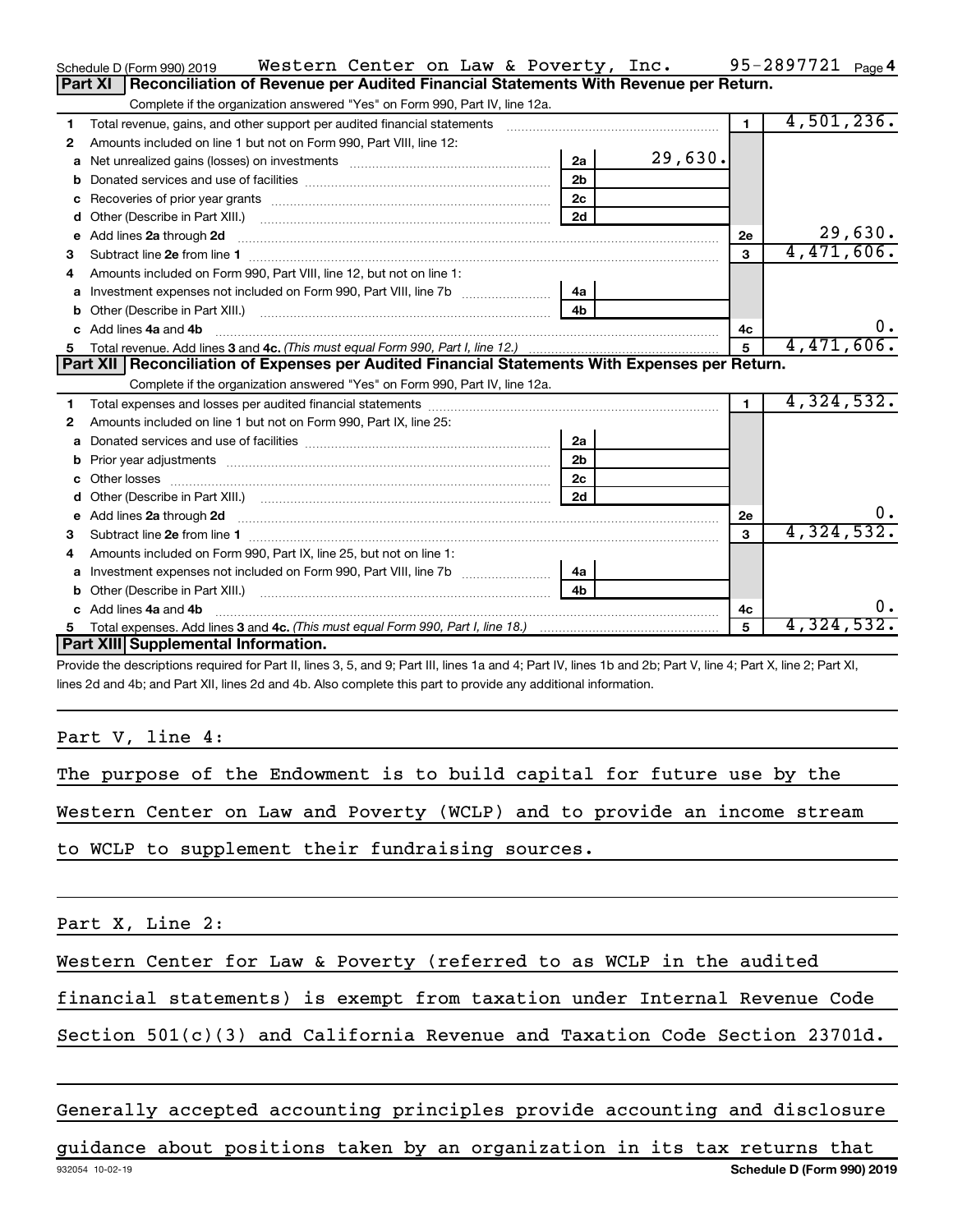| 95-2897721 Page 5<br>Western Center on Law & Poverty, Inc.<br>Schedule D (Form 990) 2019 |
|------------------------------------------------------------------------------------------|
| <b>Part XIII Supplemental Information (continued)</b>                                    |
| might be uncertain. Management has considered its tax positions and                      |
| believes that all of the positions taken by WCLP in their federal and                    |
| state exempt organization tax returns are more likely than not to be                     |
| sustained upon examination. The Center's returns are subject to                          |
| examination by federal taxing authorities, generally for three years,                    |
| respectively, after they are filed.                                                      |
|                                                                                          |
|                                                                                          |
|                                                                                          |
|                                                                                          |
|                                                                                          |
|                                                                                          |
|                                                                                          |
|                                                                                          |
|                                                                                          |
|                                                                                          |
|                                                                                          |
|                                                                                          |
|                                                                                          |
|                                                                                          |
|                                                                                          |
|                                                                                          |
|                                                                                          |
|                                                                                          |
|                                                                                          |
|                                                                                          |
|                                                                                          |
|                                                                                          |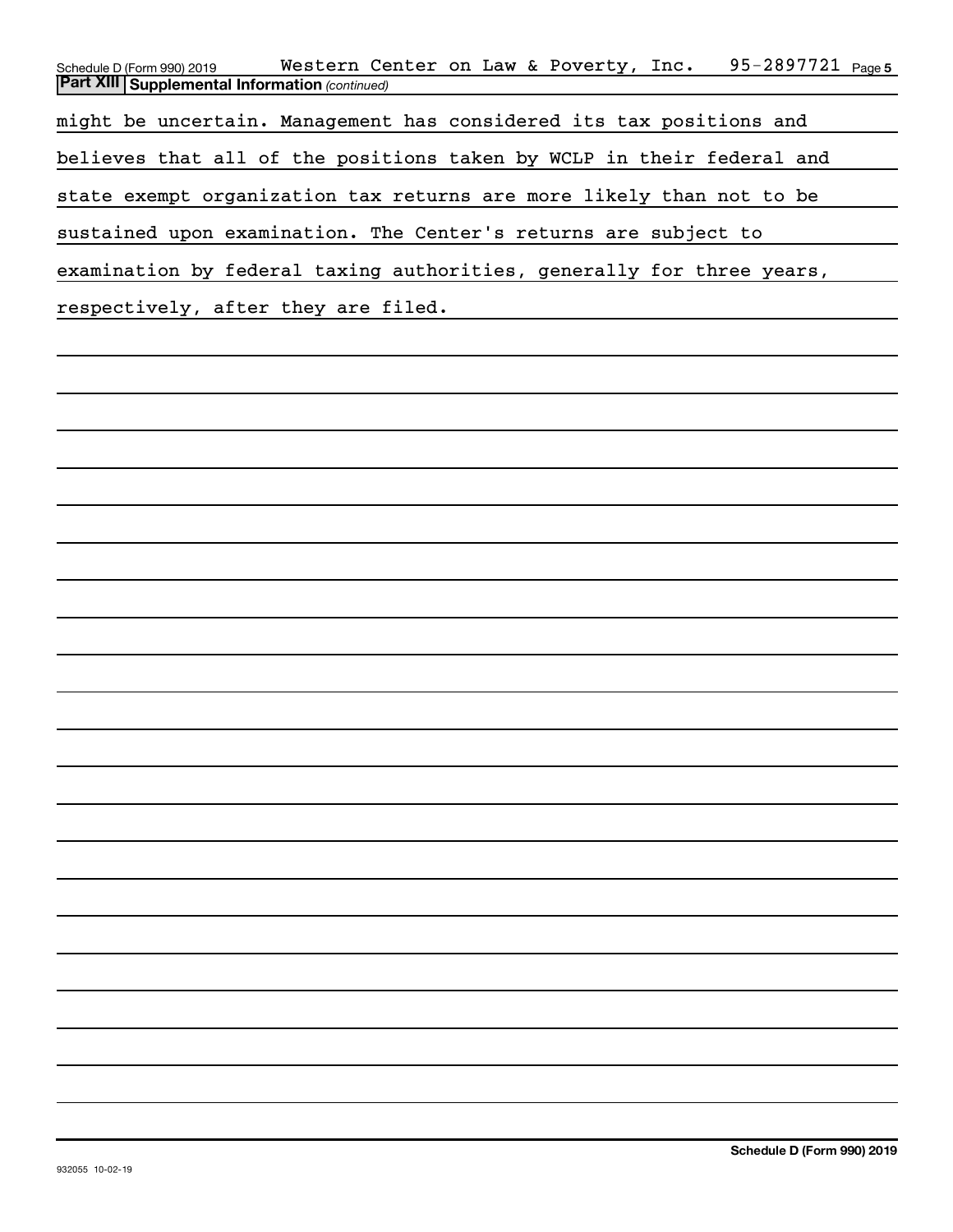| <b>SCHEDULE G</b>                                                                        |                                  | <b>Supplemental Information Regarding Fundraising or Gaming Activities</b>                                                                                                                                                                                                                                                                                                                                                                                                                                                                         |     |                                                                            |                                                                            |                                                                            | OMB No. 1545-0047                                       |
|------------------------------------------------------------------------------------------|----------------------------------|----------------------------------------------------------------------------------------------------------------------------------------------------------------------------------------------------------------------------------------------------------------------------------------------------------------------------------------------------------------------------------------------------------------------------------------------------------------------------------------------------------------------------------------------------|-----|----------------------------------------------------------------------------|----------------------------------------------------------------------------|----------------------------------------------------------------------------|---------------------------------------------------------|
| (Form 990 or 990-EZ)                                                                     |                                  | Complete if the organization answered "Yes" on Form 990, Part IV, line 17, 18, or 19, or if the<br>organization entered more than \$15,000 on Form 990-EZ, line 6a.                                                                                                                                                                                                                                                                                                                                                                                |     |                                                                            |                                                                            |                                                                            | 19                                                      |
| Department of the Treasury                                                               |                                  | Attach to Form 990 or Form 990-EZ.                                                                                                                                                                                                                                                                                                                                                                                                                                                                                                                 |     |                                                                            |                                                                            |                                                                            | <b>Open to Public</b>                                   |
| Internal Revenue Service                                                                 |                                  | Go to www.irs.gov/Form990 for instructions and the latest information.                                                                                                                                                                                                                                                                                                                                                                                                                                                                             |     |                                                                            |                                                                            |                                                                            | Inspection                                              |
| Name of the organization                                                                 |                                  | Western Center on Law & Poverty, Inc.                                                                                                                                                                                                                                                                                                                                                                                                                                                                                                              |     |                                                                            |                                                                            |                                                                            | <b>Employer identification number</b><br>95-2897721     |
| Part I                                                                                   | required to complete this part.  | Fundraising Activities. Complete if the organization answered "Yes" on Form 990, Part IV, line 17. Form 990-EZ filers are not                                                                                                                                                                                                                                                                                                                                                                                                                      |     |                                                                            |                                                                            |                                                                            |                                                         |
| Mail solicitations<br>a<br>b<br>Phone solicitations<br>c<br>In-person solicitations<br>d | Internet and email solicitations | 1 Indicate whether the organization raised funds through any of the following activities. Check all that apply.<br>e<br>f<br>Special fundraising events<br>g<br>2 a Did the organization have a written or oral agreement with any individual (including officers, directors, trustees, or<br>key employees listed in Form 990, Part VII) or entity in connection with professional fundraising services?<br>b If "Yes," list the 10 highest paid individuals or entities (fundraisers) pursuant to agreements under which the fundraiser is to be |     |                                                                            | Solicitation of non-government grants<br>Solicitation of government grants |                                                                            | Yes<br><b>No</b>                                        |
| compensated at least \$5,000 by the organization.                                        |                                  |                                                                                                                                                                                                                                                                                                                                                                                                                                                                                                                                                    |     |                                                                            |                                                                            |                                                                            |                                                         |
| (i) Name and address of individual<br>or entity (fundraiser)                             |                                  | (ii) Activity                                                                                                                                                                                                                                                                                                                                                                                                                                                                                                                                      |     | (iii) Did<br>fundraiser<br>have custody<br>or control of<br>contributions? | (iv) Gross receipts<br>from activity                                       | (v) Amount paid<br>to (or retained by)<br>fundraiser<br>listed in col. (i) | (vi) Amount paid<br>to (or retained by)<br>organization |
|                                                                                          |                                  |                                                                                                                                                                                                                                                                                                                                                                                                                                                                                                                                                    | Yes | No.                                                                        |                                                                            |                                                                            |                                                         |
|                                                                                          |                                  |                                                                                                                                                                                                                                                                                                                                                                                                                                                                                                                                                    |     |                                                                            |                                                                            |                                                                            |                                                         |
|                                                                                          |                                  |                                                                                                                                                                                                                                                                                                                                                                                                                                                                                                                                                    |     |                                                                            |                                                                            |                                                                            |                                                         |
|                                                                                          |                                  |                                                                                                                                                                                                                                                                                                                                                                                                                                                                                                                                                    |     |                                                                            |                                                                            |                                                                            |                                                         |
|                                                                                          |                                  |                                                                                                                                                                                                                                                                                                                                                                                                                                                                                                                                                    |     |                                                                            |                                                                            |                                                                            |                                                         |
|                                                                                          |                                  |                                                                                                                                                                                                                                                                                                                                                                                                                                                                                                                                                    |     |                                                                            |                                                                            |                                                                            |                                                         |
|                                                                                          |                                  |                                                                                                                                                                                                                                                                                                                                                                                                                                                                                                                                                    |     |                                                                            |                                                                            |                                                                            |                                                         |
|                                                                                          |                                  |                                                                                                                                                                                                                                                                                                                                                                                                                                                                                                                                                    |     |                                                                            |                                                                            |                                                                            |                                                         |
|                                                                                          |                                  |                                                                                                                                                                                                                                                                                                                                                                                                                                                                                                                                                    |     |                                                                            |                                                                            |                                                                            |                                                         |
|                                                                                          |                                  |                                                                                                                                                                                                                                                                                                                                                                                                                                                                                                                                                    |     |                                                                            |                                                                            |                                                                            |                                                         |
| Total                                                                                    |                                  |                                                                                                                                                                                                                                                                                                                                                                                                                                                                                                                                                    |     |                                                                            |                                                                            |                                                                            |                                                         |
| or licensing.                                                                            |                                  | 3 List all states in which the organization is registered or licensed to solicit contributions or has been notified it is exempt from registration                                                                                                                                                                                                                                                                                                                                                                                                 |     |                                                                            |                                                                            |                                                                            |                                                         |
|                                                                                          |                                  |                                                                                                                                                                                                                                                                                                                                                                                                                                                                                                                                                    |     |                                                                            |                                                                            |                                                                            |                                                         |
|                                                                                          |                                  |                                                                                                                                                                                                                                                                                                                                                                                                                                                                                                                                                    |     |                                                                            |                                                                            |                                                                            |                                                         |
|                                                                                          |                                  |                                                                                                                                                                                                                                                                                                                                                                                                                                                                                                                                                    |     |                                                                            |                                                                            |                                                                            |                                                         |

**For Paperwork Reduction Act Notice, see the Instructions for Form 990 or 990-EZ. Schedule G (Form 990 or 990-EZ) 2019** LHA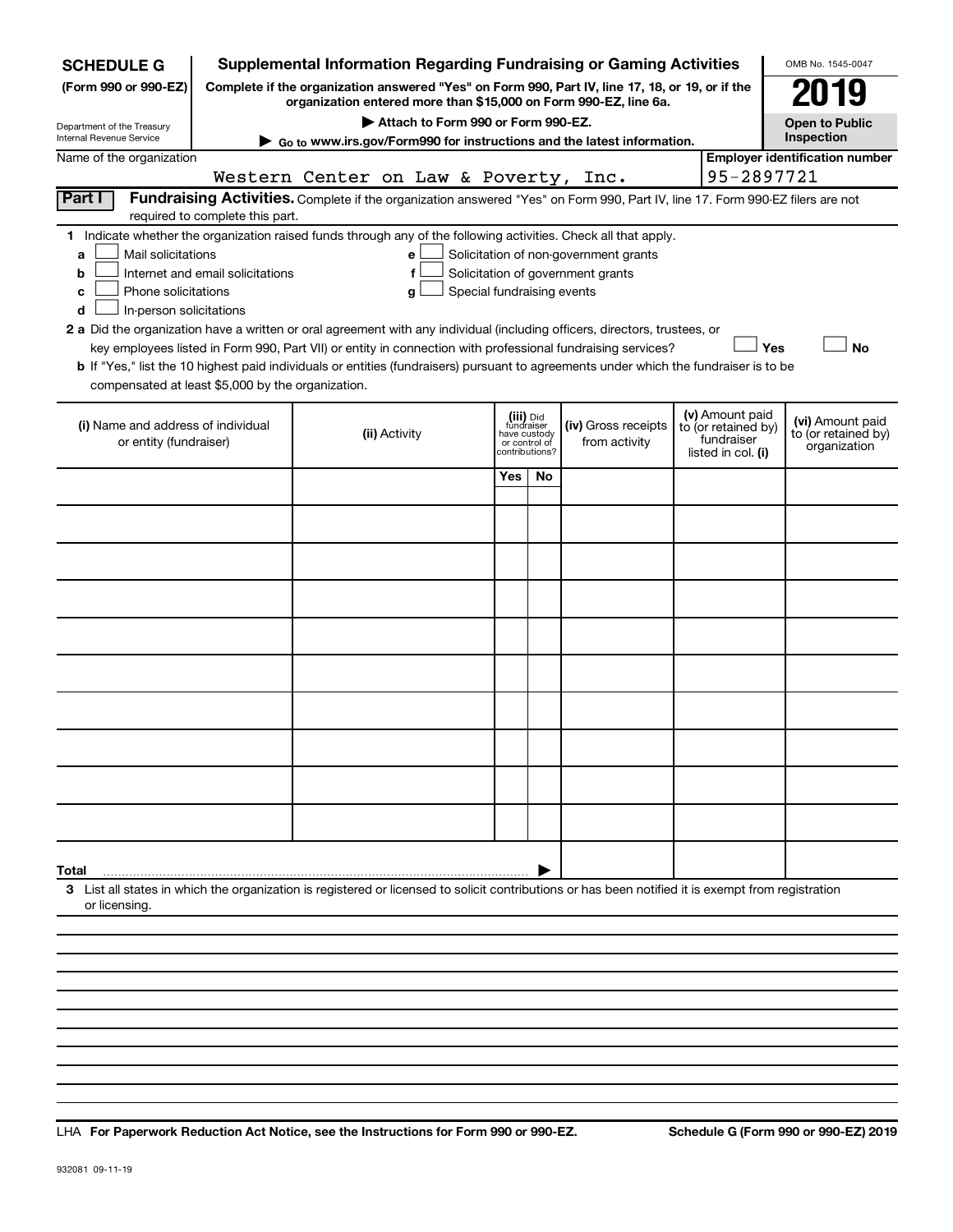95-2897721 Page 2 Schedule G (Form 990 or 990-EZ) 2019  $\texttt{Western Center on Law & \texttt{Powerty, Inc.} \quad 95-2897721 \quad \texttt{Page}$ Part II | Fundraising Events. Complete if the organization answered "Yes" on Form 990, Part IV, line 18, or reported more than \$15,000

of fundraising event contributions and gross income on Form 990-EZ, lines 1 and 6b. List events with gross receipts greater than \$5,000.

|                        |   | Thingleasing event continuums and gross income on Fulli ssu-LL, intes T and OD. List events with gross receipts greater than \$9,000. |                        |                                                  |                          |                                                     |
|------------------------|---|---------------------------------------------------------------------------------------------------------------------------------------|------------------------|--------------------------------------------------|--------------------------|-----------------------------------------------------|
|                        |   |                                                                                                                                       | (a) Event $#1$         | (b) Event $#2$                                   | (c) Other events<br>None | (d) Total events<br>(add col. (a) through           |
|                        |   |                                                                                                                                       | Garden PartyFair Shake |                                                  |                          | col. (c)                                            |
|                        |   |                                                                                                                                       | (event type)           | (event type)                                     | (total number)           |                                                     |
| Revenue                |   |                                                                                                                                       | 870,762.               | 54,941.                                          |                          | 925,703.                                            |
|                        |   |                                                                                                                                       | 794,442.               | 30,903.                                          |                          | 825, 345.                                           |
|                        |   | 3 Gross income (line 1 minus line 2)                                                                                                  | 76,320.                | 24,038.                                          |                          | 100, 358.                                           |
|                        |   |                                                                                                                                       |                        | 208.                                             |                          | 208.                                                |
|                        |   |                                                                                                                                       |                        |                                                  |                          |                                                     |
|                        |   |                                                                                                                                       | 39,826.                |                                                  |                          | 39,826.                                             |
| <b>Direct Expenses</b> |   | 7 Food and beverages                                                                                                                  | 15,434.                | 20, 228.                                         |                          | 35,662.                                             |
|                        | 8 |                                                                                                                                       |                        |                                                  |                          |                                                     |
|                        | 9 |                                                                                                                                       | $\frac{7,864}{13,196}$ | $\frac{2,773.}{829.}$                            |                          | $\frac{10,637}{14,025}$                             |
|                        |   | 10 Direct expense summary. Add lines 4 through 9 in column (d)                                                                        |                        |                                                  |                          | 100, 358.                                           |
|                        |   | 11 Net income summary. Subtract line 10 from line 3, column (d)                                                                       |                        |                                                  |                          | $\overline{0}$ .                                    |
| Part III               |   | Gaming. Complete if the organization answered "Yes" on Form 990, Part IV, line 19, or reported more than                              |                        |                                                  |                          |                                                     |
|                        |   | \$15,000 on Form 990-EZ, line 6a.                                                                                                     |                        |                                                  |                          |                                                     |
| Revenue                |   |                                                                                                                                       | (a) Bingo              | (b) Pull tabs/instant<br>bingo/progressive bingo | (c) Other gaming         | (d) Total gaming (add<br>col. (a) through col. (c)) |
|                        |   |                                                                                                                                       |                        |                                                  |                          |                                                     |
|                        |   |                                                                                                                                       |                        |                                                  |                          |                                                     |
|                        |   |                                                                                                                                       |                        |                                                  |                          |                                                     |
| <b>Direct Expenses</b> |   |                                                                                                                                       |                        |                                                  |                          |                                                     |
|                        |   |                                                                                                                                       |                        |                                                  |                          |                                                     |
|                        |   |                                                                                                                                       |                        |                                                  |                          |                                                     |
|                        |   |                                                                                                                                       | Yes<br>%               | Yes<br>%                                         | Yes<br>%                 |                                                     |
|                        | 6 | Volunteer labor                                                                                                                       | No                     | No                                               | No                       |                                                     |
|                        | 7 | Direct expense summary. Add lines 2 through 5 in column (d)                                                                           |                        |                                                  |                          |                                                     |
|                        | 8 |                                                                                                                                       |                        |                                                  |                          |                                                     |
|                        |   |                                                                                                                                       |                        |                                                  |                          |                                                     |
| 9                      |   | Enter the state(s) in which the organization conducts gaming activities:                                                              |                        |                                                  |                          |                                                     |
|                        |   |                                                                                                                                       |                        |                                                  |                          | Yes<br>No                                           |
|                        |   | <b>b</b> If "No," explain:                                                                                                            |                        |                                                  |                          |                                                     |
|                        |   |                                                                                                                                       |                        |                                                  |                          |                                                     |
|                        |   |                                                                                                                                       |                        |                                                  |                          | Yes<br>No                                           |
|                        |   | <b>b</b> If "Yes," explain:                                                                                                           |                        |                                                  |                          |                                                     |

932082 09-11-19

**Schedule G (Form 990 or 990-EZ) 2019**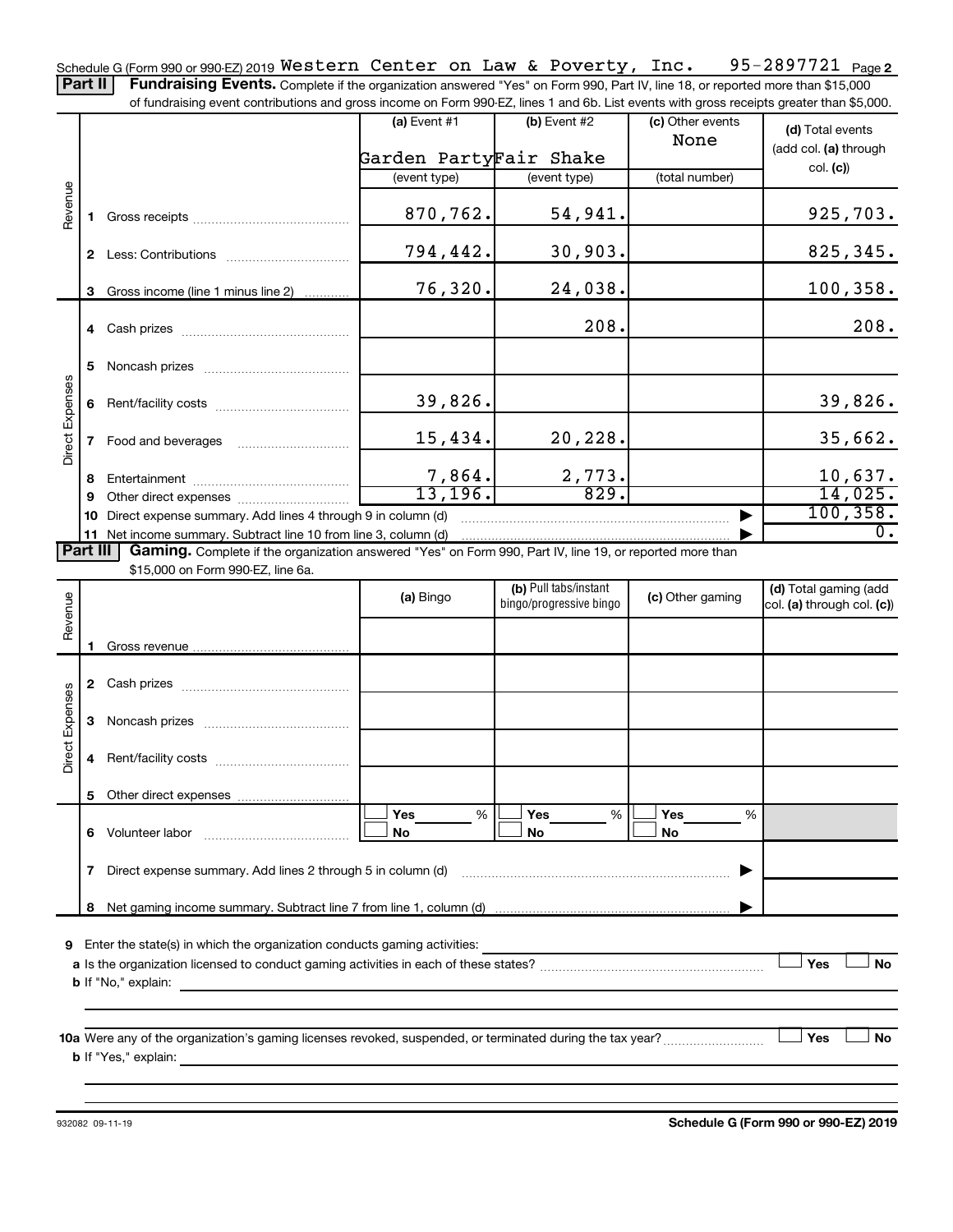|    | Schedule G (Form 990 or 990 EZ) 2019 Western Center on Law & Poverty, Inc. 95-2897721                                                                                                                                          |                     | Page 3    |
|----|--------------------------------------------------------------------------------------------------------------------------------------------------------------------------------------------------------------------------------|---------------------|-----------|
| 11 |                                                                                                                                                                                                                                | Yes                 | <b>No</b> |
|    | 12 Is the organization a grantor, beneficiary or trustee of a trust, or a member of a partnership or other entity formed                                                                                                       |                     |           |
|    |                                                                                                                                                                                                                                | Yes                 | <b>No</b> |
|    | 13 Indicate the percentage of gaming activity conducted in:                                                                                                                                                                    |                     |           |
|    |                                                                                                                                                                                                                                | 13a                 | %         |
|    | <b>b</b> An outside facility <i>www.communicality www.communicality.communicality www.communicality www.communicality.communicality www.communicality.com</i>                                                                  | 13 <sub>b</sub>     | %         |
|    | 14 Enter the name and address of the person who prepares the organization's gaming/special events books and records:                                                                                                           |                     |           |
|    | Name $\blacktriangleright$<br><u> 1989 - Johann Barbara, martin amerikan basal dan berasal dan berasal dalam basal dan berasal dan berasal dan</u>                                                                             |                     |           |
|    |                                                                                                                                                                                                                                |                     |           |
|    | 15 Yes The organization have a contract with a third party from whom the organization receives gaming revenue?                                                                                                                 |                     | <b>No</b> |
|    |                                                                                                                                                                                                                                |                     |           |
|    | of gaming revenue retained by the third party $\triangleright$ \$                                                                                                                                                              |                     |           |
|    | c If "Yes," enter name and address of the third party:                                                                                                                                                                         |                     |           |
|    |                                                                                                                                                                                                                                |                     |           |
|    | <u> 1980 - Johann Barbara, martin amerikan basal dan berasal dan berasal dalam basal dan berasal dan berasal dan</u><br>Name $\blacktriangleright$                                                                             |                     |           |
|    |                                                                                                                                                                                                                                |                     |           |
|    | <b>16</b> Gaming manager information:                                                                                                                                                                                          |                     |           |
|    | <u> 1989 - Johann Harry Harry Harry Harry Harry Harry Harry Harry Harry Harry Harry Harry Harry Harry Harry Harry</u><br>Name $\blacktriangleright$                                                                            |                     |           |
|    |                                                                                                                                                                                                                                |                     |           |
|    | Gaming manager compensation > \$                                                                                                                                                                                               |                     |           |
|    |                                                                                                                                                                                                                                |                     |           |
|    | Description of services provided states and the contract of the contract of the contract of the contract of the contract of the contract of the contract of the contract of the contract of the contract of the contract of th |                     |           |
|    |                                                                                                                                                                                                                                |                     |           |
|    |                                                                                                                                                                                                                                |                     |           |
|    | Director/officer<br>Employee<br>Independent contractor                                                                                                                                                                         |                     |           |
|    | <b>17</b> Mandatory distributions:                                                                                                                                                                                             |                     |           |
|    | <b>a</b> Is the organization required under state law to make charitable distributions from the gaming proceeds to                                                                                                             |                     |           |
|    | retain the state gaming license?                                                                                                                                                                                               | $\Box$ Yes $\ \bot$ | $\Box$ No |
|    | <b>b</b> Enter the amount of distributions required under state law to be distributed to other exempt organizations or spent in the                                                                                            |                     |           |
|    | organization's own exempt activities during the tax year $\triangleright$ \$                                                                                                                                                   |                     |           |
|    | Part IV<br>Supplemental Information. Provide the explanations required by Part I, line 2b, columns (iii) and (v); and Part III, lines 9, 9b, 10b,                                                                              |                     |           |
|    | 15b, 15c, 16, and 17b, as applicable. Also provide any additional information. See instructions.                                                                                                                               |                     |           |
|    |                                                                                                                                                                                                                                |                     |           |
|    |                                                                                                                                                                                                                                |                     |           |
|    |                                                                                                                                                                                                                                |                     |           |
|    |                                                                                                                                                                                                                                |                     |           |
|    |                                                                                                                                                                                                                                |                     |           |
|    |                                                                                                                                                                                                                                |                     |           |
|    |                                                                                                                                                                                                                                |                     |           |
|    |                                                                                                                                                                                                                                |                     |           |
|    |                                                                                                                                                                                                                                |                     |           |
|    |                                                                                                                                                                                                                                |                     |           |
|    |                                                                                                                                                                                                                                |                     |           |
|    |                                                                                                                                                                                                                                |                     |           |
|    |                                                                                                                                                                                                                                |                     |           |
|    |                                                                                                                                                                                                                                |                     |           |
|    |                                                                                                                                                                                                                                |                     |           |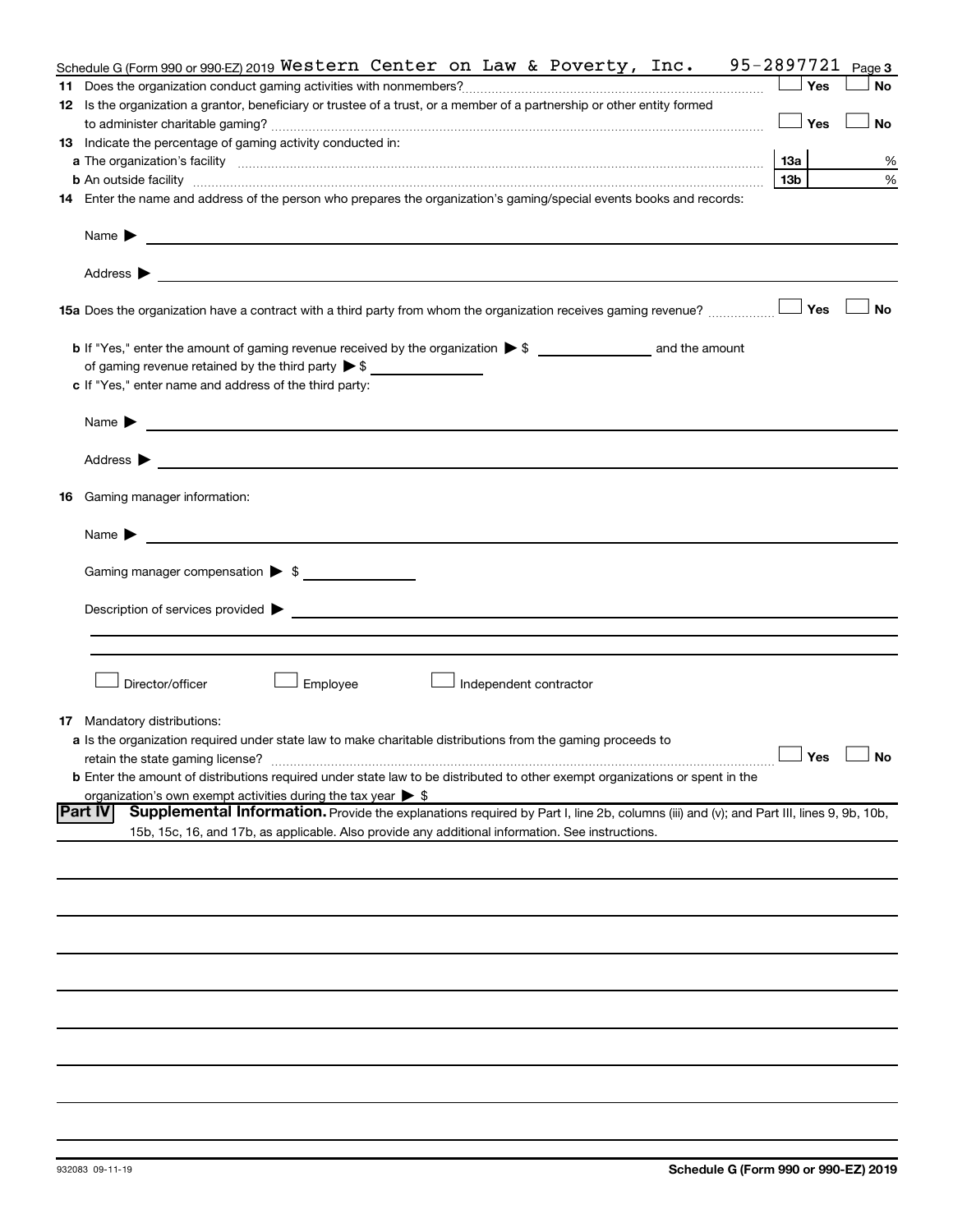| Schedule G (Form 990 or 990-EZ) Western Ce<br><b>Part IV   Supplemental Information</b> (continued) |  |  | Western Center on Law & Poverty, Inc. | 95-2897721 Page 4 |  |
|-----------------------------------------------------------------------------------------------------|--|--|---------------------------------------|-------------------|--|
|                                                                                                     |  |  |                                       |                   |  |
|                                                                                                     |  |  |                                       |                   |  |
|                                                                                                     |  |  |                                       |                   |  |
|                                                                                                     |  |  |                                       |                   |  |
|                                                                                                     |  |  |                                       |                   |  |
|                                                                                                     |  |  |                                       |                   |  |
|                                                                                                     |  |  |                                       |                   |  |
|                                                                                                     |  |  |                                       |                   |  |
|                                                                                                     |  |  |                                       |                   |  |
|                                                                                                     |  |  |                                       |                   |  |
|                                                                                                     |  |  |                                       |                   |  |
|                                                                                                     |  |  |                                       |                   |  |
|                                                                                                     |  |  |                                       |                   |  |
|                                                                                                     |  |  |                                       |                   |  |
|                                                                                                     |  |  |                                       |                   |  |
|                                                                                                     |  |  |                                       |                   |  |
|                                                                                                     |  |  |                                       |                   |  |
|                                                                                                     |  |  |                                       |                   |  |
|                                                                                                     |  |  |                                       |                   |  |
|                                                                                                     |  |  |                                       |                   |  |
|                                                                                                     |  |  |                                       |                   |  |
|                                                                                                     |  |  |                                       |                   |  |
|                                                                                                     |  |  |                                       |                   |  |
|                                                                                                     |  |  |                                       |                   |  |
|                                                                                                     |  |  |                                       |                   |  |
|                                                                                                     |  |  |                                       |                   |  |
|                                                                                                     |  |  |                                       |                   |  |
|                                                                                                     |  |  |                                       |                   |  |
|                                                                                                     |  |  |                                       |                   |  |
|                                                                                                     |  |  |                                       |                   |  |
|                                                                                                     |  |  |                                       |                   |  |
|                                                                                                     |  |  |                                       |                   |  |
|                                                                                                     |  |  |                                       |                   |  |
|                                                                                                     |  |  |                                       |                   |  |
|                                                                                                     |  |  |                                       |                   |  |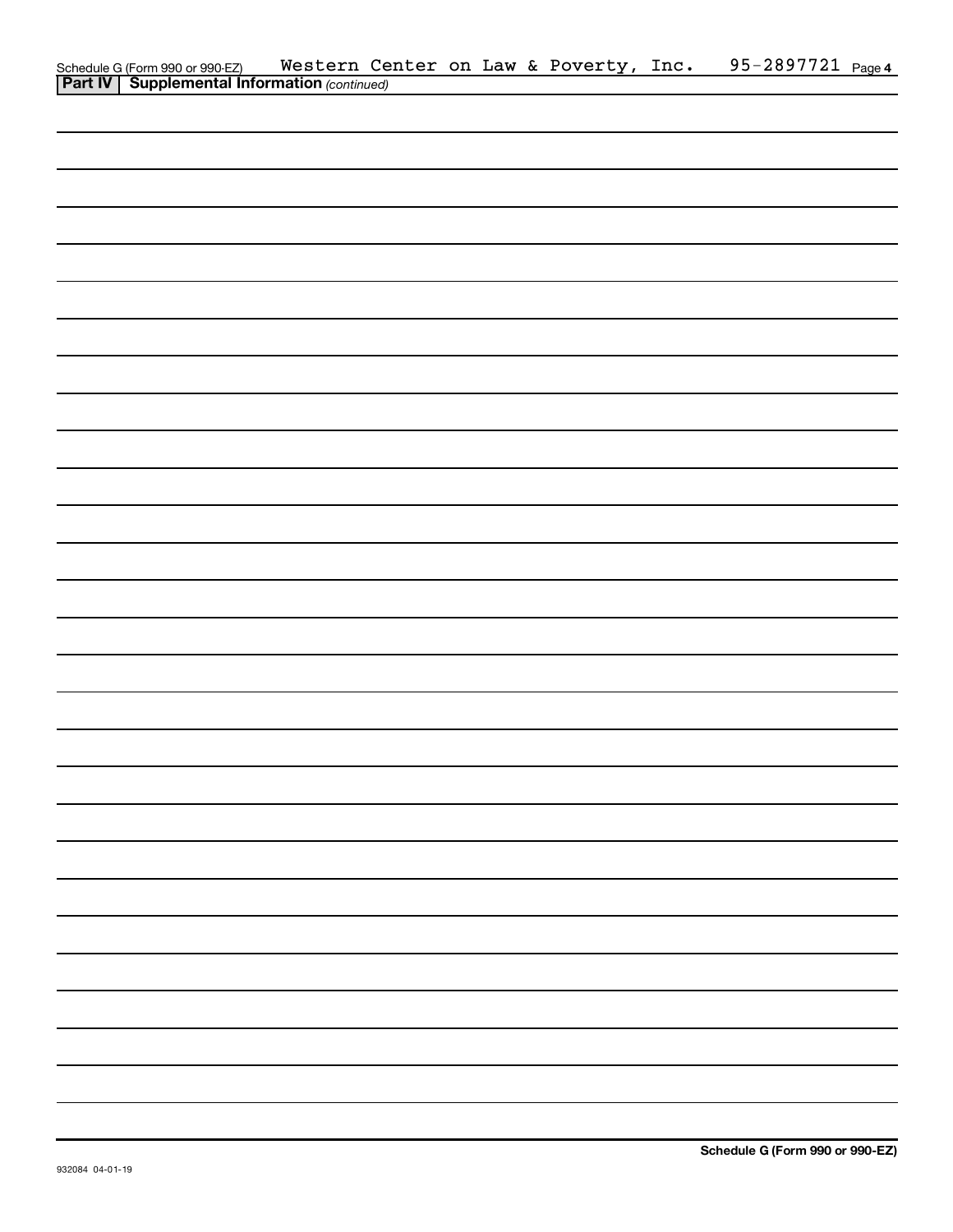| <b>Compensation Information</b><br><b>SCHEDULE J</b>                                                                             | OMB No. 1545-0047                     |                       |  |  |  |  |
|----------------------------------------------------------------------------------------------------------------------------------|---------------------------------------|-----------------------|--|--|--|--|
| (Form 990)<br>For certain Officers, Directors, Trustees, Key Employees, and Highest                                              | 2019                                  |                       |  |  |  |  |
| <b>Compensated Employees</b>                                                                                                     |                                       |                       |  |  |  |  |
| Complete if the organization answered "Yes" on Form 990, Part IV, line 23.<br>Attach to Form 990.<br>Department of the Treasury  |                                       | <b>Open to Public</b> |  |  |  |  |
| Go to www.irs.gov/Form990 for instructions and the latest information.<br>Internal Revenue Service                               |                                       | Inspection            |  |  |  |  |
| Name of the organization                                                                                                         | <b>Employer identification number</b> |                       |  |  |  |  |
| Western Center on Law & Poverty,<br>Inc.                                                                                         | 95-2897721                            |                       |  |  |  |  |
| Part I<br><b>Questions Regarding Compensation</b>                                                                                |                                       |                       |  |  |  |  |
|                                                                                                                                  |                                       | Yes<br>No             |  |  |  |  |
| <b>1a</b> Check the appropriate box(es) if the organization provided any of the following to or for a person listed on Form 990, |                                       |                       |  |  |  |  |
| Part VII, Section A, line 1a. Complete Part III to provide any relevant information regarding these items.                       |                                       |                       |  |  |  |  |
| First-class or charter travel<br>Housing allowance or residence for personal use                                                 |                                       |                       |  |  |  |  |
| Travel for companions<br>Payments for business use of personal residence                                                         |                                       |                       |  |  |  |  |
| Tax indemnification and gross-up payments<br>Health or social club dues or initiation fees                                       |                                       |                       |  |  |  |  |
| Discretionary spending account<br>Personal services (such as maid, chauffeur, chef)                                              |                                       |                       |  |  |  |  |
|                                                                                                                                  |                                       |                       |  |  |  |  |
| <b>b</b> If any of the boxes on line 1a are checked, did the organization follow a written policy regarding payment or           |                                       |                       |  |  |  |  |
|                                                                                                                                  | 1b                                    |                       |  |  |  |  |
| Did the organization require substantiation prior to reimbursing or allowing expenses incurred by all directors,<br>2            |                                       |                       |  |  |  |  |
|                                                                                                                                  | $\mathbf{2}$                          |                       |  |  |  |  |
|                                                                                                                                  |                                       |                       |  |  |  |  |
| Indicate which, if any, of the following the organization used to establish the compensation of the organization's<br>з          |                                       |                       |  |  |  |  |
| CEO/Executive Director. Check all that apply. Do not check any boxes for methods used by a related organization to               |                                       |                       |  |  |  |  |
| establish compensation of the CEO/Executive Director, but explain in Part III.                                                   |                                       |                       |  |  |  |  |
| Compensation committee<br>Written employment contract                                                                            |                                       |                       |  |  |  |  |
| $ \mathbf{X} $ Compensation survey or study<br>Independent compensation consultant                                               |                                       |                       |  |  |  |  |
| $\lfloor x \rfloor$ Form 990 of other organizations<br>$\mathbf{X}$ Approval by the board or compensation committee              |                                       |                       |  |  |  |  |
|                                                                                                                                  |                                       |                       |  |  |  |  |
| During the year, did any person listed on Form 990, Part VII, Section A, line 1a, with respect to the filing<br>4                |                                       |                       |  |  |  |  |
| organization or a related organization:                                                                                          |                                       |                       |  |  |  |  |
| Receive a severance payment or change-of-control payment?<br>а                                                                   | 4a                                    | х<br>X                |  |  |  |  |
| b                                                                                                                                | 4b                                    | x                     |  |  |  |  |
|                                                                                                                                  | 4c                                    |                       |  |  |  |  |
| If "Yes" to any of lines 4a-c, list the persons and provide the applicable amounts for each item in Part III.                    |                                       |                       |  |  |  |  |
|                                                                                                                                  |                                       |                       |  |  |  |  |
| Only section 501(c)(3), 501(c)(4), and 501(c)(29) organizations must complete lines 5-9.                                         |                                       |                       |  |  |  |  |
| For persons listed on Form 990, Part VII, Section A, line 1a, did the organization pay or accrue any compensation                |                                       |                       |  |  |  |  |
| contingent on the revenues of:                                                                                                   |                                       | х                     |  |  |  |  |
| a The organization? <b>Process and Construction Construction</b> and The organization?                                           | 5а<br>5b                              | x                     |  |  |  |  |
| If "Yes" on line 5a or 5b, describe in Part III.                                                                                 |                                       |                       |  |  |  |  |
| 6 For persons listed on Form 990, Part VII, Section A, line 1a, did the organization pay or accrue any compensation              |                                       |                       |  |  |  |  |
| contingent on the net earnings of:                                                                                               |                                       |                       |  |  |  |  |
|                                                                                                                                  | 6a                                    | х                     |  |  |  |  |
|                                                                                                                                  | 6b                                    | X                     |  |  |  |  |
| If "Yes" on line 6a or 6b, describe in Part III.                                                                                 |                                       |                       |  |  |  |  |
| 7 For persons listed on Form 990, Part VII, Section A, line 1a, did the organization provide any nonfixed payments               |                                       |                       |  |  |  |  |
|                                                                                                                                  | 7                                     | x.                    |  |  |  |  |
| Were any amounts reported on Form 990, Part VII, paid or accrued pursuant to a contract that was subject to the<br>8             |                                       |                       |  |  |  |  |
|                                                                                                                                  | 8                                     | х                     |  |  |  |  |
| If "Yes" on line 8, did the organization also follow the rebuttable presumption procedure described in<br>9                      |                                       |                       |  |  |  |  |
|                                                                                                                                  | 9                                     |                       |  |  |  |  |
| LHA For Paperwork Reduction Act Notice, see the Instructions for Form 990.                                                       | Schedule J (Form 990) 2019            |                       |  |  |  |  |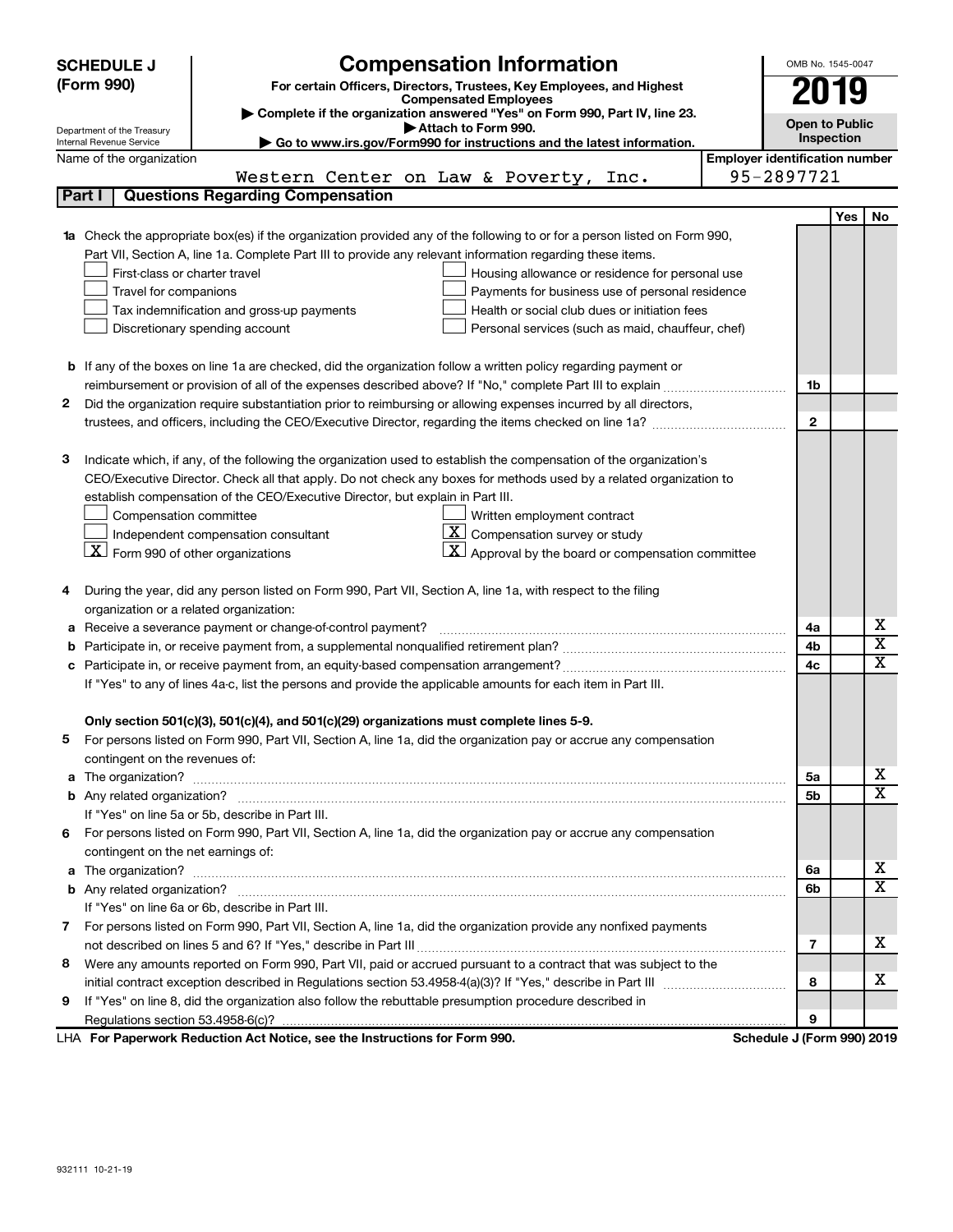## Part II | Officers, Directors, Trustees, Key Employees, and Highest Compensated Employees. Use duplicate copies if additional space is needed.

For each individual whose compensation must be reported on Schedule J, report compensation from the organization on row (i) and from related organizations, described in the instructions, on row (ii). Do not list any individuals that aren't listed on Form 990, Part VII.

Note: The sum of columns (B)(i)-(iii) for each listed individual must equal the total amount of Form 990, Part VII, Section A, line 1a, applicable column (D) and (E) amounts for that individual.

| (A) Name and Title          |                              |                          | (B) Breakdown of W-2 and/or 1099-MISC compensation |                                           | (C) Retirement and             | (D) Nontaxable              | (E) Total of columns | (F) Compensation                                           |
|-----------------------------|------------------------------|--------------------------|----------------------------------------------------|-------------------------------------------|--------------------------------|-----------------------------|----------------------|------------------------------------------------------------|
|                             |                              | (i) Base<br>compensation | (ii) Bonus &<br>incentive<br>compensation          | (iii) Other<br>reportable<br>compensation | other deferred<br>compensation | benefits                    | $(B)(i)-(D)$         | in column (B)<br>reported as deferred<br>on prior Form 990 |
| Paul Tepper<br>(1)          | (i)                          | 183,619.                 | $\overline{0}$ .                                   | $\overline{0}$ .                          | 4,500.                         | 13,436.                     | 201, 555.            | $\overline{\mathbf{0}}$ .                                  |
| Exec. Dir./President        | (ii)                         | $\overline{0}$ .         | $\overline{0}$ .                                   | $\overline{0}$ .                          | σ.                             | $\mathbf 0$                 | $^{\rm o}$ .         | $\overline{0}$ .                                           |
| Richard Rothschild<br>(2)   | (i)                          | 147,281.                 | $\overline{0}$ .                                   | $\overline{0}$ .                          | 7,000.                         | 16,208                      | 170,489.             | $\overline{0}$ .                                           |
| Director of Litigation      | (ii)                         | $\overline{0}$ .         | $\overline{0}$ .                                   | $\overline{0}$ .                          | σ.                             | $\mathbf 0$ .               | 0.                   | $\overline{0}$ .                                           |
| Michael Herald<br>(3)       | (i)                          | 142,720.                 | $\overline{\mathfrak{o}}$ .                        | $\overline{0}$ .                          | 5,000.                         | 3,686.                      | 151,406.             | $\overline{0}$ .                                           |
| Director of Policy Advocacy | (ii)                         | $\overline{0}$ .         | $\overline{\mathfrak{o}}$ .                        | $\overline{0}$ .                          | σ.                             | $\overline{\mathfrak{o}}$ . | $\overline{0}$ .     | $\overline{0}$ .                                           |
|                             | $\qquad \qquad \textbf{(i)}$ |                          |                                                    |                                           |                                |                             |                      |                                                            |
|                             | (ii)                         |                          |                                                    |                                           |                                |                             |                      |                                                            |
|                             | (i)                          |                          |                                                    |                                           |                                |                             |                      |                                                            |
|                             | (ii)                         |                          |                                                    |                                           |                                |                             |                      |                                                            |
|                             | (i)                          |                          |                                                    |                                           |                                |                             |                      |                                                            |
|                             | (ii)                         |                          |                                                    |                                           |                                |                             |                      |                                                            |
|                             | $\qquad \qquad \textbf{(i)}$ |                          |                                                    |                                           |                                |                             |                      |                                                            |
|                             | (ii)                         |                          |                                                    |                                           |                                |                             |                      |                                                            |
|                             | (i)                          |                          |                                                    |                                           |                                |                             |                      |                                                            |
|                             | (ii)                         |                          |                                                    |                                           |                                |                             |                      |                                                            |
|                             | (i)                          |                          |                                                    |                                           |                                |                             |                      |                                                            |
|                             | (ii)                         |                          |                                                    |                                           |                                |                             |                      |                                                            |
|                             | (i)                          |                          |                                                    |                                           |                                |                             |                      |                                                            |
|                             | (ii)                         |                          |                                                    |                                           |                                |                             |                      |                                                            |
|                             | $(\sf{i})$                   |                          |                                                    |                                           |                                |                             |                      |                                                            |
|                             | (ii)                         |                          |                                                    |                                           |                                |                             |                      |                                                            |
|                             | (i)                          |                          |                                                    |                                           |                                |                             |                      |                                                            |
|                             | (ii)                         |                          |                                                    |                                           |                                |                             |                      |                                                            |
|                             | (i)                          |                          |                                                    |                                           |                                |                             |                      |                                                            |
|                             | (ii)                         |                          |                                                    |                                           |                                |                             |                      |                                                            |
|                             | (i)                          |                          |                                                    |                                           |                                |                             |                      |                                                            |
|                             | (ii)                         |                          |                                                    |                                           |                                |                             |                      |                                                            |
|                             | (i)                          |                          |                                                    |                                           |                                |                             |                      |                                                            |
|                             | (ii)                         |                          |                                                    |                                           |                                |                             |                      |                                                            |
|                             | (i)                          |                          |                                                    |                                           |                                |                             |                      |                                                            |
|                             | (ii)                         |                          |                                                    |                                           |                                |                             |                      |                                                            |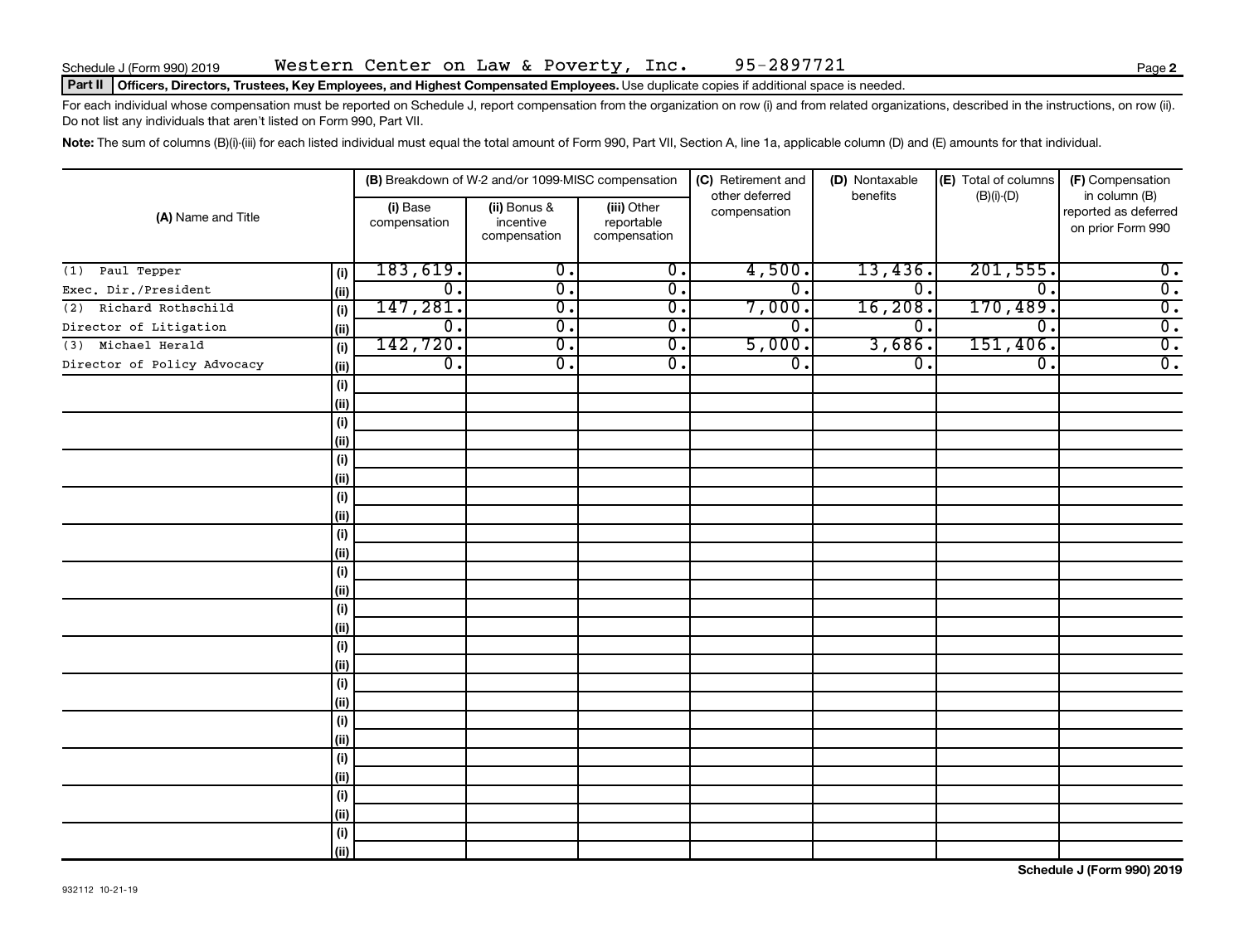## **Part III Supplemental Information**

Provide the information, explanation, or descriptions required for Part I, lines 1a, 1b, 3, 4a, 4b, 4c, 5a, 5b, 6a, 6b, 7, and 8, and for Part II. Also complete this part for any additional information.

Part I, Line 3:

In determining the compensation of the organization's officers and key

employees, the Board and its designees reviewed comparable data,

deliberated and made a final decision.

**Schedule J (Form 990) 2019**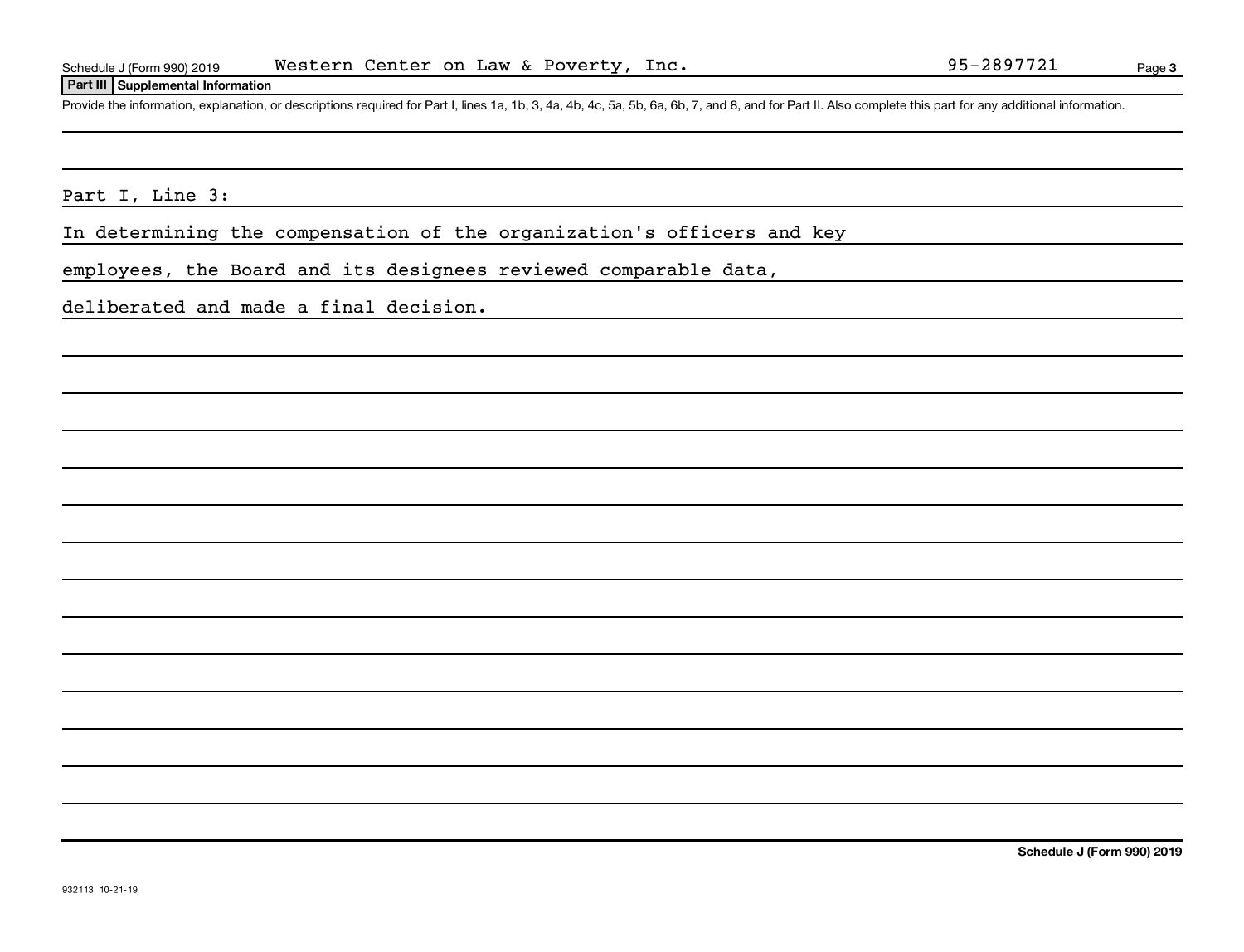**(Form 990 or 990-EZ)**

Department of the Treasury Internal Revenue Service

Name of the organization

**Complete to provide information for responses to specific questions on Form 990 or 990-EZ or to provide any additional information. | Attach to Form 990 or 990-EZ. | Go to www.irs.gov/Form990 for the latest information. SCHEDULE O Supplemental Information to Form 990 or 990-EZ 2019** 



Form 990, Part I, Line 1, Description of Organization Mission:

Californians.

Form 990, Part III, Line 1, Description of Organization Mission:

lives.

Form 990, Part III, Line 4d, Other Program Services:

In all of our programs, WCLP actively seeks to eliminate racial equity

in California. We forcefully challenge, through our advocacy work,

structural racism embedded within public and private systems; work

collaboratively with legal services and other community based

organizations to ensure racial equity; and actively engage in regional

and national coalitions for racial equity.

Form 990, Part VI, Section B, line 11b:

The Form 990 is reviewed by Finance Management staff; then the Form 990 is disbursed to all Board Members for review prior to filing.

Form 990, Part VI, Section B, Line 12c:

The conflict of interest policy and disclosure form are distributed each

year to board members for review and submission.

Form 990, Part VI, Section B, Line 15:

In determining the compensation of the organization's officers and key

employees, the Board and its designees reviewed comparable data,

932211 09-06-19 LHA For Paperwork Reduction Act Notice, see the Instructions for Form 990 or 990-EZ. Schedule O (Form 990 or 990-EZ) (2019) deliberated and made a final decision. To obtain comparability data, the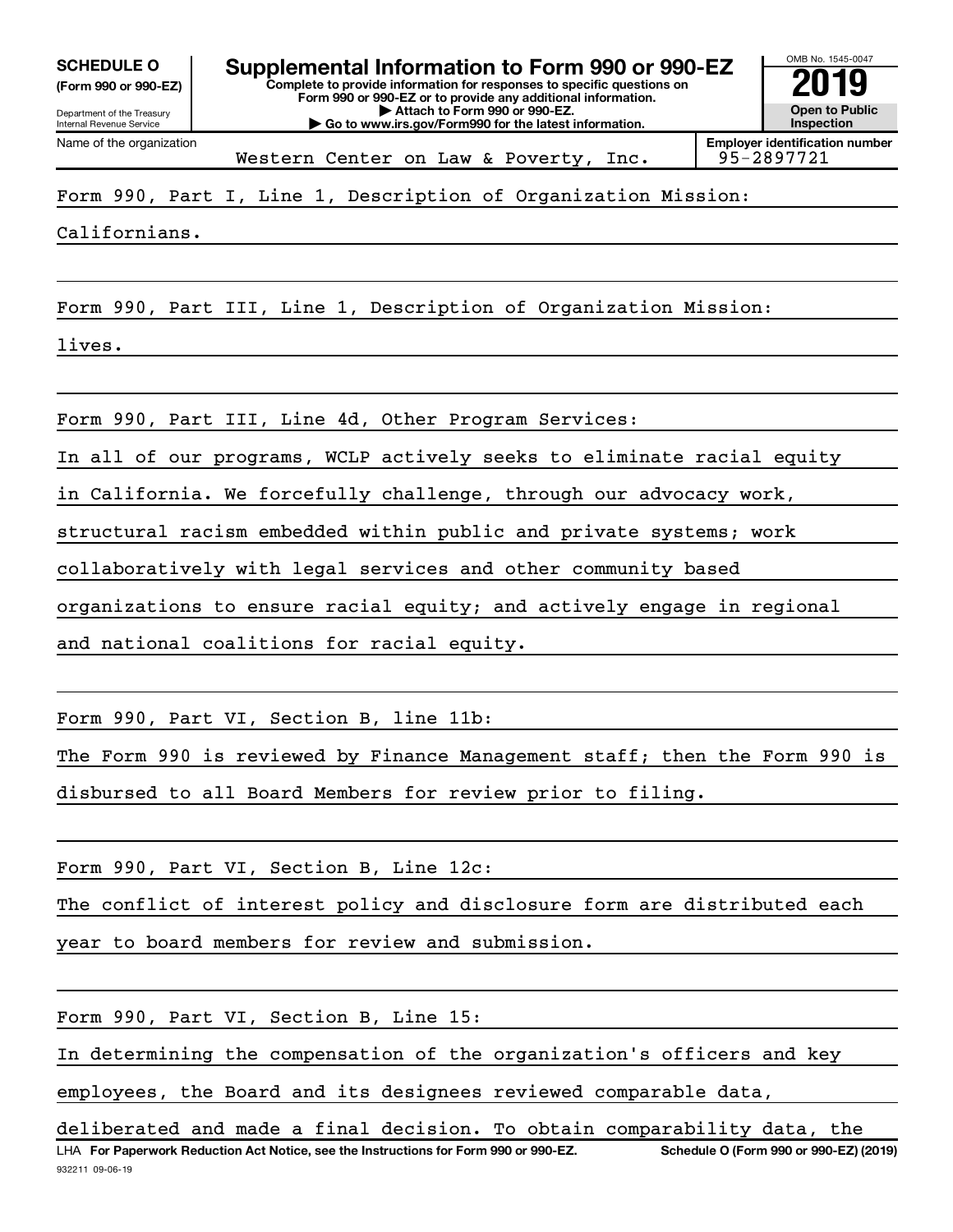| Schedule O (Form 990 or 990-EZ) (2019)                                    | Page 2                                              |
|---------------------------------------------------------------------------|-----------------------------------------------------|
| Name of the organization<br>Western Center on Law & Poverty, Inc.         | <b>Employer identification number</b><br>95-2897721 |
| board examines outside organization's activities, the position's          |                                                     |
| responsibilities and requirements, the organization's size and comparable |                                                     |
| salaries for Executive Directors/CEOs at akin organizations in the        |                                                     |
| nonprofit legal services sector.                                          |                                                     |
|                                                                           |                                                     |
| Form 990, Part VI, Section C, Line 18:                                    |                                                     |
| The Form 990 is also available on our website.                            |                                                     |
|                                                                           |                                                     |
| Form 990, Part VI, Section C, Line 19:                                    |                                                     |
| The organization makes documents available in accordance with the law.    |                                                     |
|                                                                           |                                                     |
|                                                                           |                                                     |
|                                                                           |                                                     |
|                                                                           |                                                     |
|                                                                           |                                                     |
|                                                                           |                                                     |
|                                                                           |                                                     |
|                                                                           |                                                     |
|                                                                           |                                                     |
|                                                                           |                                                     |
|                                                                           |                                                     |
|                                                                           |                                                     |
|                                                                           |                                                     |
|                                                                           |                                                     |
|                                                                           |                                                     |
|                                                                           |                                                     |
|                                                                           |                                                     |
|                                                                           |                                                     |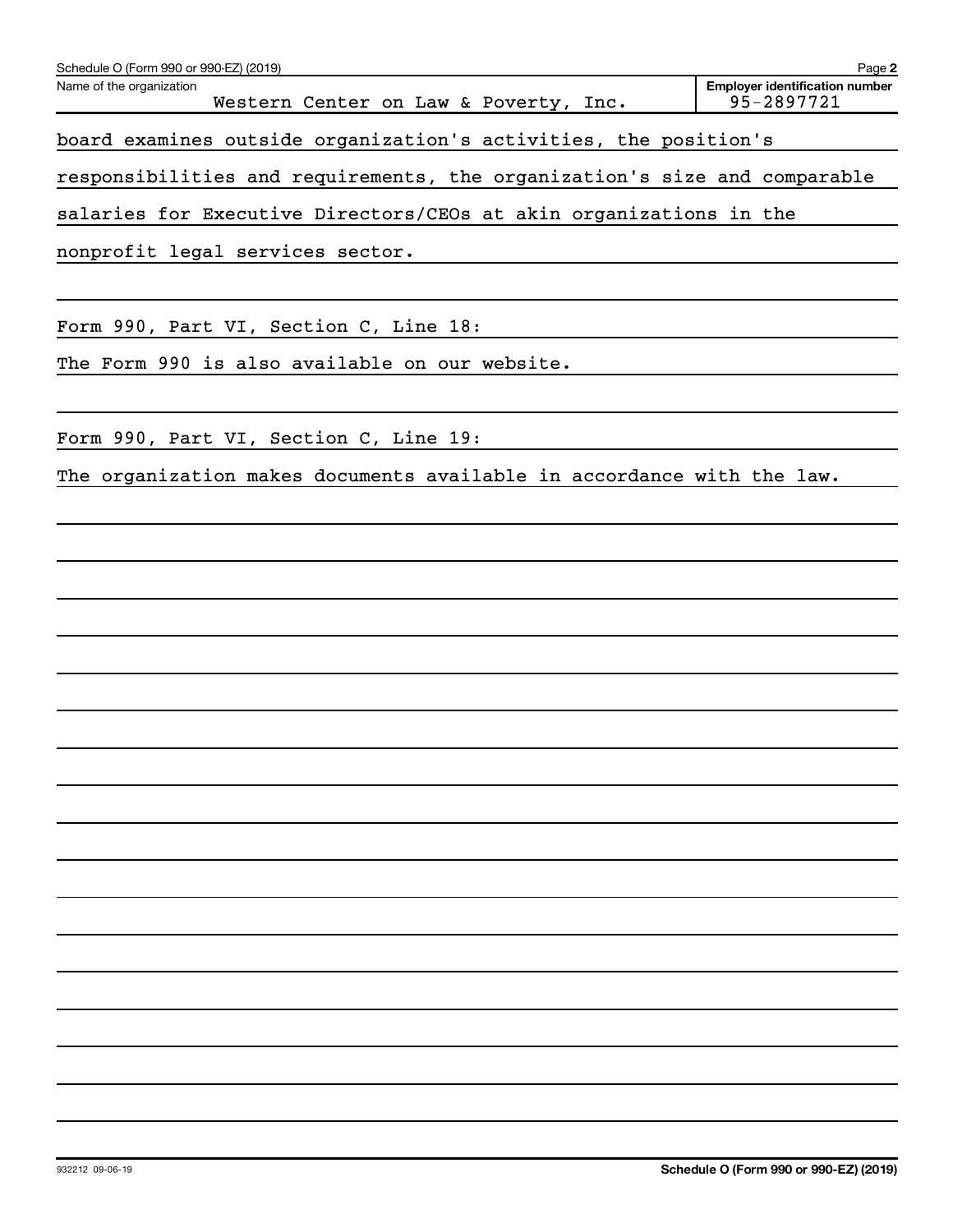| <b>SCHEDULE R</b><br>(Form 990)<br>Department of the Treasury<br>Internal Revenue Service | <b>Related Organizations and Unrelated Partnerships</b><br>> Complete if the organization answered "Yes" on Form 990, Part IV, line 33, 34, 35b, 36, or 37.<br>Attach to Form 990.<br>Go to www.irs.gov/Form990 for instructions and the latest information. |                                                                                                                                                                              |                                                     |                                      |                                                          |                                               |                                                     | OMB No. 1545-0047<br>2019<br><b>Open to Public</b><br>Inspection |                                   |  |
|-------------------------------------------------------------------------------------------|--------------------------------------------------------------------------------------------------------------------------------------------------------------------------------------------------------------------------------------------------------------|------------------------------------------------------------------------------------------------------------------------------------------------------------------------------|-----------------------------------------------------|--------------------------------------|----------------------------------------------------------|-----------------------------------------------|-----------------------------------------------------|------------------------------------------------------------------|-----------------------------------|--|
| Name of the organization<br>Western Center on Law & Poverty, Inc.                         |                                                                                                                                                                                                                                                              |                                                                                                                                                                              |                                                     |                                      |                                                          |                                               | <b>Employer identification number</b><br>95-2897721 |                                                                  |                                   |  |
| Part I                                                                                    |                                                                                                                                                                                                                                                              | Identification of Disregarded Entities. Complete if the organization answered "Yes" on Form 990, Part IV, line 33.                                                           |                                                     |                                      |                                                          |                                               |                                                     |                                                                  |                                   |  |
|                                                                                           | (a)<br>Name, address, and EIN (if applicable)<br>of disregarded entity                                                                                                                                                                                       | (b)<br>(c)<br>(d)<br>(e)<br>Legal domicile (state or<br>Primary activity<br>Total income<br>End-of-year assets<br>foreign country)                                           |                                                     |                                      |                                                          | (f)<br>Direct controlling<br>entity           |                                                     |                                                                  |                                   |  |
|                                                                                           |                                                                                                                                                                                                                                                              |                                                                                                                                                                              |                                                     |                                      |                                                          |                                               |                                                     |                                                                  |                                   |  |
| Part II                                                                                   | organizations during the tax year.                                                                                                                                                                                                                           | Identification of Related Tax-Exempt Organizations. Complete if the organization answered "Yes" on Form 990, Part IV, line 34, because it had one or more related tax-exempt |                                                     |                                      |                                                          |                                               |                                                     |                                                                  |                                   |  |
|                                                                                           | (a)<br>Name, address, and EIN<br>of related organization                                                                                                                                                                                                     | (b)<br>Primary activity                                                                                                                                                      | (c)<br>Legal domicile (state or<br>foreign country) | (d)<br><b>Exempt Code</b><br>section | (e)<br>Public charity<br>status (if section<br>501(c)(3) | (f)<br>Direct controlling<br>entity           |                                                     | controlled<br>entity?<br>Yes                                     | $(g)$<br>Section 512(b)(13)<br>No |  |
| Los Angeles, CA 90010                                                                     | WCLP Endowment Foundation - 20-2437819<br>3701 Wilshire Blvd., Suite 208                                                                                                                                                                                     | To support the activities<br>of Western Center on Law<br>and Poverty, Inc.                                                                                                   | California                                          | 501(c)3                              | Line 12a. I                                              | Western Center on<br>Law and Poverty,<br>Inc. |                                                     | X                                                                |                                   |  |
|                                                                                           |                                                                                                                                                                                                                                                              |                                                                                                                                                                              |                                                     |                                      |                                                          |                                               |                                                     |                                                                  |                                   |  |
|                                                                                           | For Paperwork Reduction Act Notice, see the Instructions for Form 990.                                                                                                                                                                                       |                                                                                                                                                                              |                                                     |                                      |                                                          |                                               | Schedule R (Form 990) 2019                          |                                                                  |                                   |  |

See Part VII for Continuations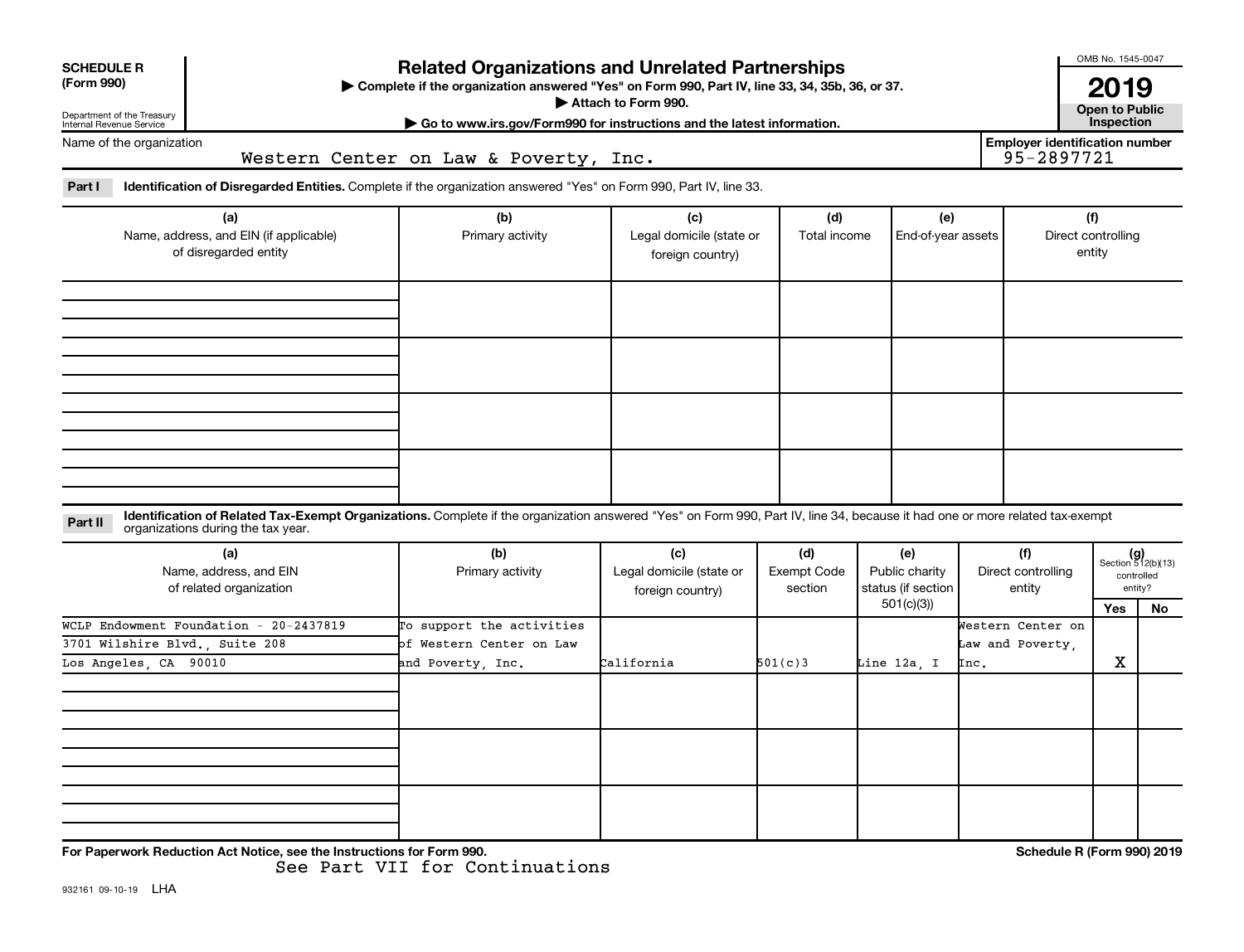**2**

Part III Identification of Related Organizations Taxable as a Partnership. Complete if the organization answered "Yes" on Form 990, Part IV, line 34, because it had one or more related<br>Read to the organizations tracted as organizations treated as a partnership during the tax year.

| organizations trouted as a partneronip dannig the tax year.                                                                                                                                                                                                                 |                  |                      |                              |                                                    |                                                                                            |  |                                              |  |                |             |                                                                                            |                                                         |                         |                    |               |                       |  |  |
|-----------------------------------------------------------------------------------------------------------------------------------------------------------------------------------------------------------------------------------------------------------------------------|------------------|----------------------|------------------------------|----------------------------------------------------|--------------------------------------------------------------------------------------------|--|----------------------------------------------|--|----------------|-------------|--------------------------------------------------------------------------------------------|---------------------------------------------------------|-------------------------|--------------------|---------------|-----------------------|--|--|
| (a)                                                                                                                                                                                                                                                                         | (b)              | (c)                  | (d)                          |                                                    | (e)                                                                                        |  | (f)                                          |  | (g)            |             | (h)                                                                                        | (i)                                                     |                         | (j)                | (k)           |                       |  |  |
| Name, address, and EIN<br>of related organization                                                                                                                                                                                                                           | Primary activity | Legal<br>domicile    | Direct controlling<br>entity |                                                    |                                                                                            |  | Share of total<br>income                     |  | Share of       |             |                                                                                            | Disproportionate                                        |                         |                    |               | General or Percentage |  |  |
|                                                                                                                                                                                                                                                                             |                  | (state or<br>foreign |                              |                                                    | Predominant income<br>(related, unrelated,<br>excluded from tax under<br>sections 512-514) |  | end-of-year<br>assets                        |  |                |             | Code V-UBI<br>amount in box<br>20 of Schedule<br>K-1 (Form 1065)<br>Yes No<br>allocations? |                                                         |                         | managing ownership |               |                       |  |  |
|                                                                                                                                                                                                                                                                             |                  | country)             |                              |                                                    |                                                                                            |  |                                              |  |                | Yes         | No                                                                                         |                                                         |                         |                    |               |                       |  |  |
|                                                                                                                                                                                                                                                                             |                  |                      |                              |                                                    |                                                                                            |  |                                              |  |                |             |                                                                                            |                                                         |                         |                    |               |                       |  |  |
|                                                                                                                                                                                                                                                                             |                  |                      |                              |                                                    |                                                                                            |  |                                              |  |                |             |                                                                                            |                                                         |                         |                    |               |                       |  |  |
|                                                                                                                                                                                                                                                                             |                  |                      |                              |                                                    |                                                                                            |  |                                              |  |                |             |                                                                                            |                                                         |                         |                    |               |                       |  |  |
|                                                                                                                                                                                                                                                                             |                  |                      |                              |                                                    |                                                                                            |  |                                              |  |                |             |                                                                                            |                                                         |                         |                    |               |                       |  |  |
|                                                                                                                                                                                                                                                                             |                  |                      |                              |                                                    |                                                                                            |  |                                              |  |                |             |                                                                                            |                                                         |                         |                    |               |                       |  |  |
|                                                                                                                                                                                                                                                                             |                  |                      |                              |                                                    |                                                                                            |  |                                              |  |                |             |                                                                                            |                                                         |                         |                    |               |                       |  |  |
|                                                                                                                                                                                                                                                                             |                  |                      |                              |                                                    |                                                                                            |  |                                              |  |                |             |                                                                                            |                                                         |                         |                    |               |                       |  |  |
|                                                                                                                                                                                                                                                                             |                  |                      |                              |                                                    |                                                                                            |  |                                              |  |                |             |                                                                                            |                                                         |                         |                    |               |                       |  |  |
|                                                                                                                                                                                                                                                                             |                  |                      |                              |                                                    |                                                                                            |  |                                              |  |                |             |                                                                                            |                                                         |                         |                    |               |                       |  |  |
|                                                                                                                                                                                                                                                                             |                  |                      |                              |                                                    |                                                                                            |  |                                              |  |                |             |                                                                                            |                                                         |                         |                    |               |                       |  |  |
|                                                                                                                                                                                                                                                                             |                  |                      |                              |                                                    |                                                                                            |  |                                              |  |                |             |                                                                                            |                                                         |                         |                    |               |                       |  |  |
|                                                                                                                                                                                                                                                                             |                  |                      |                              |                                                    |                                                                                            |  |                                              |  |                |             |                                                                                            |                                                         |                         |                    |               |                       |  |  |
|                                                                                                                                                                                                                                                                             |                  |                      |                              |                                                    |                                                                                            |  |                                              |  |                |             |                                                                                            |                                                         |                         |                    |               |                       |  |  |
|                                                                                                                                                                                                                                                                             |                  |                      |                              |                                                    |                                                                                            |  |                                              |  |                |             |                                                                                            |                                                         |                         |                    |               |                       |  |  |
|                                                                                                                                                                                                                                                                             |                  |                      |                              |                                                    |                                                                                            |  |                                              |  |                |             |                                                                                            |                                                         |                         |                    |               |                       |  |  |
|                                                                                                                                                                                                                                                                             |                  |                      |                              |                                                    |                                                                                            |  |                                              |  |                |             |                                                                                            |                                                         |                         |                    |               |                       |  |  |
| Identification of Related Organizations Taxable as a Corporation or Trust. Complete if the organization answered "Yes" on Form 990, Part IV, line 34, because it had one or more related<br>Part IV<br>organizations treated as a corporation or trust during the tax year. |                  |                      |                              |                                                    |                                                                                            |  |                                              |  |                |             |                                                                                            |                                                         |                         |                    |               |                       |  |  |
| (a)                                                                                                                                                                                                                                                                         |                  |                      | (b)                          | (c)                                                | (d)                                                                                        |  | (e)                                          |  | (f)            |             |                                                                                            | (g)                                                     |                         | (h)                |               |                       |  |  |
| Name, address, and EIN                                                                                                                                                                                                                                                      |                  | Primary activity     |                              | Legal domicile<br>(state or<br>foreign<br>country) | Direct controlling<br>entity                                                               |  |                                              |  | Share of total |             |                                                                                            | Share of                                                | Percentage<br>ownership |                    |               |                       |  |  |
| of related organization                                                                                                                                                                                                                                                     |                  |                      |                              |                                                    |                                                                                            |  | Type of entity<br>(C corp, S corp,<br>income |  |                | end-of-year |                                                                                            | $(i)$<br>Section<br>512(b)(13)<br>controlled<br>entity? |                         |                    |               |                       |  |  |
|                                                                                                                                                                                                                                                                             |                  |                      |                              |                                                    |                                                                                            |  | or trust)                                    |  |                |             |                                                                                            | assets                                                  |                         |                    | $Yes \mid No$ |                       |  |  |
|                                                                                                                                                                                                                                                                             |                  |                      |                              |                                                    |                                                                                            |  |                                              |  |                |             |                                                                                            |                                                         |                         |                    |               |                       |  |  |
|                                                                                                                                                                                                                                                                             |                  |                      |                              |                                                    |                                                                                            |  |                                              |  |                |             |                                                                                            |                                                         |                         |                    |               |                       |  |  |
|                                                                                                                                                                                                                                                                             |                  |                      |                              |                                                    |                                                                                            |  |                                              |  |                |             |                                                                                            |                                                         |                         |                    |               |                       |  |  |
|                                                                                                                                                                                                                                                                             |                  |                      |                              |                                                    |                                                                                            |  |                                              |  |                |             |                                                                                            |                                                         |                         |                    |               |                       |  |  |
|                                                                                                                                                                                                                                                                             |                  |                      |                              |                                                    |                                                                                            |  |                                              |  |                |             |                                                                                            |                                                         |                         |                    |               |                       |  |  |
|                                                                                                                                                                                                                                                                             |                  |                      |                              |                                                    |                                                                                            |  |                                              |  |                |             |                                                                                            |                                                         |                         |                    |               |                       |  |  |
|                                                                                                                                                                                                                                                                             |                  |                      |                              |                                                    |                                                                                            |  |                                              |  |                |             |                                                                                            |                                                         |                         |                    |               |                       |  |  |
|                                                                                                                                                                                                                                                                             |                  |                      |                              |                                                    |                                                                                            |  |                                              |  |                |             |                                                                                            |                                                         |                         |                    |               |                       |  |  |
|                                                                                                                                                                                                                                                                             |                  |                      |                              |                                                    |                                                                                            |  |                                              |  |                |             |                                                                                            |                                                         |                         |                    |               |                       |  |  |
|                                                                                                                                                                                                                                                                             |                  |                      |                              |                                                    |                                                                                            |  |                                              |  |                |             |                                                                                            |                                                         |                         |                    |               |                       |  |  |
|                                                                                                                                                                                                                                                                             |                  |                      |                              |                                                    |                                                                                            |  |                                              |  |                |             |                                                                                            |                                                         |                         |                    |               |                       |  |  |
|                                                                                                                                                                                                                                                                             |                  |                      |                              |                                                    |                                                                                            |  |                                              |  |                |             |                                                                                            |                                                         |                         |                    |               |                       |  |  |
|                                                                                                                                                                                                                                                                             |                  |                      |                              |                                                    |                                                                                            |  |                                              |  |                |             |                                                                                            |                                                         |                         |                    |               |                       |  |  |
|                                                                                                                                                                                                                                                                             |                  |                      |                              |                                                    |                                                                                            |  |                                              |  |                |             |                                                                                            |                                                         |                         |                    |               |                       |  |  |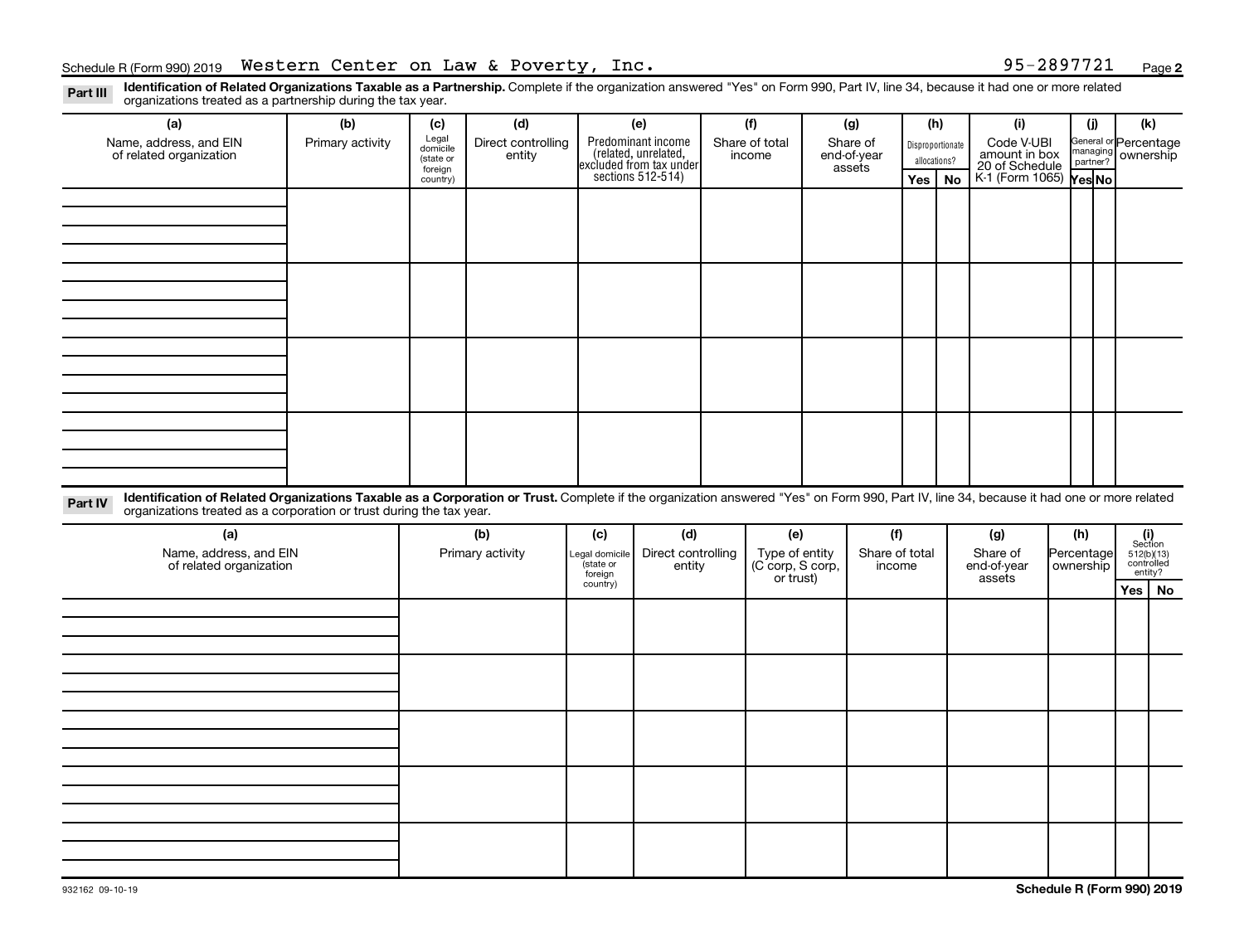## Schedule R (Form 990) 2019 Page Western Center on Law & Poverty, Inc. 95-2897721

Part V Transactions With Related Organizations. Complete if the organization answered "Yes" on Form 990, Part IV, line 34, 35b, or 36.

|     | Note: Complete line 1 if any entity is listed in Parts II, III, or IV of this schedule.                                                                                                                                        |  |  |  |                | <b>Yes</b> | No                                                 |  |  |
|-----|--------------------------------------------------------------------------------------------------------------------------------------------------------------------------------------------------------------------------------|--|--|--|----------------|------------|----------------------------------------------------|--|--|
|     | During the tax year, did the organization engage in any of the following transactions with one or more related organizations listed in Parts II-IV?                                                                            |  |  |  |                |            |                                                    |  |  |
|     |                                                                                                                                                                                                                                |  |  |  |                |            |                                                    |  |  |
|     |                                                                                                                                                                                                                                |  |  |  | 1 <sub>b</sub> |            | $\overline{\mathbf{x}}$                            |  |  |
|     |                                                                                                                                                                                                                                |  |  |  | 1c             |            | $\overline{\mathbf{x}}$                            |  |  |
|     | d Loans or loan guarantees to or for related organization(s) encourance contains and contains a container and container and container and container and container and container and container and container and container and  |  |  |  | 1 <sub>d</sub> |            | $\overline{\texttt{x}}$<br>$\overline{\mathtt{x}}$ |  |  |
|     |                                                                                                                                                                                                                                |  |  |  |                |            |                                                    |  |  |
|     |                                                                                                                                                                                                                                |  |  |  |                |            |                                                    |  |  |
| f   | Dividends from related organization(s) manufacture contraction contract to contract the contract of the contract or contract or contract or contract or contract or contract or contract or contract or contract or contract o |  |  |  | 1f             |            | X                                                  |  |  |
|     | g Sale of assets to related organization(s) www.assettion.com/www.assettion.com/www.assettion.com/www.assettion.com/www.assettion.com/www.assettion.com/www.assettion.com/www.assettion.com/www.assettion.com/www.assettion.co |  |  |  | 1g             |            | $\overline{\texttt{x}}$                            |  |  |
|     |                                                                                                                                                                                                                                |  |  |  | 1 <sub>h</sub> |            | $\overline{\texttt{x}}$                            |  |  |
|     |                                                                                                                                                                                                                                |  |  |  | 1i.            |            | $\overline{\textbf{x}}$<br>$\overline{\textbf{x}}$ |  |  |
|     |                                                                                                                                                                                                                                |  |  |  |                |            |                                                    |  |  |
|     |                                                                                                                                                                                                                                |  |  |  |                |            | X                                                  |  |  |
|     |                                                                                                                                                                                                                                |  |  |  |                |            |                                                    |  |  |
|     |                                                                                                                                                                                                                                |  |  |  |                |            |                                                    |  |  |
|     |                                                                                                                                                                                                                                |  |  |  |                |            |                                                    |  |  |
|     |                                                                                                                                                                                                                                |  |  |  |                |            |                                                    |  |  |
|     | o Sharing of paid employees with related organization(s) manufaction(s) and all contracts are seen as a set of the state organization(s) and all contracts are seen as a set of the state organization(s) and all contracts ar |  |  |  |                |            |                                                    |  |  |
|     |                                                                                                                                                                                                                                |  |  |  |                |            |                                                    |  |  |
|     |                                                                                                                                                                                                                                |  |  |  | 1p             |            | х                                                  |  |  |
|     |                                                                                                                                                                                                                                |  |  |  | 1a             |            | $\overline{\mathbf{x}}$                            |  |  |
|     |                                                                                                                                                                                                                                |  |  |  |                |            |                                                    |  |  |
|     |                                                                                                                                                                                                                                |  |  |  | 1r             |            | X                                                  |  |  |
|     |                                                                                                                                                                                                                                |  |  |  | 1s             |            | $\overline{\texttt{x}}$                            |  |  |
|     | If the answer to any of the above is "Yes," see the instructions for information on who must complete this line, including covered relationships and transaction thresholds.                                                   |  |  |  |                |            |                                                    |  |  |
|     | (b)<br>(c)<br>(d)<br>(a)<br>Name of related organization<br>Transaction<br>Amount involved<br>Method of determining amount involved<br>type (a-s)                                                                              |  |  |  |                |            |                                                    |  |  |
| (1) |                                                                                                                                                                                                                                |  |  |  |                |            |                                                    |  |  |
|     |                                                                                                                                                                                                                                |  |  |  |                |            |                                                    |  |  |

**(2)**

**(3)**

**(4)**

**(5)**

**(6)**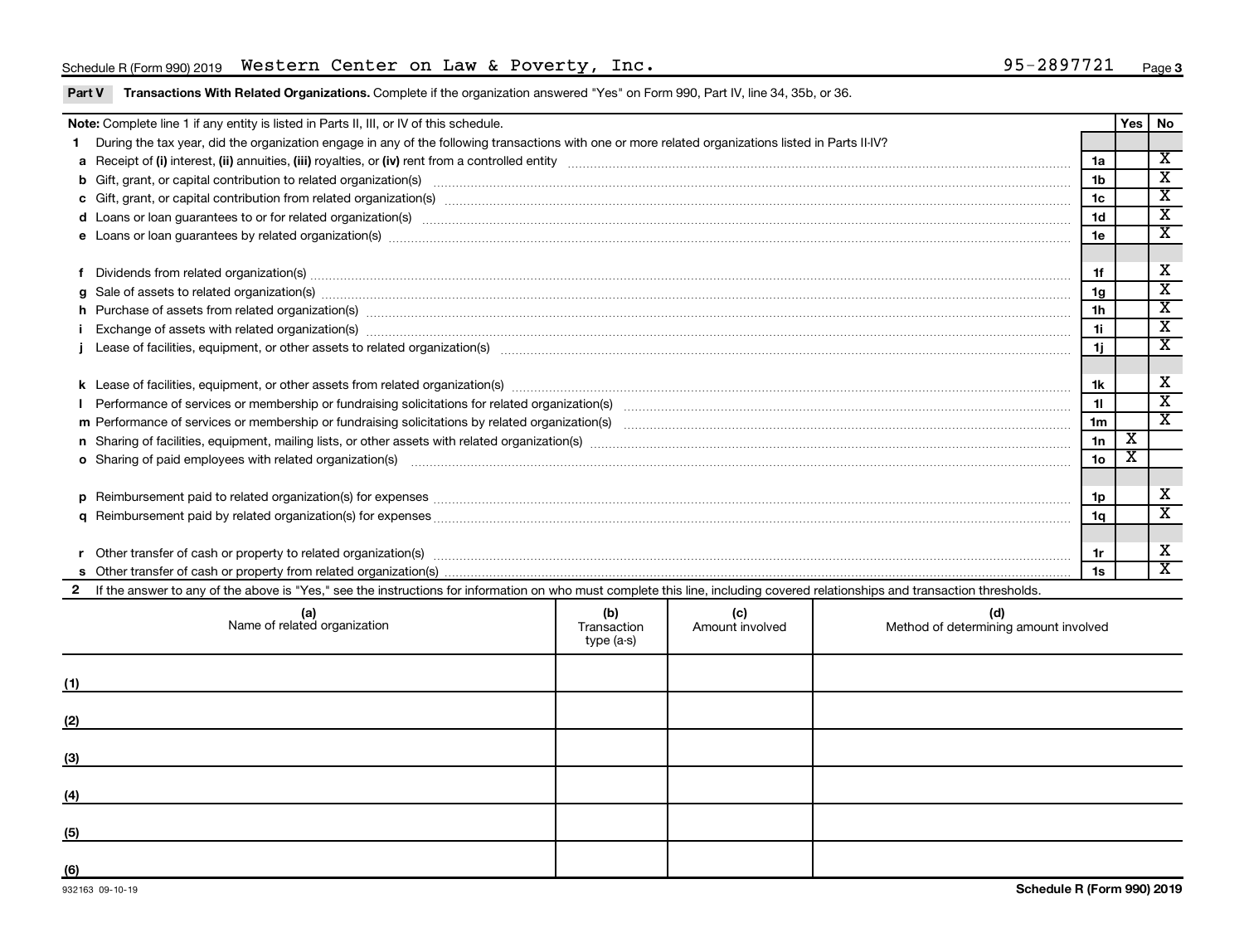## Schedule R (Form 990) 2019 Page Western Center on Law & Poverty, Inc. 95-2897721

## Part VI Unrelated Organizations Taxable as a Partnership. Complete if the organization answered "Yes" on Form 990, Part IV, line 37.

Provide the following information for each entity taxed as a partnership through which the organization conducted more than five percent of its activities (measured by total assets or gross revenue) that was not a related organization. See instructions regarding exclusion for certain investment partnerships.

| (b)<br>(c)<br>Name, address, and EIN<br>Legal domicile<br>Primary activity | (f)<br>(d)<br>$(e)$<br>Are all<br>partners sec.<br>$501(c)(3)$<br>orgs.?<br>Share of                                    | (g)<br>(h)<br>(i)<br>Share of<br>Dispropor-<br>tionate                                                                      | (i)<br>$(\mathsf{k})$                                             |
|----------------------------------------------------------------------------|-------------------------------------------------------------------------------------------------------------------------|-----------------------------------------------------------------------------------------------------------------------------|-------------------------------------------------------------------|
| (state or foreign<br>country)                                              | Predominant income<br>(related, unrelated,<br>excluded from tax under<br>sections 512-514)<br>total<br>income<br>Yes No | amount in box 20<br>amount in box 20<br>2 of Schedule K-1<br>(Form 1065)<br>end-of-year<br>allocations?<br>assets<br>Yes No | General or Percentage<br>managing<br>partner? Ownership<br>Yes NO |
|                                                                            |                                                                                                                         |                                                                                                                             |                                                                   |
|                                                                            |                                                                                                                         |                                                                                                                             |                                                                   |
|                                                                            |                                                                                                                         |                                                                                                                             |                                                                   |
|                                                                            |                                                                                                                         |                                                                                                                             |                                                                   |
|                                                                            |                                                                                                                         |                                                                                                                             |                                                                   |
|                                                                            |                                                                                                                         |                                                                                                                             |                                                                   |
|                                                                            |                                                                                                                         |                                                                                                                             |                                                                   |
|                                                                            |                                                                                                                         |                                                                                                                             |                                                                   |
|                                                                            |                                                                                                                         |                                                                                                                             |                                                                   |
|                                                                            |                                                                                                                         |                                                                                                                             |                                                                   |
|                                                                            |                                                                                                                         |                                                                                                                             |                                                                   |
|                                                                            |                                                                                                                         |                                                                                                                             |                                                                   |
|                                                                            |                                                                                                                         |                                                                                                                             |                                                                   |
|                                                                            |                                                                                                                         |                                                                                                                             |                                                                   |
|                                                                            |                                                                                                                         |                                                                                                                             |                                                                   |
|                                                                            |                                                                                                                         |                                                                                                                             |                                                                   |

**Schedule R (Form 990) 2019**